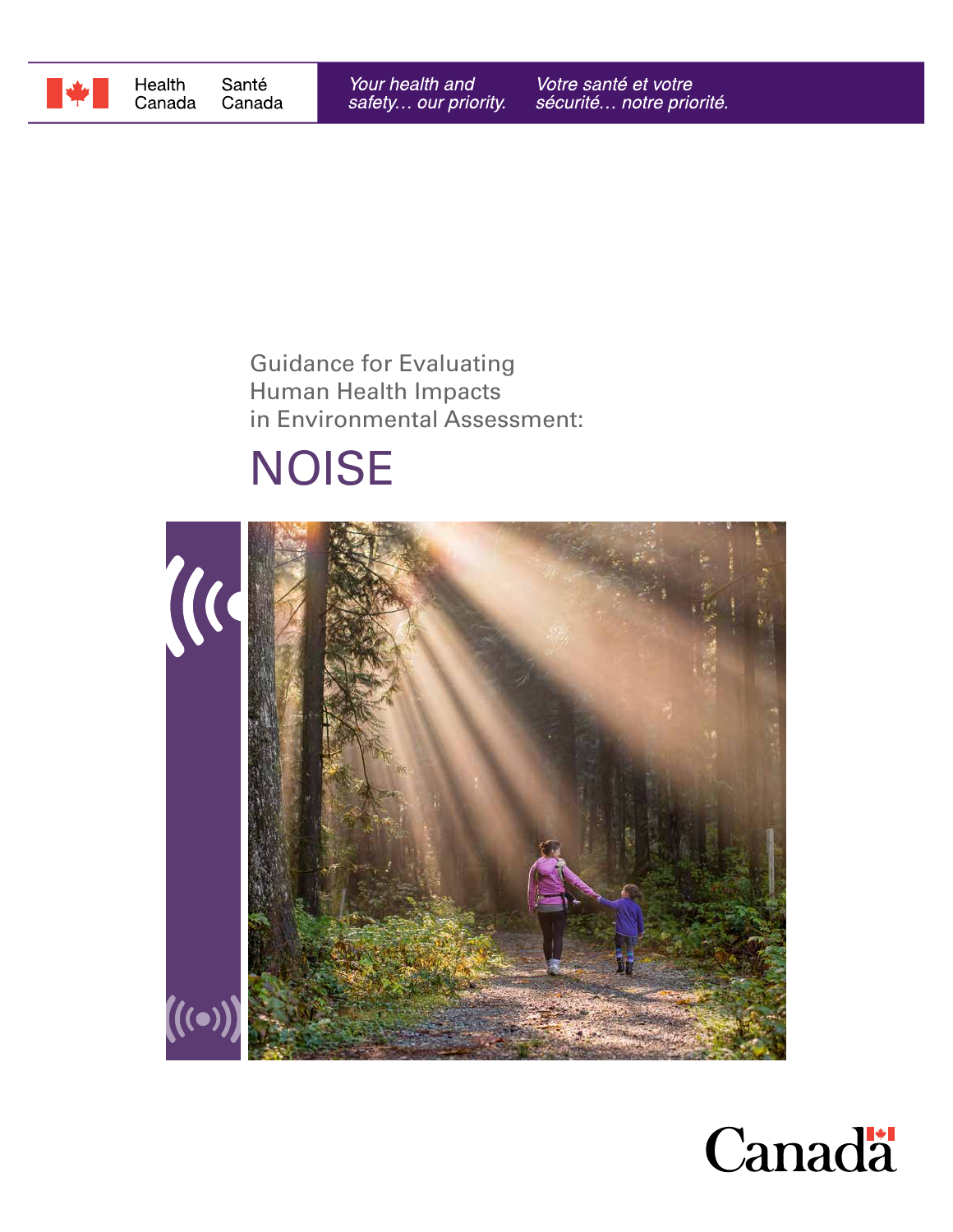**Health Canada is the federal department responsible for helping the people of Canada maintain and improve their health.** We assess the safety of drugs and many consumer products, help improve the safety of food, and provide information to Canadians to help them make healthy decisions. We provide health services to First Nations people and to Inuit communities. We work with the provinces to ensure our health care system serves the needs of Canadians.

Également disponible en français sous le titre : *Conseils pour l'évaluation des impacts sur la santé humaine dans le cadre des évaluations environnementales : Le bruit*

To obtain additional information, please contact:

Health Canada Address Locator 0900C2 Ottawa, ON K1A 0K9 Tel.: 613-957-2991 Toll free: 1-866-225-0709 Fax: 613-941-5366 TTY: 1-800-465-7735 Email: publications@hc-sc.gc.ca

This publication can be made available in alternative formats upon request.

© Her Majesty the Queen in Right of Canada, as represented by the Minister of Health, 2017

Publication date: January 2017

This publication may be reproduced for personal or internal use only without permission provided the source is fully acknowledged.

Cat.: H129-54/3-2017E-PDF ISBN: 978-1-100-19258-1 Pub.: 160331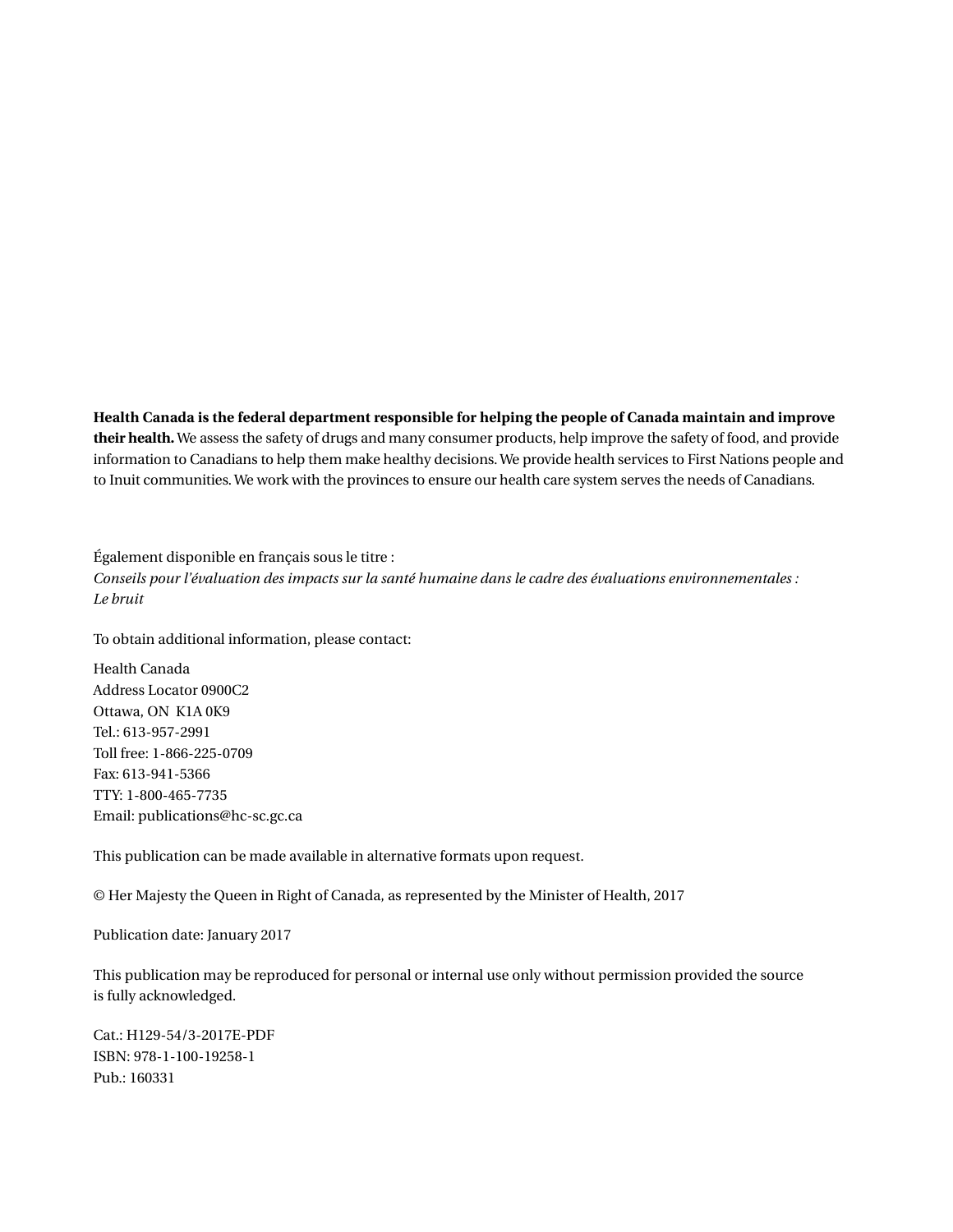# **TABLE OF CONTENTS**

| 4. ROLES AND RESPONSIBILITIES WITH RESPECT TO NOISE 4       |
|-------------------------------------------------------------|
| 4.1 HEALTH CANADA'S APPROACH TO NOISE ASSESSMENTS           |
|                                                             |
|                                                             |
|                                                             |
| 53                                                          |
| 54                                                          |
| 6. AN APPROACH FOR ASSESSING THE HEALTH IMPACTS OF NOISE 11 |
| 6.1 IDENTIFICATION OF HUMAN RECEPTORS IN PROJECT AREAS 12   |
|                                                             |
|                                                             |
|                                                             |
|                                                             |
|                                                             |
|                                                             |
|                                                             |
|                                                             |

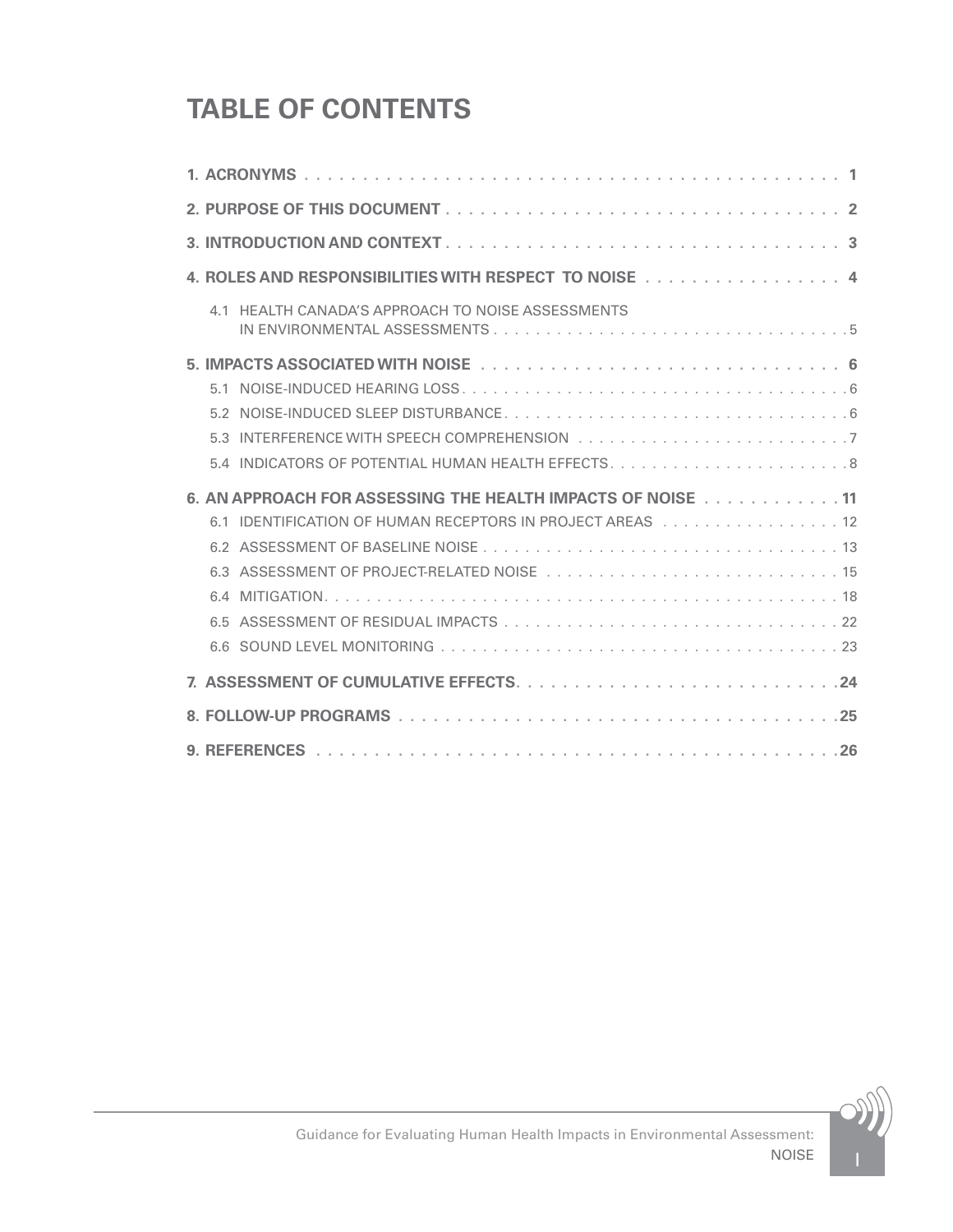#### **TABLES**

|                   | TABLE 6.1: ESTIMATION OF BASELINE NOISE LEVELS USING QUALITATIVE DESCRIPTIONS<br>AND POPULATION DENSITIES OF AVERAGE TYPES OF COMMUNITIES 15 |
|-------------------|----------------------------------------------------------------------------------------------------------------------------------------------|
|                   | TABLE 6.2: CALCULATING SUGGESTED MITIGATION NOISE LEVEL (MNL)<br>FOR CONSTRUCTION NOISE (BASED ON US EPA 1974) 20                            |
| TABLE 6.3:        | AN EXAMPLE OF APPLYING CORRECTIONS TO ESTABLISH A SUGGESTED MNL<br>FOR A PROJECT IN A VERY NOISY URBAN COMMUNITY 20                          |
|                   | TABLE 6.4: MITIGATION NOISE LEVELS RELATED TO NUMBER OF BLASTS. 22                                                                           |
| <b>APPENDICES</b> |                                                                                                                                              |
|                   |                                                                                                                                              |
|                   |                                                                                                                                              |
|                   |                                                                                                                                              |
|                   |                                                                                                                                              |
|                   |                                                                                                                                              |
|                   | APPENDIX FI DETERMINATION OF PERCENT HIGHLY ANNOYED (%HA). 42                                                                                |
|                   | APPENDIX GLIDENTIFICATION AND CHARACTERIZATION OF SOME COMMON                                                                                |
|                   | APPENDIX HI COMMONLY APPLIED CONSTRUCTION NOISE MITIGATION MEASURES                                                                          |

This document may be cited as follows:

Health Canada. 2016. *Guidance for Evaluating Human Health Impacts in Environmental Assessment: Noise*. Healthy Environments and Consumer Safety Branch, Health Canada, Ottawa, Ontario.

Any questions or comments on this document may be directed to: Environmental Assessment Program, Ottawa, Ontario K1A 0K9 Email: ead@hc-sc.gc.ca

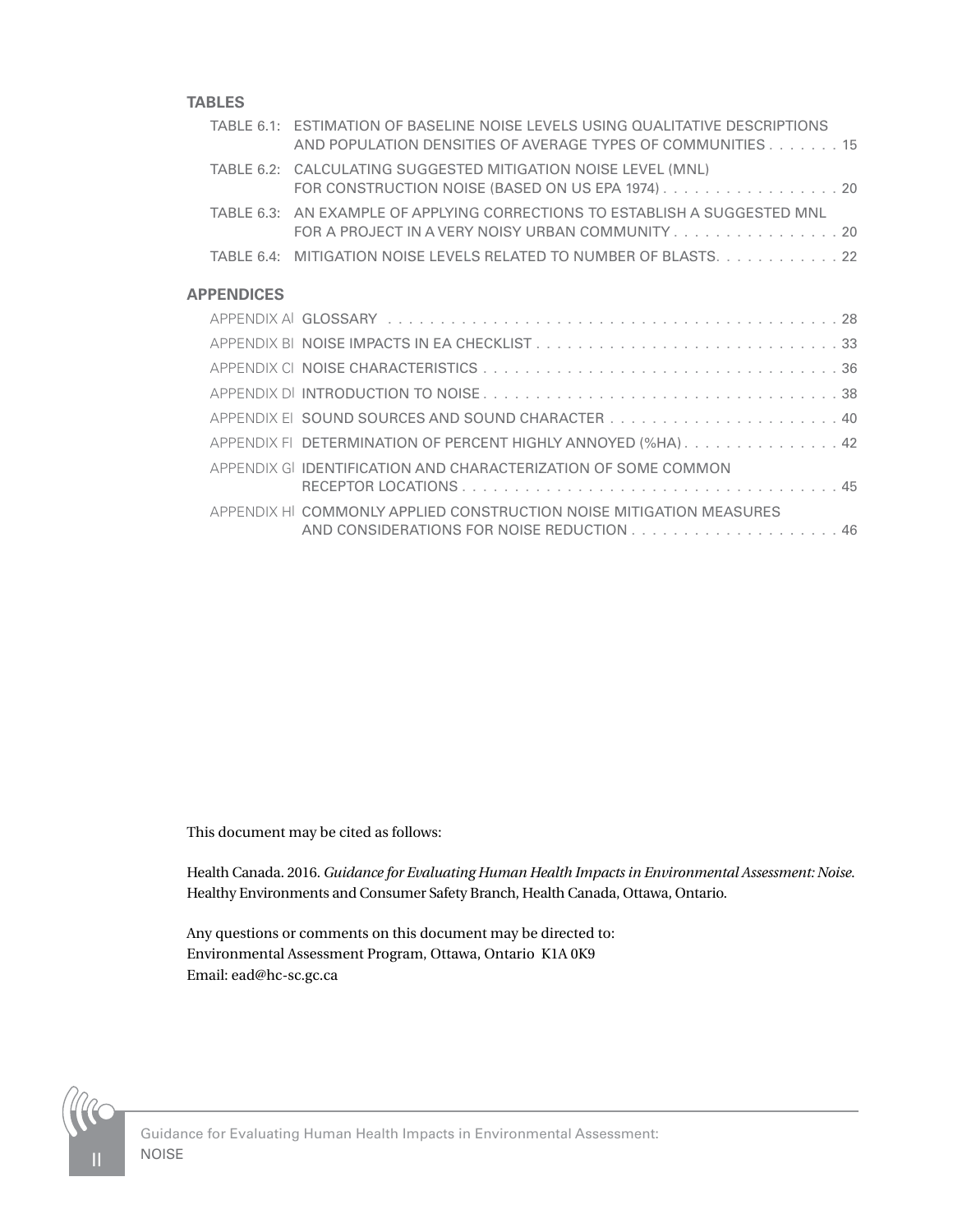# <span id="page-4-0"></span>1| **ACRONYMS**

| <b>ACRONYM</b>   | <b>MEANING</b>                                                                     |
|------------------|------------------------------------------------------------------------------------|
| %HA              | percent highly annoyed                                                             |
| %HSD             | percent highly sleep disturbed                                                     |
| <b>ANSI</b>      | American National Standards Institute                                              |
| <b>CEAA 2012</b> | Canadian Environmental Assessment Act, 2012                                        |
| <b>CSA</b>       | <b>Canadian Standards Association</b>                                              |
| <b>CTA</b>       | <b>Canadian Transportation Agency</b>                                              |
| dB               | decibel                                                                            |
| dBA              | A-weighted decibels                                                                |
| dBZ              | Z-weighted decibels                                                                |
| EA               | environmental assessment                                                           |
| <b>EIS</b>       | environmental impact statement                                                     |
| ERCB (EUB)       | Energy Resources Conservation Board, Alberta (formerly Energy and Utilities Board) |
| <b>FA</b>        | federal authority                                                                  |
| Hz               | hertz                                                                              |
| <b>ISO</b>       | International Organization for Standardization                                     |
| Ld               | daytime sound level                                                                |
| Ldn              | day-night sound level                                                              |
| Leg              | equivalent continuous sound level                                                  |
| Ln               | night-time sound level                                                             |
| LAeg             | A-weighted equivalent continuous sound level                                       |
| LAmax            | maximum A-weighted sound level                                                     |
| <b>LSA</b>       | local study area                                                                   |
| <b>MNL</b>       | mitigation noise level                                                             |
| <b>NIHL</b>      | noise-induced hearing loss                                                         |
| <b>RA</b>        | responsible authority                                                              |
| <b>REDA</b>      | <b>Radiation Emitting Devices Act</b>                                              |
| <b>RSA</b>       | regional study area                                                                |
| <b>SEL</b>       | sound exposure level                                                               |
| <b>WHO</b>       | World Health Organization                                                          |
| US EPA           | United States Environmental Protection Agency                                      |

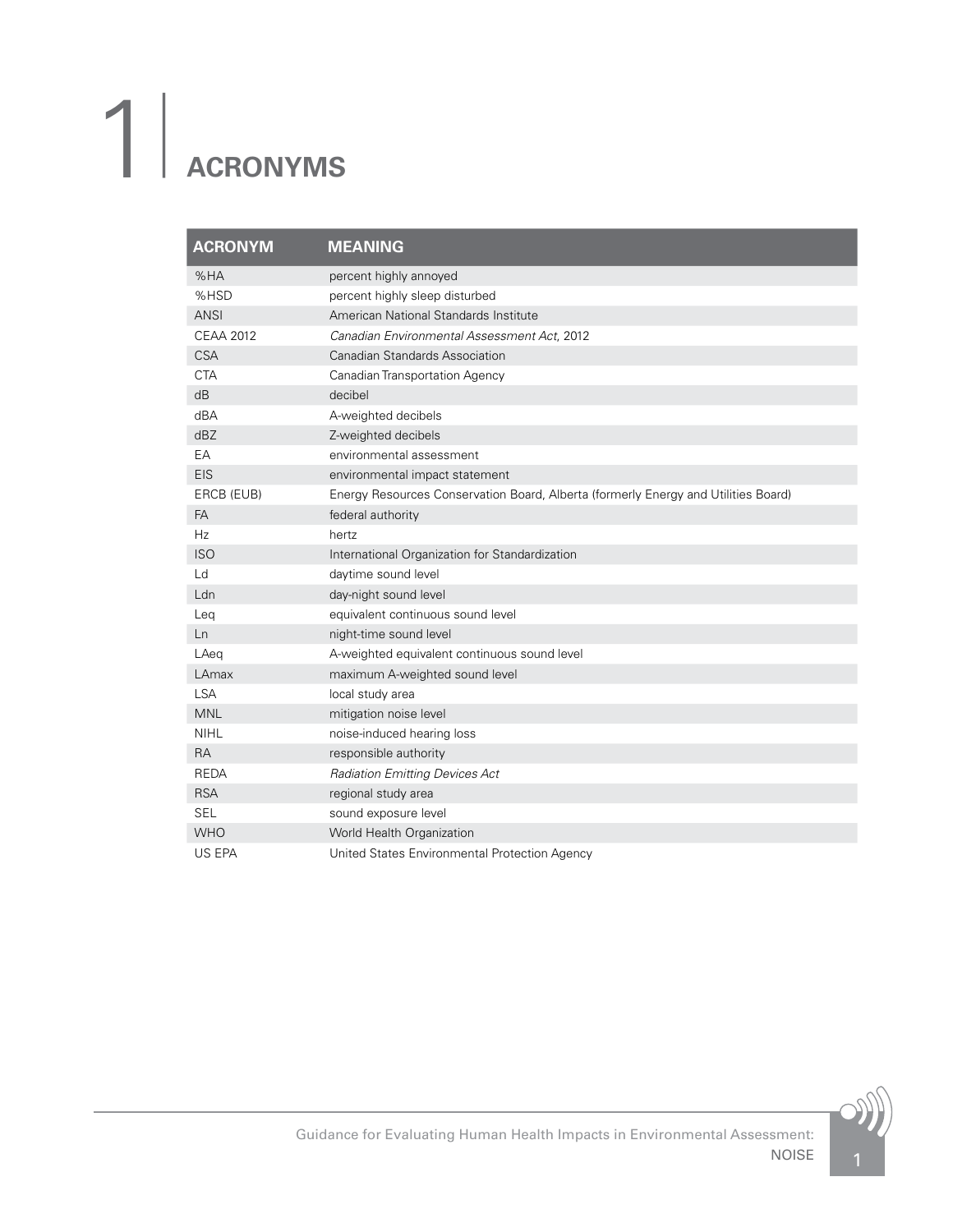# <span id="page-5-0"></span>2<sup>|</sup> **PURPOSE OF THIS DOCUMENT**

This document provides generic guidance on predicting health risks related to levels and/or types of sound predicted in federal environmental assessments (EAs) of proposed major resource and infrastructure projects (such as mines, dams, pipelines and other projects). It presents the principles, current practices and basic information Health Canada looks for when it reviews the environmental impact statement (EIS) or other reports submitted by project proponents as part of the EA process.

It was prepared for the benefit of proponents and their consultants and to support an efficient and transparent project review process. The foundational information described here should be supplemented appropriately with additional information relevant to specific projects.

The guidance was also prepared for responsible authorities (RAs) and stakeholders to the EA process to communicate our normal areas of engagement and our priorities within these areas to help ensure that sufficient evidence is available to support sound decisions.

As part of its review, Health Canada may suggest that an RA, review panel or others collect information not specifically described here in order to assess the health effects of specific projects. As the guidance provided here is generic and designed to support EA under multiple jurisdictions, the scope of our review will also necessarily be amended according to specific jurisdictional requirements.

Health Canada updates guidance documents periodically and, in the interest of continuous improvement, accepts comments and corrections at the following address: ead@hc-sc.gc.ca

Please verify that you are reading the most recent version available by consulting: **www.canada.ca/en/services/health/publications/healthy-living.html#a2.5**

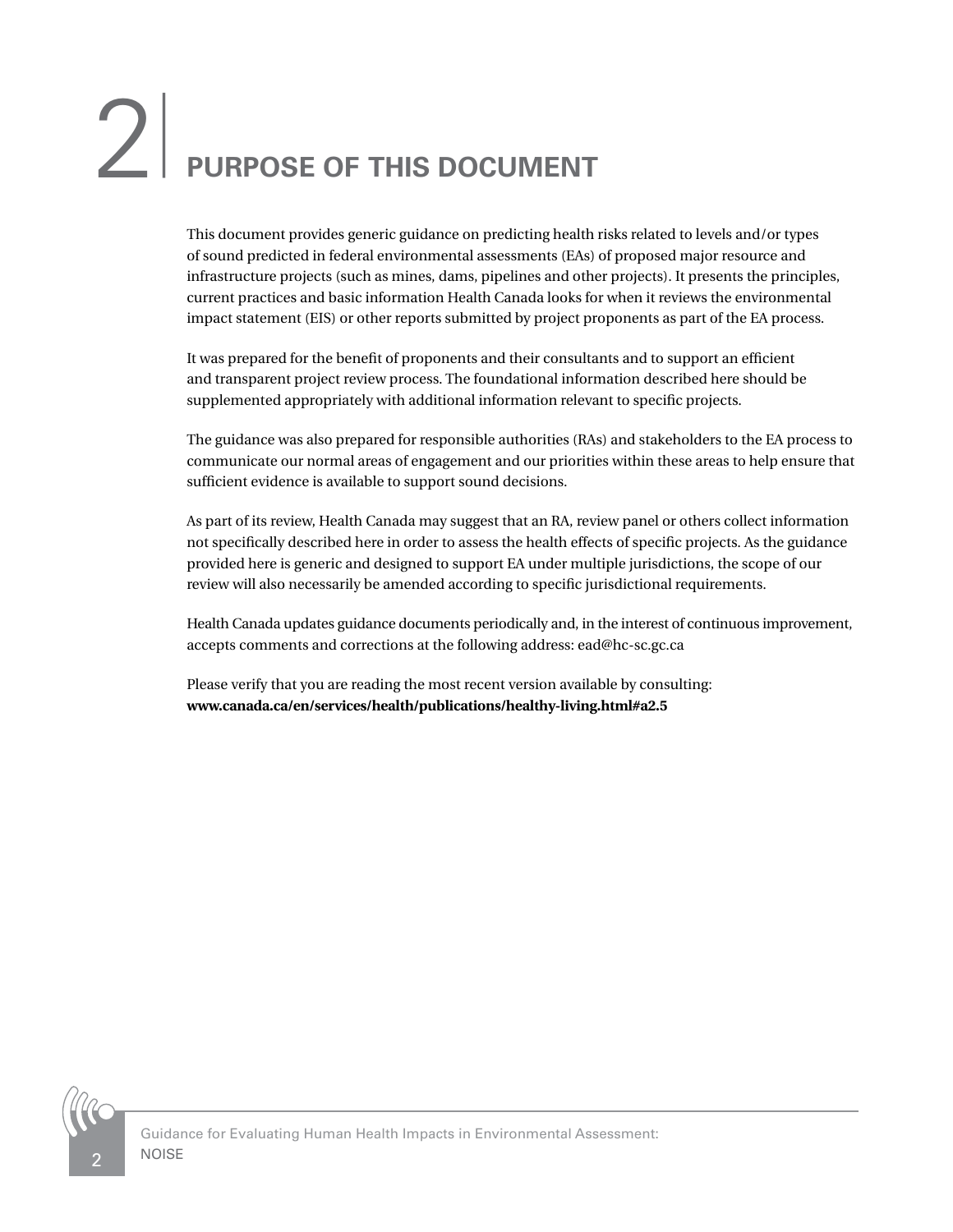# <span id="page-6-0"></span>3<sup>|</sup> **INTRODUCTION AND CONTEXT**

Health Canada provides expertise to assist RAs, review panels and/or other jurisdictions leading environmental assessments to determine whether there are potential health risks associated with proposed projects and how to prevent, reduce or mitigate them.

Health Canada brings to bear its expertise in health risks associated with air quality, water quality, radiation, noise and country foods when it reviews and provides comments on information submitted by proponents in support of proposed projects. Health Canada also provides guidance to help stakeholders, including responsible authorities, review panels and affected communities, better understand how to conduct health assessments for proposed major resource projects.

This document concerns the assessment of health risks associated with noise. It contains information on the division of roles and responsibilities for issues related to noise at various levels of government in Canada, health effects associated with noise, indicators of these effects, and steps in Health Canada's preferred approach to assessing noise-related health effects.

Appendix A contains a Glossary that defines the technical terms used throughout.

Appendix B contains a checklist of noise impacts that can be used to verify that the essential components of a noise-related health assessment are completed.

Appendices C through H contain additional technical and supplementary information related to noise assessment in EAs.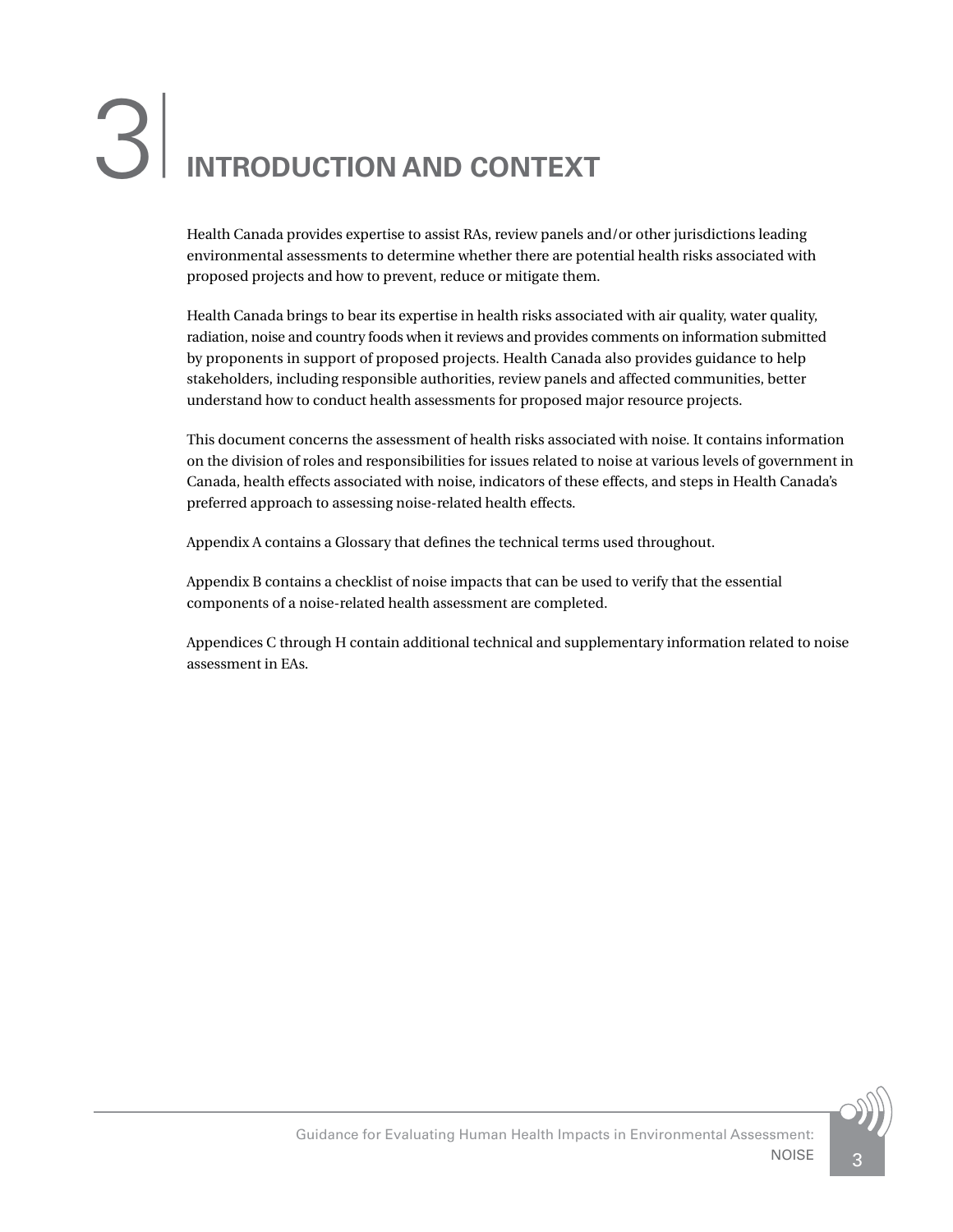# <span id="page-7-0"></span>**ROLES AND RESPONSIBILITIES** 4<sup>|</sup> **WITH RESPECT TO NOISE**

In Canada, noise is managed by different levels of government. Federal examples include Transport Canada (aircraft noise), the Canadian Transportation Agency (rail noise), and Employment and Social Development Canada (specifically the Labour Program: occupational noise in workplaces under federal jurisdiction). Health Canada has a regulatory role via the *Radiation Emitting Devices Act* (REDA), which controls the sale of devices that create an unnecessary noise hazard or do not comply with regulatory standards. Outside of these specific federal mandates, noise may be regulated directly through provincial and territorial legislation and guidelines, or through municipal by-laws, which may apply broadly or only to specific project types or sectors. Few or many different criteria may be used to establish noise guidelines, which may include, but not be limited to, noise impacts on sleep, hearing and high annoyance.

In the context of environmental assessments, one of Health Canada's roles concerning noise exposure is to review acoustical assessments for scientific validity and potential risks to human health from project-related changes in environmental noise. This role is fulfilled via leadership in science, research, participation in national and international bodies that develop standards (Canadian Standards Association (CSA) and the International Organization for Standardization [ISO]) and participation in the development of guidelines (World Health Organization [WHO]) for noise and human health.

Health Canada's scientists conduct, evaluate and remain current on domestic and international scientific research pertaining to the human health impacts of noise. Their expertise regarding the potential human health effects of noise is made available to responsible authorities conducting assessments of projects subject to EA legislation. The responsibility for determining the significance of these effects rests with the RAs, review panels or other jurisdictions conducting assessments.

Health Canada does not enforce noise thresholds or standards, but can make available information and knowledge acquired from Canadian and international sources regarding the potential adverse human health effects of noise—based on the type of community (e.g. urban, suburban or quiet rural areas). When noise levels have the potential to induce adverse human health effects, Health Canada may make available information or knowledge on mitigation measures. When mitigation measures are to be implemented, appropriate mitigation strategies based on all applicable guidelines should be considered. Health Canada encourages proponents to consult with other government authorities to determine which enforceable standards for noise exist for specific regions.

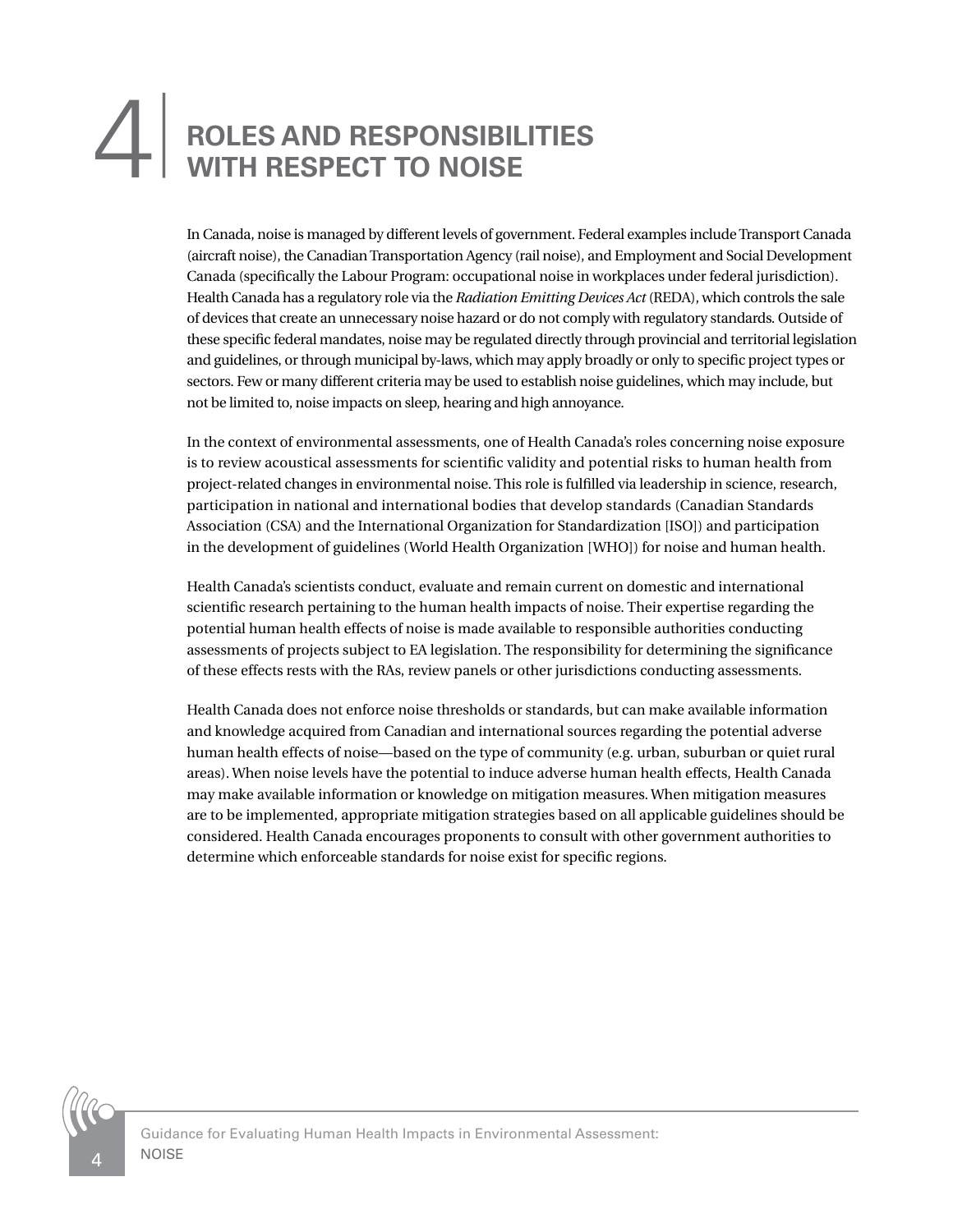# <span id="page-8-0"></span>4.1 HEALTH CANADA'S APPROACH TO NOISE ASSESSMENTS IN ENVIRONMENTAL ASSESSMENTS

Noise is a somewhat special type of change to the environment, as it is an energy added to the air in the form of acoustical waves. Below the exposure threshold of biological damage to the ear, noise can also cause potential health impacts, such as sleep disturbance and/or cause long-term high annoyance, an indicator of potential health impacts. These impacts depend on the interference of the noise with what one is trying to do (e.g. sleep, concentrate or communicate) and the expectation of peace and quiet during such activities (e.g. in a quiet rural area or during Indigenous spiritual ceremonies).

Human response to noise varies among individuals and according to the specific situation. Response to noise can be characterized using different methodologies and endpoints, and may be affected by several factors. These factors include how noise moves from source to receptor, how it is measured, and what behavioural/physiological and/or psychological changes it evokes in humans.

A particular standard or guideline may not cover all possible considerations or the inherent variability in noise characterization. Several approaches to assessing noise impacts exist, and these various approaches often rely on different noise guidelines and/or regulations that may not be easily reconciled. For example, a guideline may be established to protect against hearing loss, but consideration of additional human health endpoints, such as sleep disturbance, may also be warranted. Some guidelines and/or regulations are based on limiting absolute noise levels, whereas others emphasize the relative change in the noise environment.

This document provides general information on Health Canada's preferred methodology for various human health endpoints used to determine these potential impacts. The prediction of potential impacts is necessary to understand the nature, extent and severity of human health effects that may occur due to noise generated during various stages of a proposed project. These calculations also serve to evaluate the feasibility of the project proponent's planned mitigation measures in reducing human health effects and whether a specific mitigation measure is expected to achieve the desired result. Health Canada reviews the methodology and calculations provided in the noise assessment, as well as the subsequent discussion of potential noise-related impacts on health, for accuracy and completeness. This information may be complementary to the applicable regulations, EIS guidelines or requirements of other jurisdictions.

Depending upon the nature of the project, the responsible authority, review panel or other jurisdiction conducting the EA may want to consider the assessment of noise impacts (specifically, sleep disturbance) on off-duty workers residing in or near the project area. Note that occupational exposure is typically under provincial or territorial jurisdiction, and Health Canada does not review this information in the context of EAs. Also, Health Canada does not possess information or knowledge on the impacts of noise on wildlife or ecosystems.

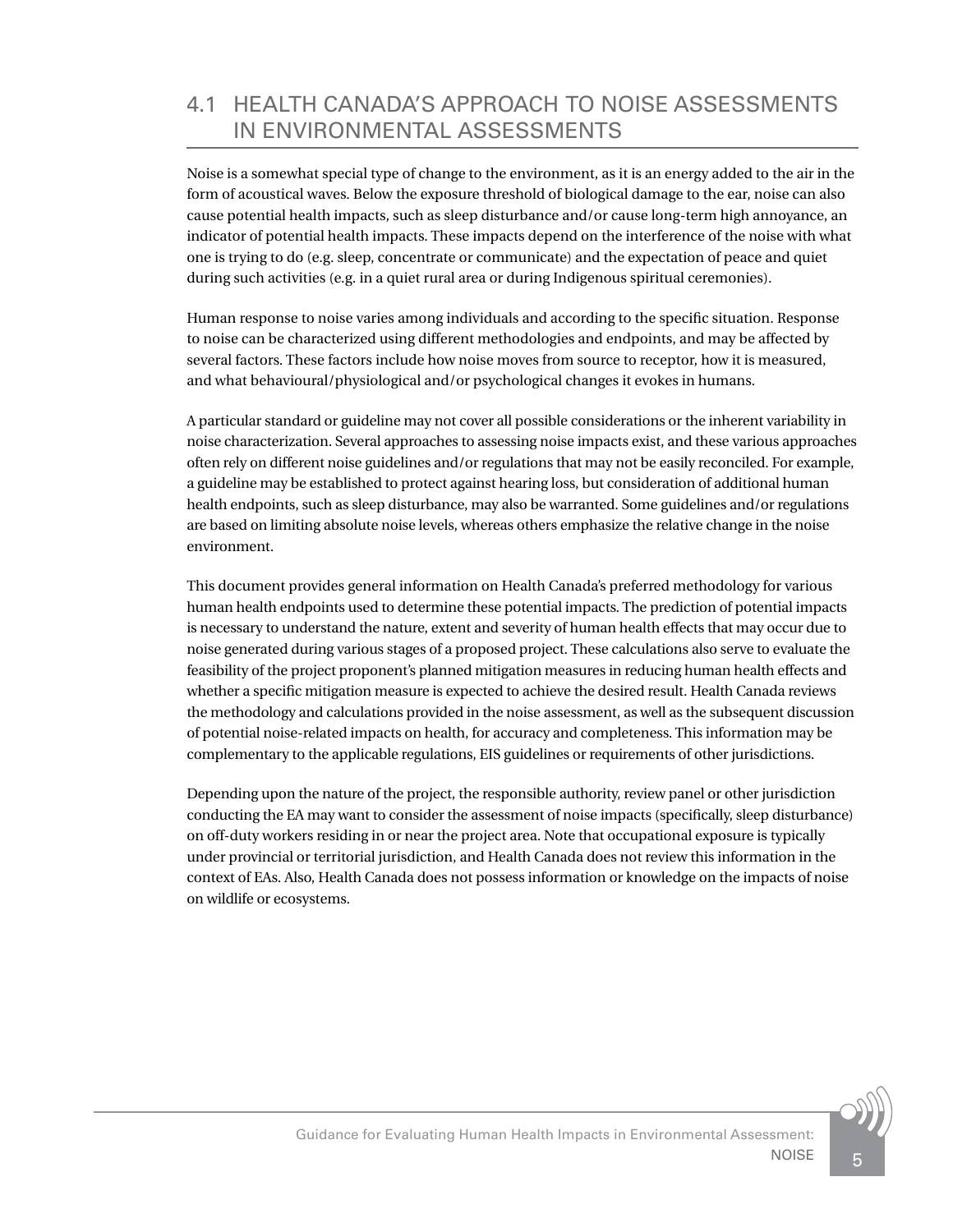# <span id="page-9-0"></span>5<sup>|</sup> **IMPACTS ASSOCIATED WITH NOISE**

In reviewing an EA, Health Canada emphasizes only those endpoints that have demonstrated a reasonable causal relationship between noise exposure and adverse human health effects. In the context of an environmental assessment, the associations that have been reported between noise exposure and hearing loss, sleep disturbance, interference with communication, noise complaints and a high level of annoyance are particularly relevant (WHO 1999, 2011). The information and knowledge that Health Canada makes available is based on the following: the modelled changes between the existing and predicted daytime and night-time sound levels (for construction, operation and decommissioning activities); predicted noise-level changes at specific receptor locations (see Appendix G) where people are or will be present; the characteristics of the noise (e.g. impulsive or tonal); and/or the type of community (e.g. urban, suburban or quiet rural area).

# 5.1 NOISE-INDUCED HEARING LOSS

There is no known risk of permanent hearing loss associated with sound levels below 70 A-weighted decibels (dBA), regardless of the exposure duration. However, as sound levels increase, the duration of daily exposure becomes an important risk factor for hearing loss. The time period before damage occurs shortens as the average sound level increases (WHO 1999; Health Canada 2012).

Hearing loss impacts are not typically considered in EAs because project-related sound levels rarely reach these high levels at the locations of impacted receptors. However, noise-induced hearing loss (NIHL) may be a concern when project activities such as blasting, pile driving and jack hammering are expected. When considering impulsive noise, Health Canada suggests following the WHO recommendation to avoid hearing loss resulting from impulsive noise exposure and that peak sound pressures not exceed 140 Z-weighted decibels (dBZ) for adults and 120 dBZ for children (WHO, 1999).

### 5.2 NOISE-INDUCED SLEEP DISTURBANCE

Sleep disturbance encompasses the following: difficulty falling asleep; awakenings; curtailed sleep duration; alterations of sleep stages or depth; and increased body movements during sleep. The effects of sleep disturbance have been shown to include, but are not limited to: increased fatigue; irritability; and decreased concentration and performance. These effects are generally experienced in the days subsequent to significant disturbances in sleep. Ongoing disturbed sleep has been reported to be linked to a wide variety of health effects, including, but not limited to cardiovascular effects, mental health and accidents (WHO 2009; Zaharna and Guilleminault 2010).

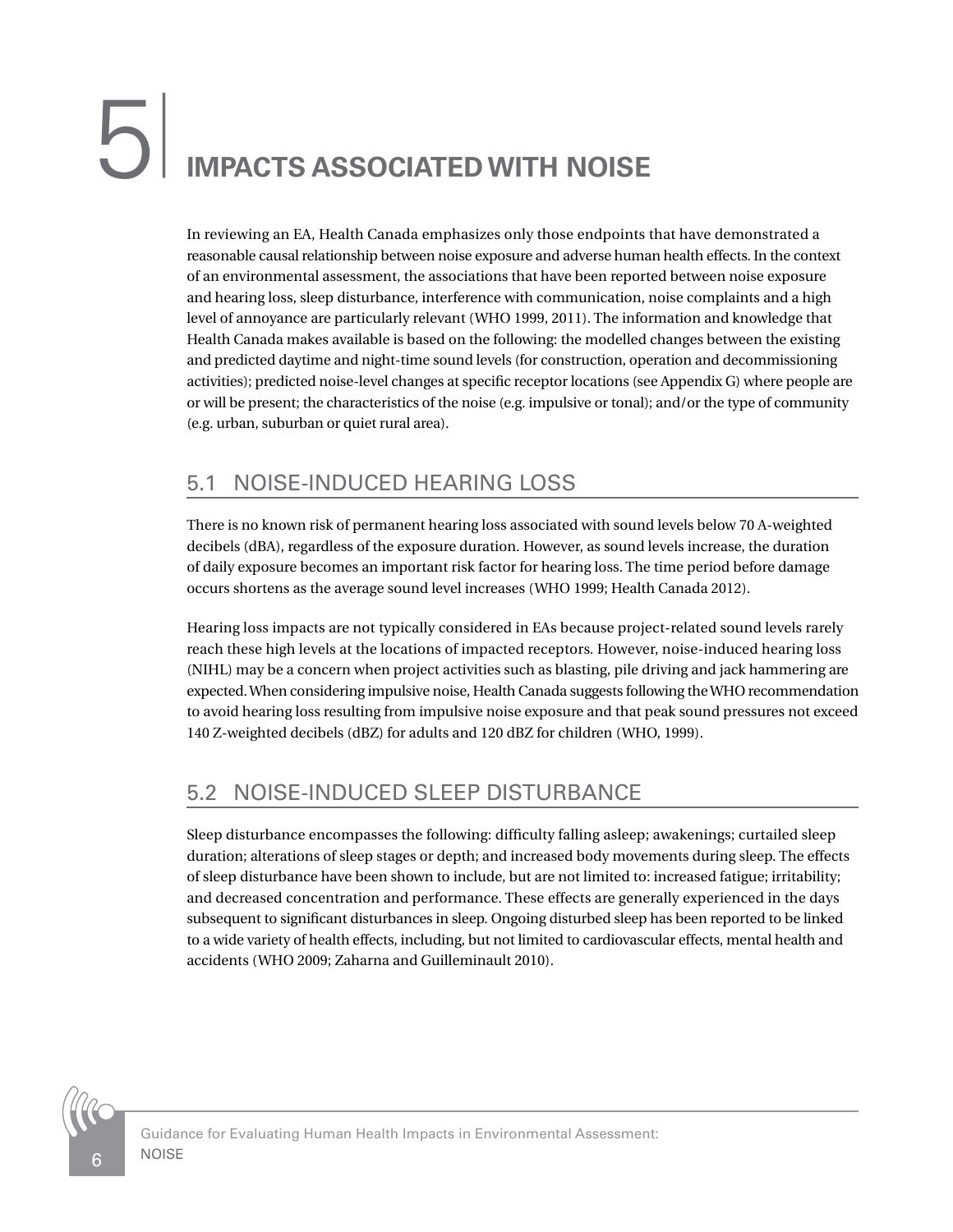<span id="page-10-0"></span>The guidelines and recommendations of the WHO (1999, 2009) regarding sleep disturbance should be considered in the EA. In particular, WHO guideline levels should not be exceeded for quiet rural areas and susceptible populations, such as those in hospitals, or convalescent or senior homes. For estimating the likelihood of sleep disturbance on any given night, the WHO's *Guidelines for Community Noise* (1999) report a threshold for sleep disturbance as being an indoor sound level of no more than 30 dBA LAeq for continuous noise, during the sleep period. For individual noise events, the WHO has stated: "*For a good sleep, it is believed that indoor sound pressure levels should not exceed approximately 45 dBA LAmax more than 10–15 times per night....*" Health Canada recognizes that in many cases, people will want to keep windows at least partially open, depending on the season. Unless specified otherwise, it is assumed by Health Canada that an outdoor-to-indoor transmission loss with windows at least partially open is 15 dBA (United States Environmental Protection Agency [US EPA] 1974; WHO 1999). Fully closed windows are assumed to reduce outdoor sound levels by approximately 27 dBA (US EPA 1974).

More recently, the WHO has published night-time noise guidelines that are intended to protect the public, including the most vulnerable groups, from adverse health effects associated with sleep disturbance due to night-time noise. The recommended annual average is 40 dBA Ln outdoors (WHO 2009). As this is an annual average, there may be times when the sound level is above and below 40 dBA; however, there should be no long-term impact on health if the annual average does not exceed 40 dBA.

Consistent with the view expressed above, when care facilities, including hospitals, nursing homes, daycare centres and homes for the elderly, are identified as receptors that could be impacted by project-related noise, it is a good practice to consult with these facilities to determine whether certain sensitivities to sleep disturbance exist during the day. Should any such sensitivities be noted, the threshold level for sleep disturbance specified in the WHO's Guidelines (1999, 2009) may be used to assess the severity of potential impacts on these receptors. Where there is interest in estimating the prevalence of sleep disturbance—expressed as the percentage self-reported highly sleep disturbed (%HSD)—Miedema and Vos (2007) have published dose-response relationships for estimating %HSD by road, rail and aircraft noise.

#### 5.3 INTERFERENCE WITH SPEECH COMPREHENSION

To maintain good speech comprehension, the recommended sound levels vary, depending on whether the noise from project activities is measured (or estimated) indoors or outdoors. For good speech comprehension, speech levels should exceed that of background noise by 15 dB. The same difference is also desirable for music or television listening. Normal indoor speaking levels are typically 55 to 58 dBA (Levitt and Webster 1991), which is in line with the US EPA 1974 recommendation that indoor background noise levels should not exceed 40 dBA to achieve 100% sentence intelligibility. According to the WHO (1999), speech in relaxed conversation is 100% intelligible in background noise levels of about 35 dBA, and can be understood fairly well in background levels of 45 dBA. Therefore, Health Canada holds the view that background noise levels (i.e. noise due to project activities as measured indoors) be maintained below 40 dBA to sustain adequate speech comprehension.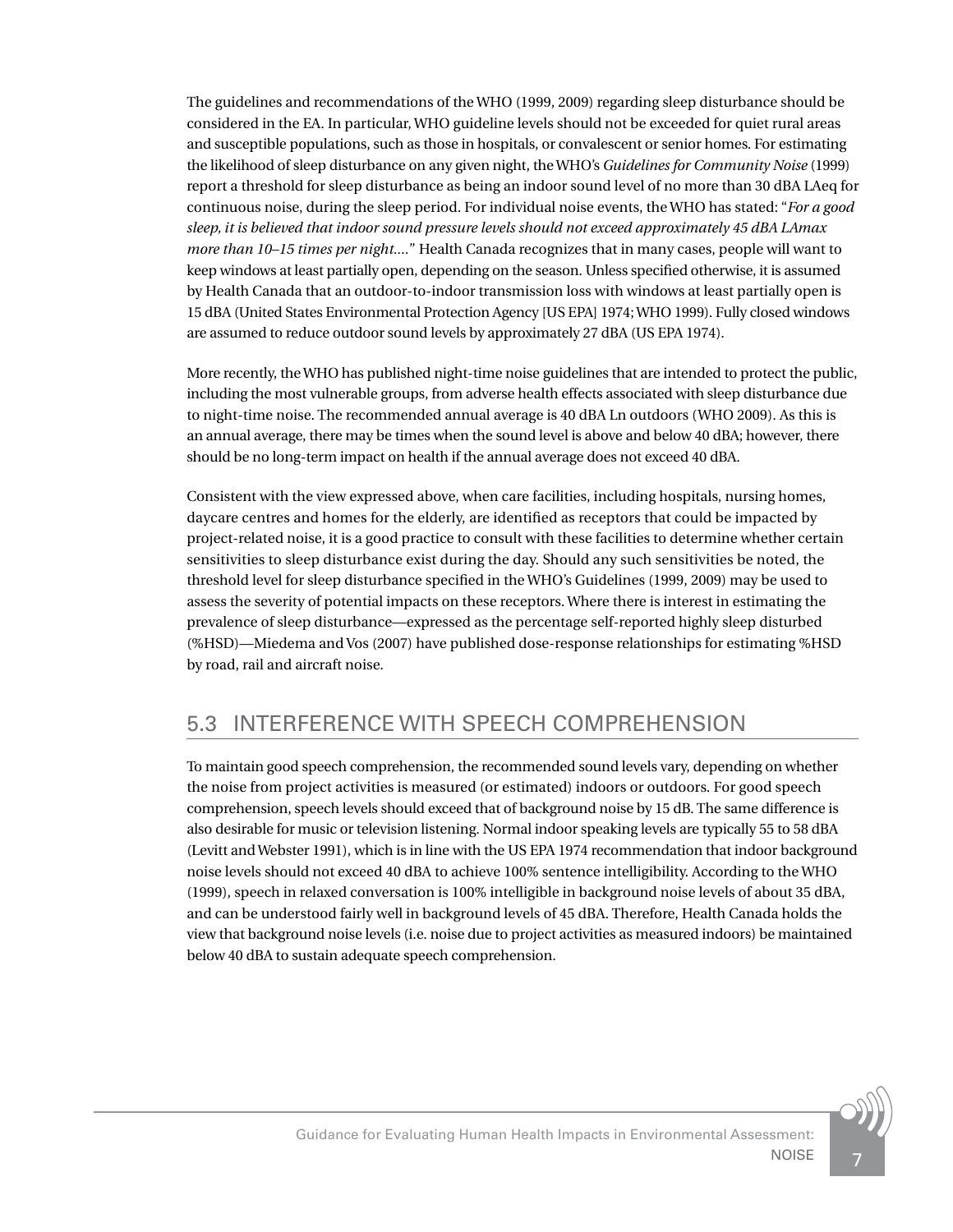<span id="page-11-0"></span>People generally tend to speak in a louder voice when outdoors, where the separation between speakers is typically larger than indoors. In outdoor environments where distances of up to two metres exist between speakers, US EPA 1974 suggests that 95% sentence intelligibility is acceptable, and recommends a background noise level of 55 dBA outdoors (i.e. 60 dBA with a 5-dBA margin of safety). To sustain good outdoor speech comprehension, background outdoor noise levels for continuous noise should be kept below 55 dBA.

When a school is identified as a potentially impacted receptor, it is suggested that the EA address the special sensitivity of this type of receptor to daytime noise. The WHO recommends an ideal background noise level of 35 dBA in the classroom (WHO 1999). This level is the threshold below which no impacts are expected. This recommendation is based especially on speech interference, but also on the impacts of disturbing message communication and the extraction of information (e.g. speech comprehension and reading), and annoyance.

# 5.4 INDICATORS OF POTENTIAL HUMAN HEALTH EFFECTS

Health Canada holds the view that certain community reactions to project-related noise represent potential indicators of adverse health; that is, if the noise is experienced over a long period of time, it could potentially increase one's risk of developing health effects. In the context of noise exposure, two of the most common community reactions are complaints and annoyance.

#### 5.4.1 Noise Complaints

Many municipal policies concerning noise are based on the resolution of complaints. Noise-related complaints can be an indicator of human health effects and are used, in US EPA 1974, to help identify sound levels that would protect public health and well-being. Summarizing the US EPA document, Michaud *et al.* (2008) state that a "no reaction" response corresponded to a normalized outdoor daynight sound level (Ldn) of 55 dBA for the intruding noise. They also state that sporadic complaints can occur in communities when this noise level exceeds 55 dBA or widespread complaints, at a level exceeding 58 dBA. Michaud *et al.* (2008) discussed the divergence between "sporadic complaints" and "widespread complaints," when the normalized Ldn of the intruding noise (i.e. project noise) reached 62 dBA. Based on this work, Health Canada uses a normalized Ldn of 62 dBA when it considers effects related to widespread complaints. When project sound levels are greater than a normalized 75 dBA Ldn level, complaints can be expected to include strong appeals to authorities to stop noise. Reliance on noise complaints may only provide a partial indication of a noise problem (Michaud *et al.* 2008) and when possible, the estimated magnitude of complaints should be supplemented with other measures, such as the calculated change in the percentage of highly annoyed (%HA) in an average community and/or estimated impacts on sleep.

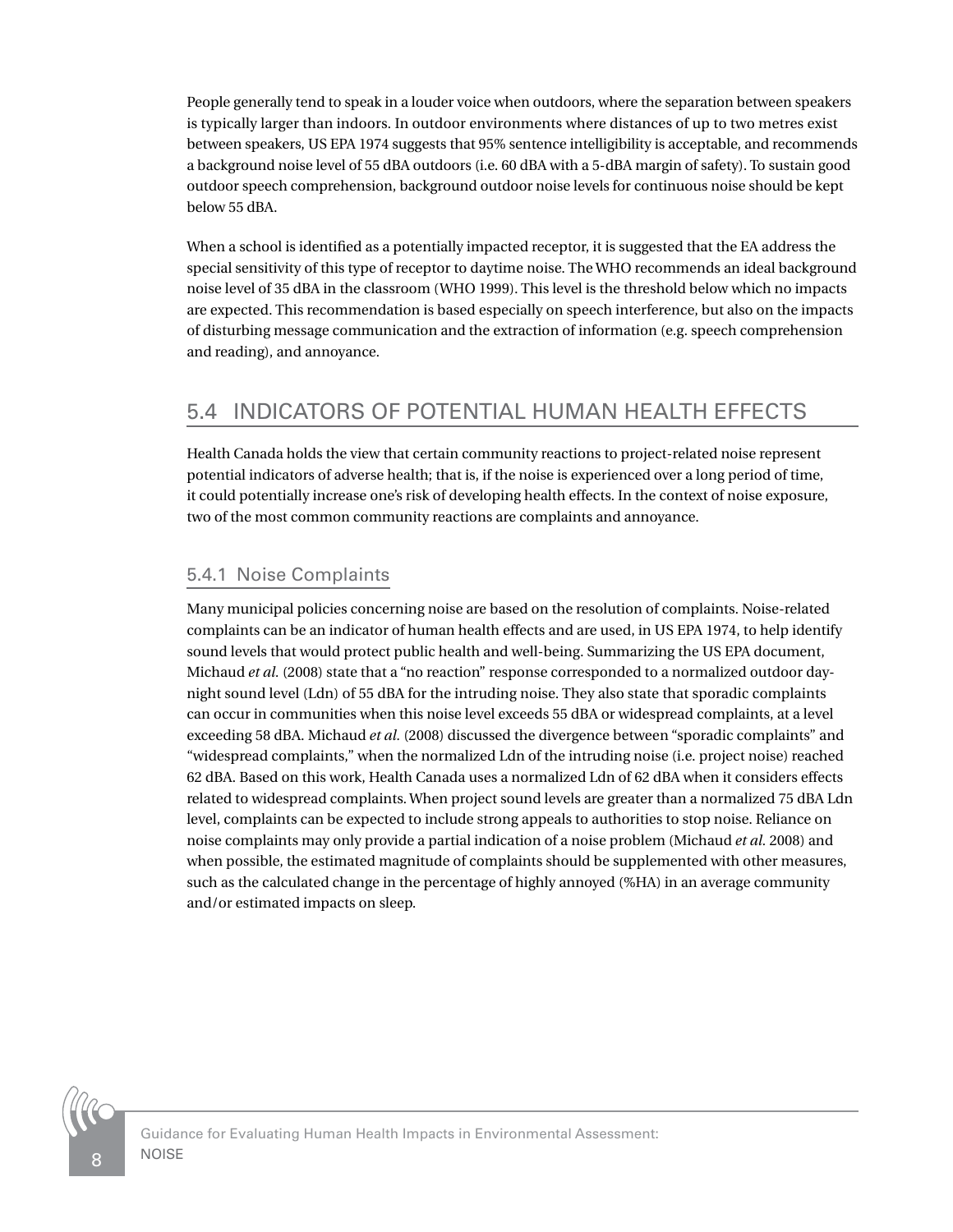#### 5.4.2 Long-term High Annoyance

Annoyance can be described as the effect of noise that most people are aware of. The consideration of community annoyance due to noise is useful; the %HA can be thought of as an aggregate indicator of assorted noise effects, present to varying degrees, which are creating a negative effect on the community and which may not be measurable when considered as separate negative effects.

High annoyance has been widely used as one way to estimate a community response to noise levels. High annoyance is an endpoint that is not directly measured but has been synthesized from selfreported annoyance in numerous large, community-based surveys. Although individual reaction varies greatly, the reported change in %HA among an average community in reaction to certain sound levels provides usable exposure-response relationships (Michaud *et al.*, 2008). Thus, the calculated %HA provides information on how an average community responds to a noise level. Health Canada uses the change in %HA as an appropriate indicator of noise-induced human health effects from exposure to project operational noise (see Section 6.3.2) and to long-term construction noise (see Section 6.3.1) exposure.

There have been more than 50 years of social and socio-acoustic research that either directly or indirectly studied the impact of noise on community annoyance. These studies have consistently shown that an increase in noise level is associated with an increase in the percentage of the community indicating that they are highly annoyed. The relationship between noise levels and high annoyance is stronger than any other self-reported measure, including complaints. Canadian research on road-traffic noise also shows that respondents highly annoyed by traffic noise are significantly more likely to perceive their annoyance as having a negative impact on their health (Michaud *et al.* 2008).

To assess the impacts of noise from projects using this indicator, the project-related change in the sound environment and the related increase in %HA are evaluated. Using the dose-response relationship between noise levels and annoyance, as per ISO 1996-1:2003, one can calculate the percentage of a typical community that would report being "highly annoyed," expressed as %HA. The %HA increases exponentially as sound levels increase. Due to the non-linear nature of the relationship between noise and %HA, there can be a substantial increase in the %HA, with relatively small changes in the noise environment—in situations where the initial baseline noise level is high. In other words, the higher the initial noise level, the more the annoyance will increase when there is an increase from the baseline noise level. In general, this dose-response relationship may be a useful tool in characterizing and quantifying average community response to noise levels and changes in noise levels.

Health Canada prefers the use of the dose-response relationship only for long-term noise exposure considerations in EAs, and holds the view that %HA be calculated only for receptors exposed to longterm project noise (more than one year). It is important to emphasize that these annoyance responses are not applicable to a particular individual or group, but represent an average community. Appendix F presents the methodology for obtaining variables used in the equations to calculate %HA. Health Canada prefers that the increase in %HA per representative receptor (i.e. a group of residences in similar geographic proximity to the noise source) be evaluated and not the average increase in %HA for all receptors—which could underestimate the project-related impact on community annoyance.

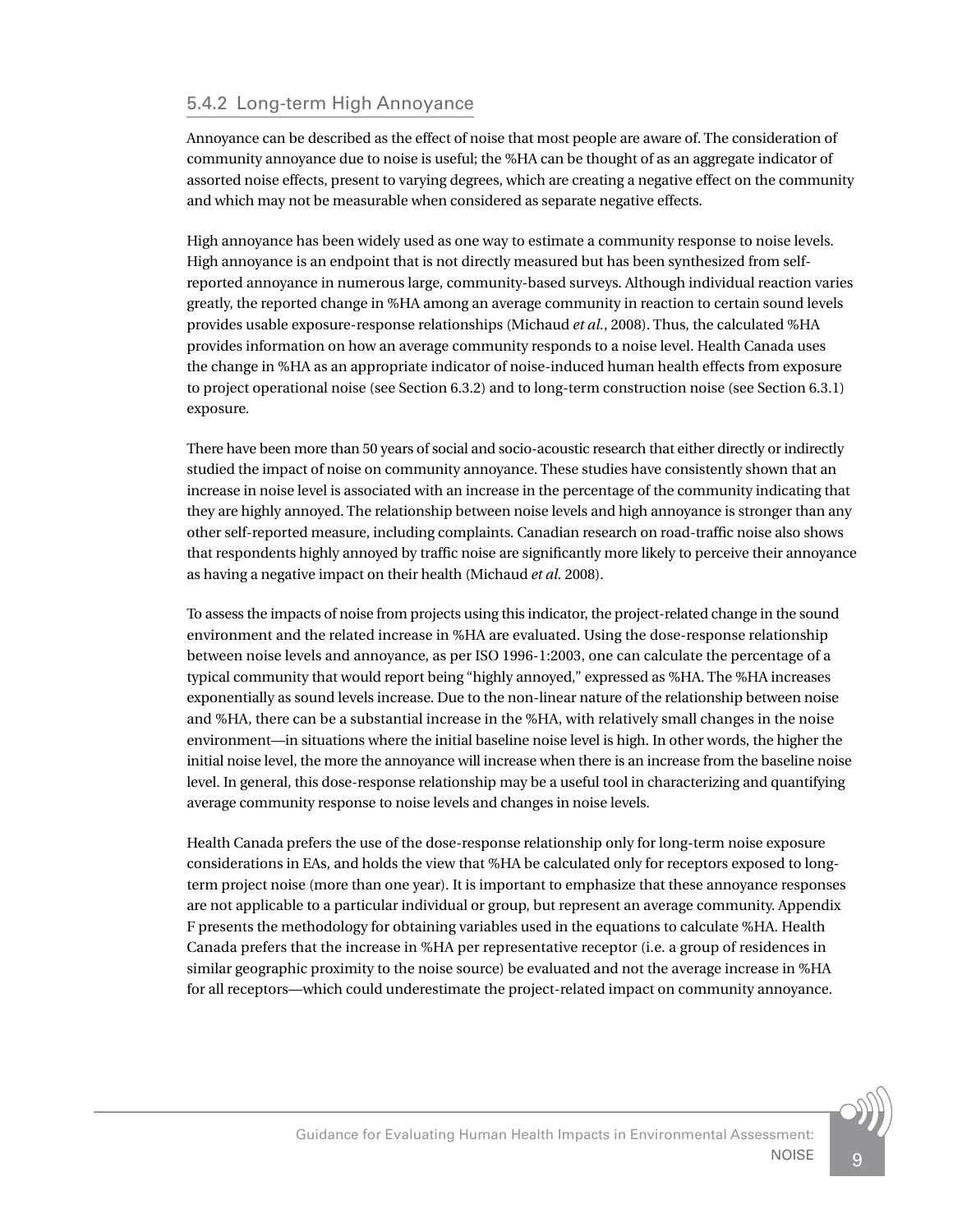Noise mitigation measures should be considered when a change in the calculated %HA at any given receptor location exceeds 6.5%. The ISO method does not characterize the nature of the increase in terms of severity of impact. However, the U.S. Federal Transit Administration describes a long-term increase of more than 6.5%HA as representing a severe project-related noise impact (Hanson *et al.* 2006). This increase is based in part on the historical acceptability in the U.S. of no more than a 5-dBA increase in Ldn in an urban residential environment (not immediately adjacent to heavily travelled roads and industrial areas). Further justification for using an increase of 6.5%HA as a criterion for a severe noiserelated impact may be found in Michaud *et al.*, 2008, and Hanson *et al.*, 2006. ISO 1996-1:2003 notes that research has shown that there is a greater expectation for, and value placed on, "peace and quiet" in quiet rural areas, which may be equivalent to up to 10 dB in noise. Unless specified otherwise in an EA, this expectation is assumed by Health Canada to be equivalent to an adjustment of 10 dB (ISO 1996-1:2003).

Note that the change in %HA is only one potential indicator of noise-related human health effects and that all possible human health endpoints may be considered in an assessment. In situations where baseline noise levels exceed an Ldn of 77 dBA , and project noise levels alone exceed an Ldn of 75 dBA, it may be too difficult to meet the WHO guidelines for sleep disturbance and vulnerable populations (see Section 5.2). It may also be too difficult to reduce these environmental noise levels to meet the levels suggested in Section 5.3, regarding adequate speech comprehension indoors for residents. Therefore, Health Canada holds the view that mitigation of project noise be applied if it exceeds an Ldn of 75 dBA, even if the change in %HA does not exceed 6.5%. For example, if project noise alone exceeds an Ldn of 75 dBA, it may be that the levels noted in Sections 5.2 and 5.3 are not achievable in typical residences, even in situations where the highest level of outdoor-to-indoor transmission loss is achieved. In situations like this, project noise should be cautiously mitigated to a level below an Ldn of 75 dBA, which includes a consideration of uncertainty in predictions.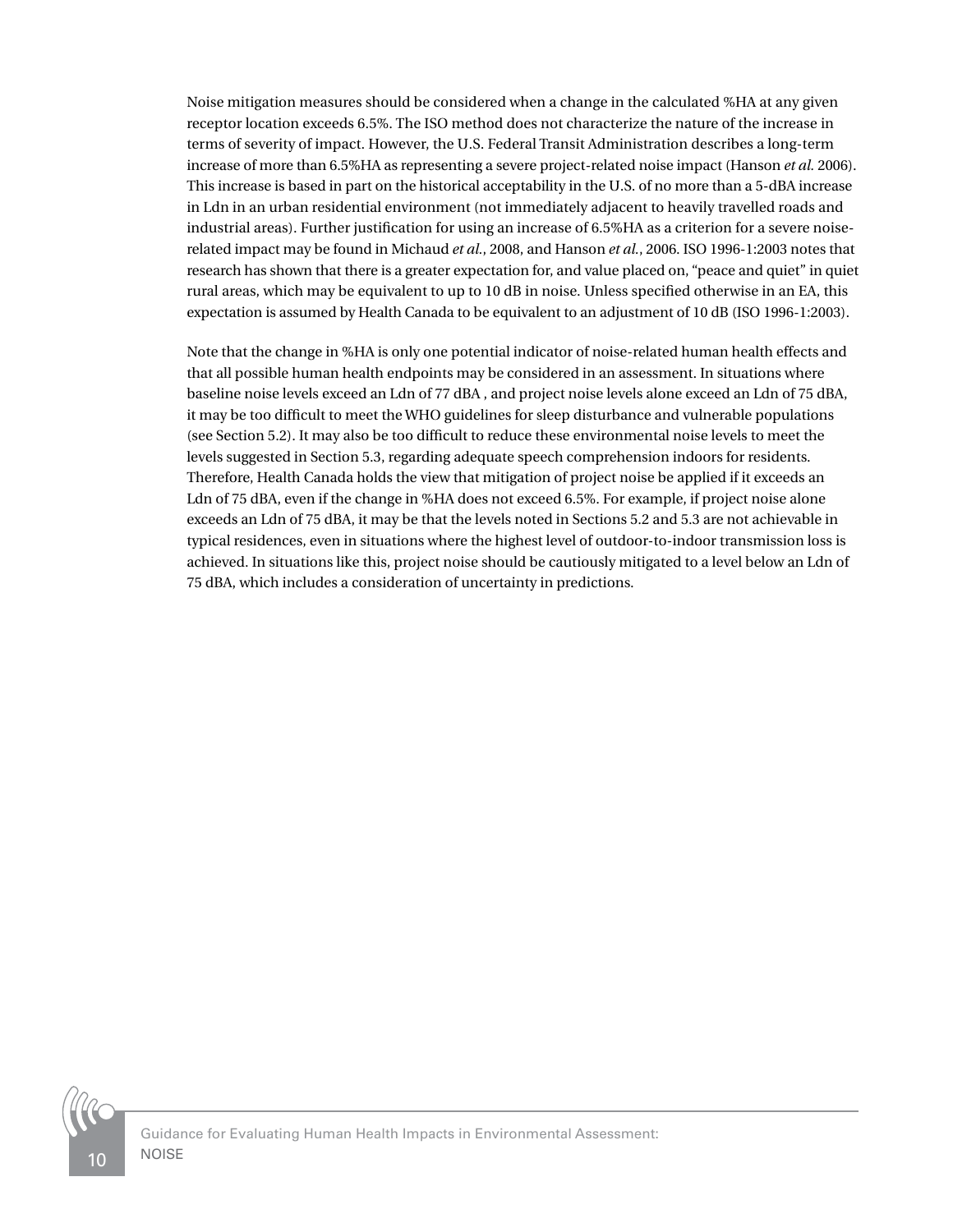# <span id="page-14-0"></span>**AN APPROACH FOR ASSESSING<br>THE HEALTH IMPACTS OF NOISE**

The approach preferred by Health Canada for noise assessment involves obtaining the best possible characterization of the acoustical exposure that may impact potential noise receptors. This description includes sound level and duration, and noise characteristics, such as whether the noise is tonal, impulsive, highly impulsive, etc. (see Appendix B).

To obtain the highest-quality data in acoustical studies, acoustical assessments should be completed by professional and properly trained consultants, using equipment and methods that are recognized as the industry standard for acoustical measurements. Occasionally, limitations may exist in the technology and expertise available for some projects. Whenever uncertainty exists in the selection of appropriate monitoring equipment or in the application of standard techniques for noise characterization in EAs, government authorities are encouraged to consult Health Canada for assistance or additional guidance.

The main steps in assessing the potential health impacts of changes in noise associated with a project are the following:

- Identify people (receptors) who may be affected by the project-related noise;
- Determine the existing (baseline) noise levels at representative receptors, by measurement or estimation;
- Predict project-related changes in noise levels for each phase of the project (construction, operation and decommissioning) and describe the sound characteristics;
- Compare predicted noise levels to relevant guidelines and/or standards;
- Identify and discuss the potential human health impacts associated with predicted changes in noise levels;
- Consider mitigation measures, their implementation, and any residual effects, after the measures are implemented;
- Consider community consultation and prepare a complaints-resolution plan; and
- Consider the need for monitoring of noise levels.

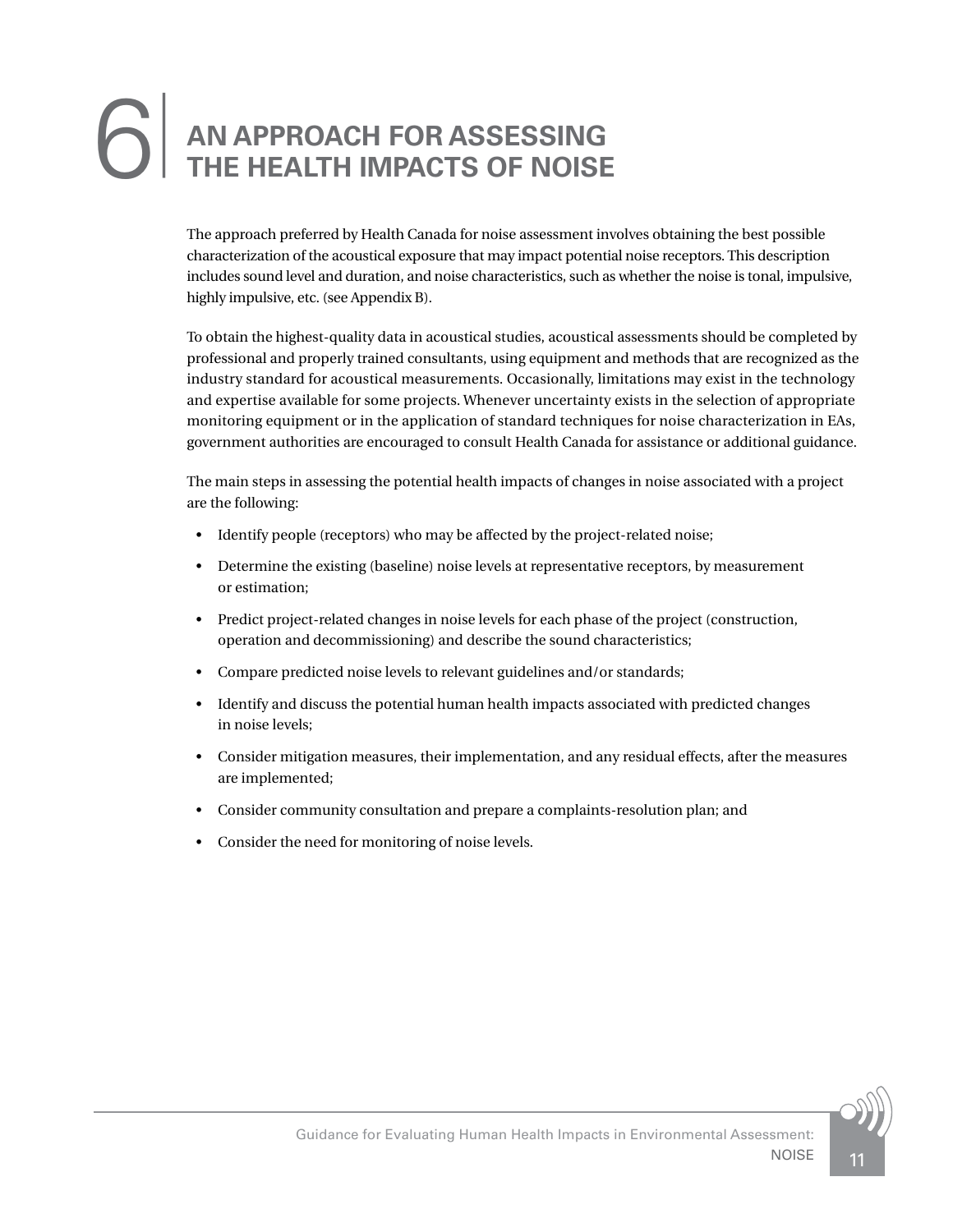# <span id="page-15-0"></span>6.1 IDENTIFICATION OF HUMAN RECEPTORS IN PROJECT AREAS

It is important to identify and describe all existing and reasonably foreseeable human receptors in the area that may be influenced by project-related noise—including a description of how the receptors were identified (e.g. recent land use maps, verification in person). The characterization of potential receptors typically includes the distance(s) to the project's local study area (LSA) and regional study area (RSA) for each receptor, and map(s) illustrating modelled noise levels from the project at receptor locations in the study area. While sound levels at one receptor site are typically averaged over time, it is not appropriate to assess noise impacts using the average increase in sound levels across receptor locations because sound level ranges, and therefore noise impacts, may be different at different locations.

Health Canada prefers that noise assessments identify and describe any particular receptors that may have a heightened sensitivity to noise exposure (e.g. Indigenous Peoples, schools, child care centres, hospitals). Specifically note in the EA documentation if receptors with heightened sensitivity are not present in the study area. A list of commonly encountered receptors and related characteristics is provided in Appendix G.

When identifying receptor sites at which noise impacts will be assessed, it is a good practice to consider and note the following:

- how the sites are representative of potentially impacted receptors;
- any receptors who have rented dwellings or land; and
- any receptors who live outside Canada that may be impacted by a project, where applicable.

If any local receptors that may be influenced by project noise are not being assessed in the EA, provide a rationale for this exclusion. If no human receptors are (or will be) present in the local or regional study area during the construction, operation or decommissioning phases of the project, no further assessment with respect to noise is necessary.

It is important to identify and describe any receptors in rural areas that could be considered to have a greater expectation of "peace and quiet" (i.e. quiet rural areas). Health Canada considers a "quiet rural area" to be a rural area with Ldn due to human-made sounds to be below 45 dBA. For areas with the most stringent permissible noise levels, provincial regulatory criteria may also be used to define "quiet rural areas," provided these areas are adequately described.

Due to the expected heightened sensitivity to noise, baseline levels in quiet rural areas are adjusted by adding 10 dB (ISO 1996-1:2003, ANSI, 2005). This 10 dB adjustment also applies to the predicted project noise levels for all phases of the project (i.e. construction, operation and decommissioning) in determining percent highly annoyed (%HA). The effect of this +10 dB adjustment in quiet rural areas is to produce a greater change in %HA than would occur with unadjusted noise levels. The exponential relationship between %HA and noise levels, as discussed in Section 5.4.2, produces increasingly larger changes in %HA for equal increases in project noise, compared to the baseline level.

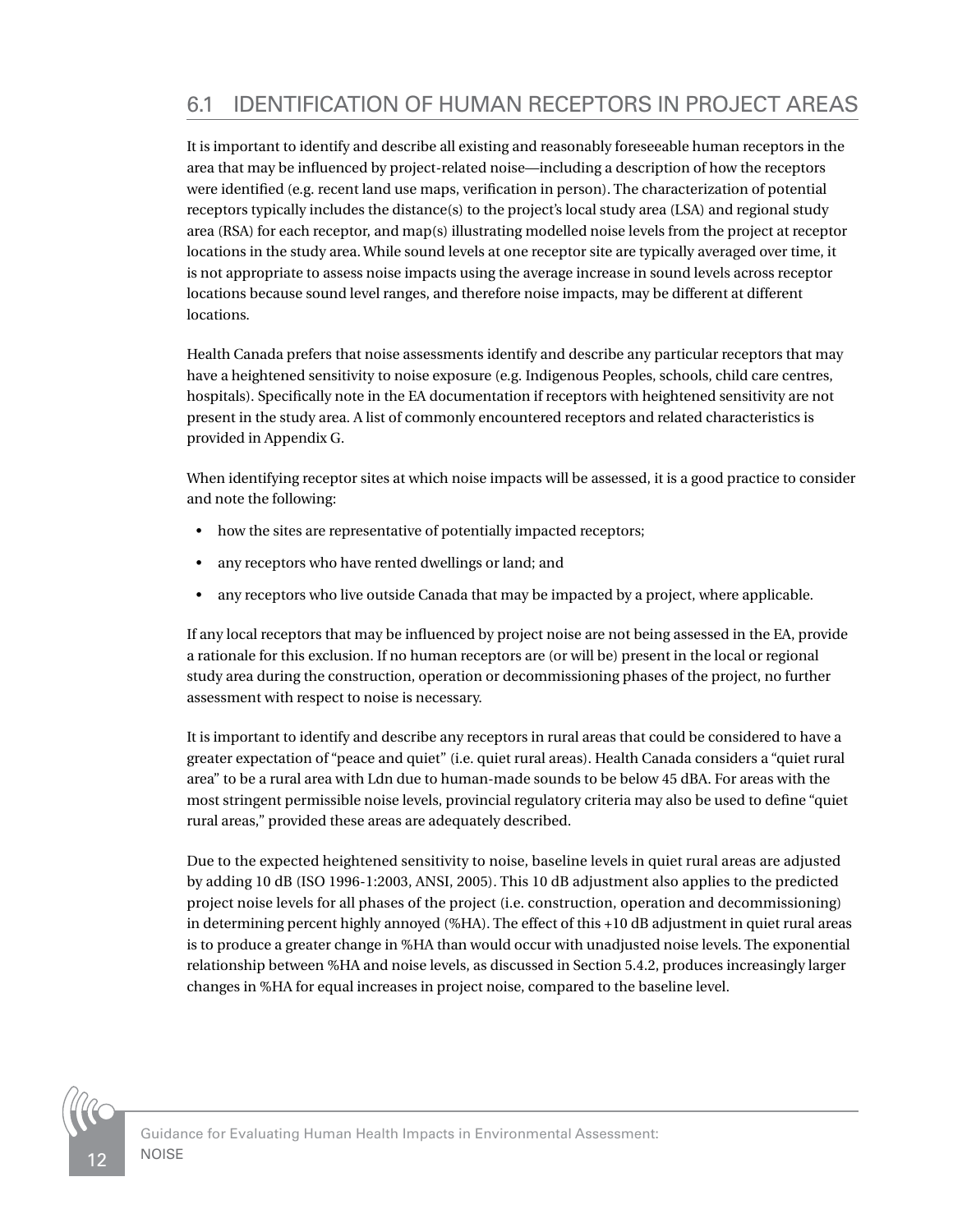#### <span id="page-16-0"></span>An example follows:

*If the initial baseline noise level is 45 dBA and the project-related noise level is 55 dBA, the unadjusted change in %HA would be 3.01 (using equations in Appendix F). When the +10 dB adjustment to both baseline and project-related noise is applied in a quiet rural area, the baseline rating level used to calculate the %HA becomes 55 dBA and the project-related noise rating level becomes 65 dBA in the calculation of %HA. At these rating levels, the resulting change in %HA is 9.79. Therefore, a 10-dBA project-related noise increase from a baseline of 45 dBA in a quiet rural area will result in exceeding the suggested mitigation level of 6.5%, while a 10-dBA increase in project-related noise from a baseline of 45 dBA in a more urbanized area would not exceed this level.*

# 6.2 ASSESSMENT OF BASELINE NOISE

Baseline noise levels that are determined by measurement or estimation can be applied to noise impact assessments for all project phases (construction, operation and decommissioning). Health Canada prefers that measured or valid estimated baseline noise levels for both daytime (Ld) and night-time (Ln) at all representative receptor locations be assessed and reported in the EA. It is a good practice to clearly indicate whether sound levels are measured or estimated, and to identify the exact location of the baseline measurement (e.g. outdoors at the building facade, or on the lower level, upper level, property line, etc.).

#### 6.2.1 Measuring Baseline Noise

When baseline measurement is conducted, Health Canada prefers that the measurement be completed in accordance with ISO 1996-2:2007 at each representative receptor, and that the reports include the dates and hours used to characterize these measurements. Sounds that are not generated by human activity (e.g. ocean, wind and animal noises) should not be included in determining a baseline sound level. Wind and rain can also create false signals in the microphone used to measure sound levels. As a result, sound is not measured in the presence of precipitation or when wind speeds exceed 14 km/hr, unless an appropriate wind screen is used.

To minimize uncertainty of the validity of measured baseline-sound-level data, Health Canada suggests that the EA report provides the following information:

- the number of hours or days used for measurement, and a rationale for why the reported sound levels can be considered representative;
- an estimate of seasonal differences and any differences between the weekend and weekday baseline noise levels;
- where applicable, any differences due to weather conditions;
- all noise sources that contribute significantly to the baseline, by type (e.g. traffic, aircraft, trains, industrial); and
- a characterization of each noise type described in the assessment using descriptors such as continuous, intermittent, regular impulsive, highly impulsive, high-energy impulsive, and continuous tonal and intermittent tonal.

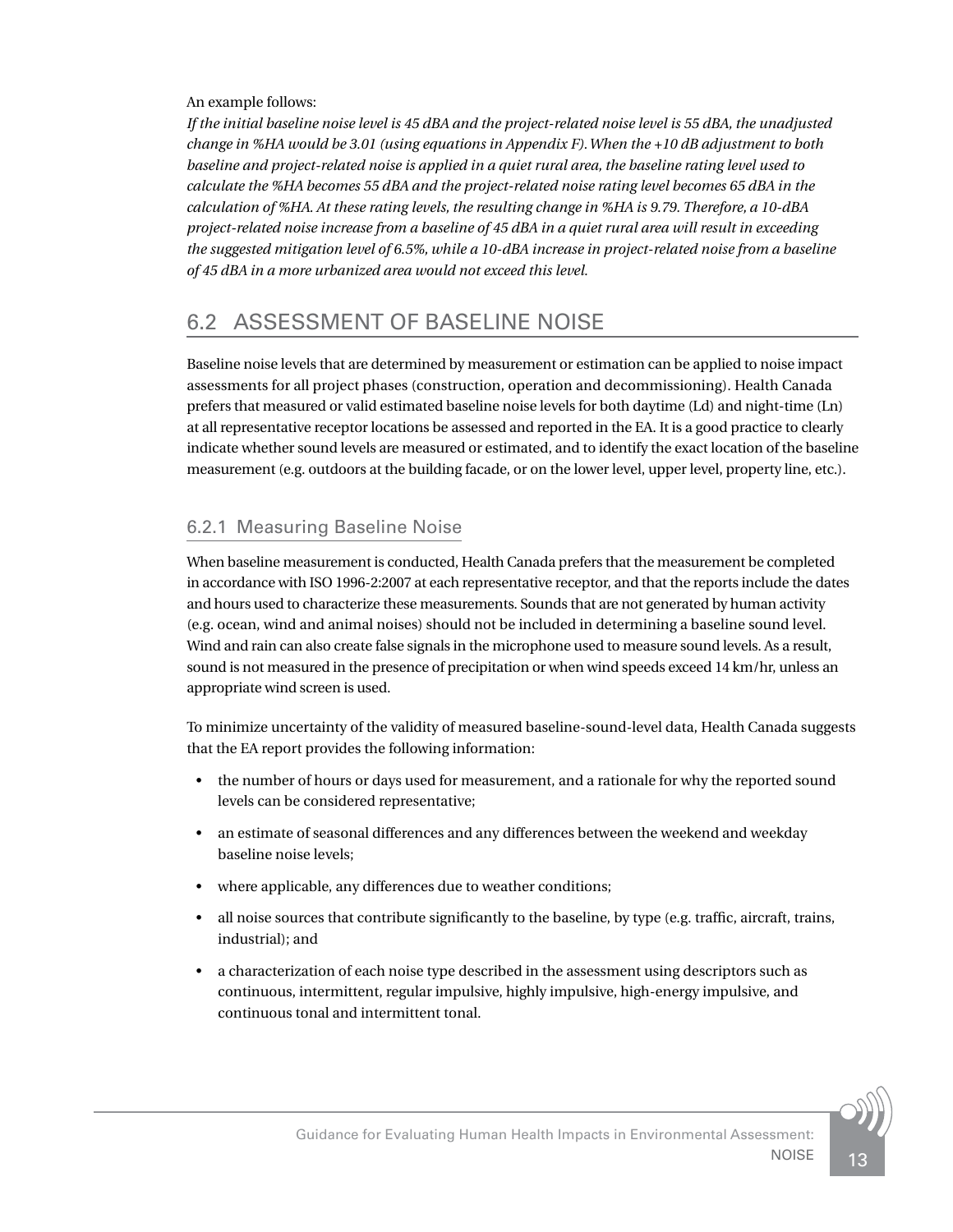#### 6.2.2 Estimating Baseline Noise

Although the standard approach for baseline sound determinations is direct measurement, there may be situations where baseline measurement data are not available. In such cases alternative approaches to estimating baseline levels exist. One conservative (i.e. most protective) approach is to consider a reasonable worst-case scenario and assume Ldn baselines of 35 dBA for rural areas and 45 dBA for urban/suburban areas. However, defaulting to these lower baseline sound levels may result in greater values obtained for change in %HA when calculating noise effects for construction lasting more than one year or for operational noise. Note that the estimate of an Ldn of 45 dBA for urban/suburban areas does not consider the inherent variability in baseline noise estimates based on population density, proximity to busy roads or adjacent industrial activity.

The use of alternative approaches to estimating baseline noise may yield higher baseline estimates than the reasonable worst-case scenario described above. To adequately review the reliability of such estimates, Health Canada prefers that sufficient supporting rationale is provided in the EA, particularly where the accuracy of the selected estimation approach decreases (see below).

Other approaches to estimating baseline noise in order of decreasing accuracy may include the following:

- predictions based on computer models whose inputs, algorithms and outputs are based on accepted standards;
- manual calculation procedures based on well-accepted models or standards;
- the use of known baseline levels from areas with very similar acoustical environments (e.g. very similar types of baseline noise sources, distances from sources to receptors, meteorological conditions, shielding, etc.); and/or
- approximate values from Table 6.1 (see below).

Table 6.1 describes the estimation of baseline noise levels, based on a qualitative description of community characteristics and an average census-based population density (ERCB Directive 038, 2007). If this method (based on US EPA 1974 and ERCB 2007) is used in a noise assessment, provide a rationale to support the validity of its use.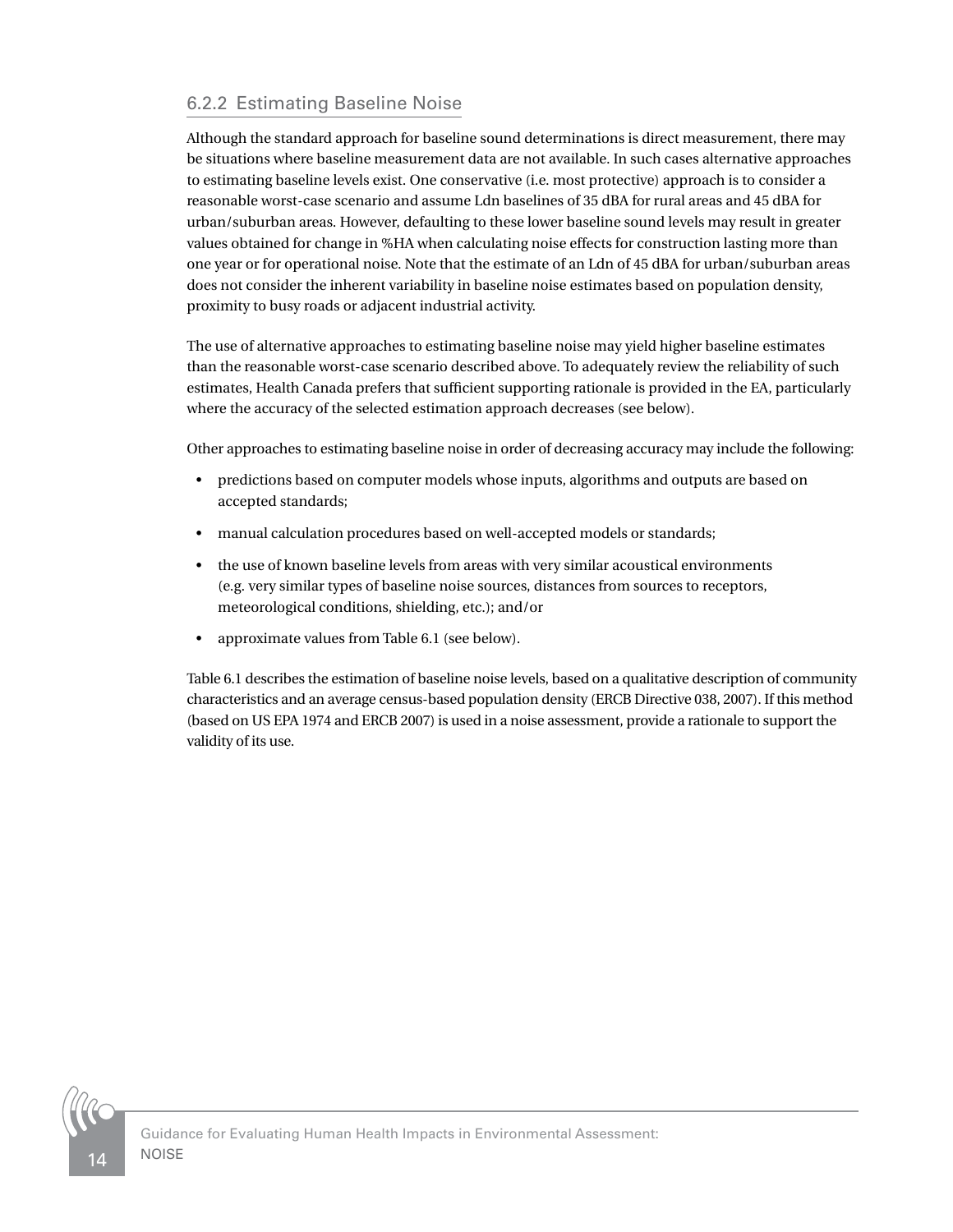#### <span id="page-18-0"></span>**Table 6.1: Estimation of Baseline Noise Levels Using Qualitative Descriptions and Population Densities of Average Types of Communities**

| <b>Community Type</b><br>(Qualitative Description)                                                                             | <b>Average Census Tract</b><br><b>Population Density,</b><br><b>Number of People</b><br>Per Square km | <b>Estimated</b><br><b>Baseline</b><br>Sound Level <sup>1</sup> ,<br>Ldn (dBA) |
|--------------------------------------------------------------------------------------------------------------------------------|-------------------------------------------------------------------------------------------------------|--------------------------------------------------------------------------------|
| Quiet rural                                                                                                                    |                                                                                                       |                                                                                |
| dwelling units more than 500 m from heavily travelled roads<br>and/or rail lines and not subject to frequent aircraft flyovers | 28                                                                                                    | $\leq 45^2$                                                                    |
| Quiet suburban residential<br>remote from large cities, industrial activity and trucking                                       | 249                                                                                                   | $48 - 52$                                                                      |
| Normal suburban residential<br>not located near industrial activity                                                            | 791                                                                                                   | $53 - 57$                                                                      |
| Urban residential<br>not immediately adjacent to heavily travelled roads<br>and industrial areas                               | 2493                                                                                                  | 58-62                                                                          |
| Noisy urban residential<br>near relatively busy roads or industrial areas                                                      | 7913                                                                                                  | 63-67                                                                          |
| Very noisy urban residential                                                                                                   | 24,925                                                                                                | 68-72                                                                          |

1. Note that a range of values is provided and that selection of the appropriate estimated value would typically be based on the precautionary principle in the absence of adequate justification for a higher baseline. All day-night sound level (Ldn) values, except those of the quiet rural area community type, are based on the US EPA levels document (US EPA 1974).

2. The quiet rural area (Ln = 35 dBA) estimated baseline noise level and population density were obtained from ERCB Directive 038 (revised Feb 16, 2007). The difference between Ld and Ln was obtained from ERCB and US EPA, and was approximated as 10 dBA. As such, quiet rural areas are considered to be less than or equal to 45 dBA Ldn.

# 6.3 ASSESSMENT OF PROJECT-RELATED NOISE

It is a good practice to document the criteria used to review the human health impacts of project-related noise and to characterize the potential for change in the sound environment due to any project activity, including construction, operation and decommissioning. In the noise assessment, it is important to compare predicted noise levels during construction and operation to the baseline noise levels at each representative receptor, as this will clearly demonstrate the predicted changes in noise levels experienced by each receptor. Health Canada suggests that the type of measurements used and the uncertainty associated with any sound-level monitoring, modelling or estimates be provided for all reported data.

It is important to consider that human health effects related to noise may be evaluated by a variety of endpoints and indicators, as discussed in Section 5. Health Canada holds the view that the evaluation of each potential noise-induced human health effect by one method alone is not necessarily representative of all possible human health effects related to noise exposure. For example, when using %HA as an indicator in a noise impact assessment, the change in %HA of receptors exposed to long-term noise may not exceed 6.5%, but these receptors may experience sleep disturbances due to an exceedance of the WHO indoor sleep-disturbance threshold limits discussed in Section 5.2. When changes in the sound environment have been characterized, Health Canada suggests that a discussion of the severity of these changes and how they impact human health be included in the noise assessment. Such an evaluation would typically describe all appropriate endpoints or indicators used to address potential impacts on human health, as described in this guidance. Alternative approaches to this evaluation may be acceptable, provided they are supported by adequate scientific justification.

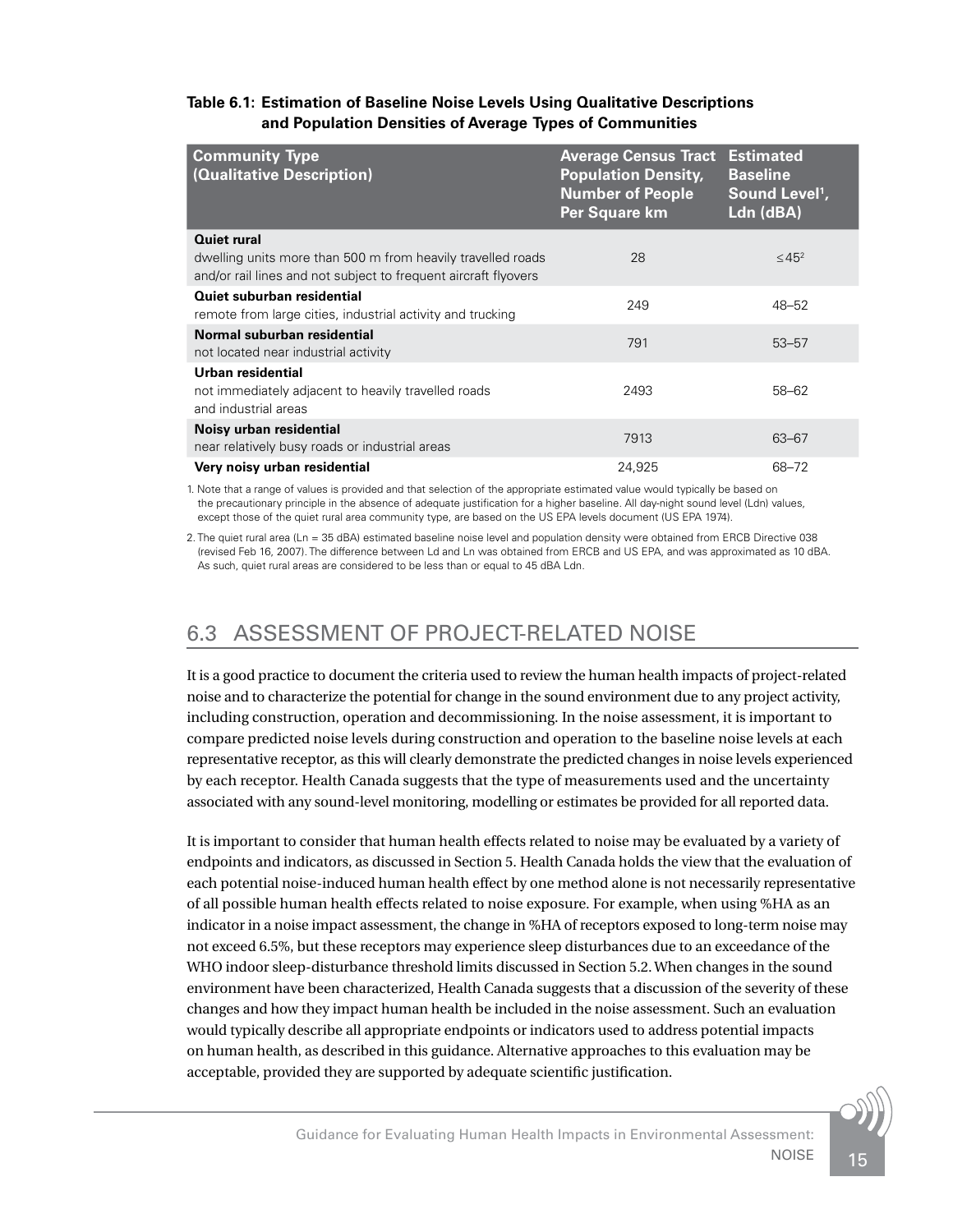In some cases, a less extensive assessment may be warranted. If noise levels at all receptors are not expected to approach the US EPA's mitigation noise levels (see Section 6.4.2) or to result in a change in %HA exceeding 6.5%, as discussed in Section 5.4.2, Health Canada suggests that a scientifically sound rationale be provided in the EA—to confirm that noise levels will be well below the level where human health effects may occur (see Section 5) and that this rationale has been provided in place of a complete noise impact assessment.

The results and conclusions of the noise assessment should be clearly documented in the EA. Health Canada suggests that the conclusion include a discussion of whether mitigation measures and/or follow-up monitoring is warranted.

The following sections discuss the assessment of project-related construction noise of short-and long-term durations, as well as project operational noise.

#### 6.3.1 Assessing Construction Noise

Noise from construction activities has the potential to negatively impact nearby receptors and is often the loudest source of project-related noise. Predicted construction noise levels for both daytime (Ld) and night-time (Ln) at all representative receptor locations should be reported in the EA. To permit a proper comparison of noise levels, the units, averaging times and other measurement parameters (including the uncertainty associated with any of the measurements) should be the same as those used in establishing the baseline.

The method for determining effects related to construction noise depends on the duration of the construction activities as follows:

#### *i. Short-Term Construction Noise Exposure (<1 year)*

Health Canada suggests using the US EPA (1974) methodology that provides mitigation noise levels (MNLs) and associated adjustments for community types, to determine if adverse effects are likely and if mitigation is suggested. This methodology is discussed in Section 6.4.2, **Mitigating Short-Term Construction Noise Exposure (<1 year)**. Consideration should also be given to potential impacts on sleep, where adverse impacts are reported to begin when sound levels inside bedrooms exceed 30 dBA for continuous noise sources and 45 dBA LAmax for discrete noise events (WHO 1999). With an estimated 15 dBA outdoor-toindoor transmission loss, the equivalent outdoor levels should be 45 dBA and 60 dBA, respectively.

#### *ii. Long-Term Construction Noise Exposure (≥1 year)*

Health Canada suggests that construction noise lasting longer than 1 year be assessed as operational noise. This approach allows for an evaluation of the change in %HA at each receptor, in accordance with ISO 1996-1:2003. Appendix F describes the methodology and equations related to calculating the change in %HA for projects. The appropriate adjustments (see Appendix E) may be applied to the A-weighted calculated or measured noise levels. This method of assessing construction noise is essentially identical to that of assessing operational noise, as discussed in Section 6.3.2 below. Also, potential impacts on sleep should be considered when construction activities may occur at night-time (as noted above in short-term construction).

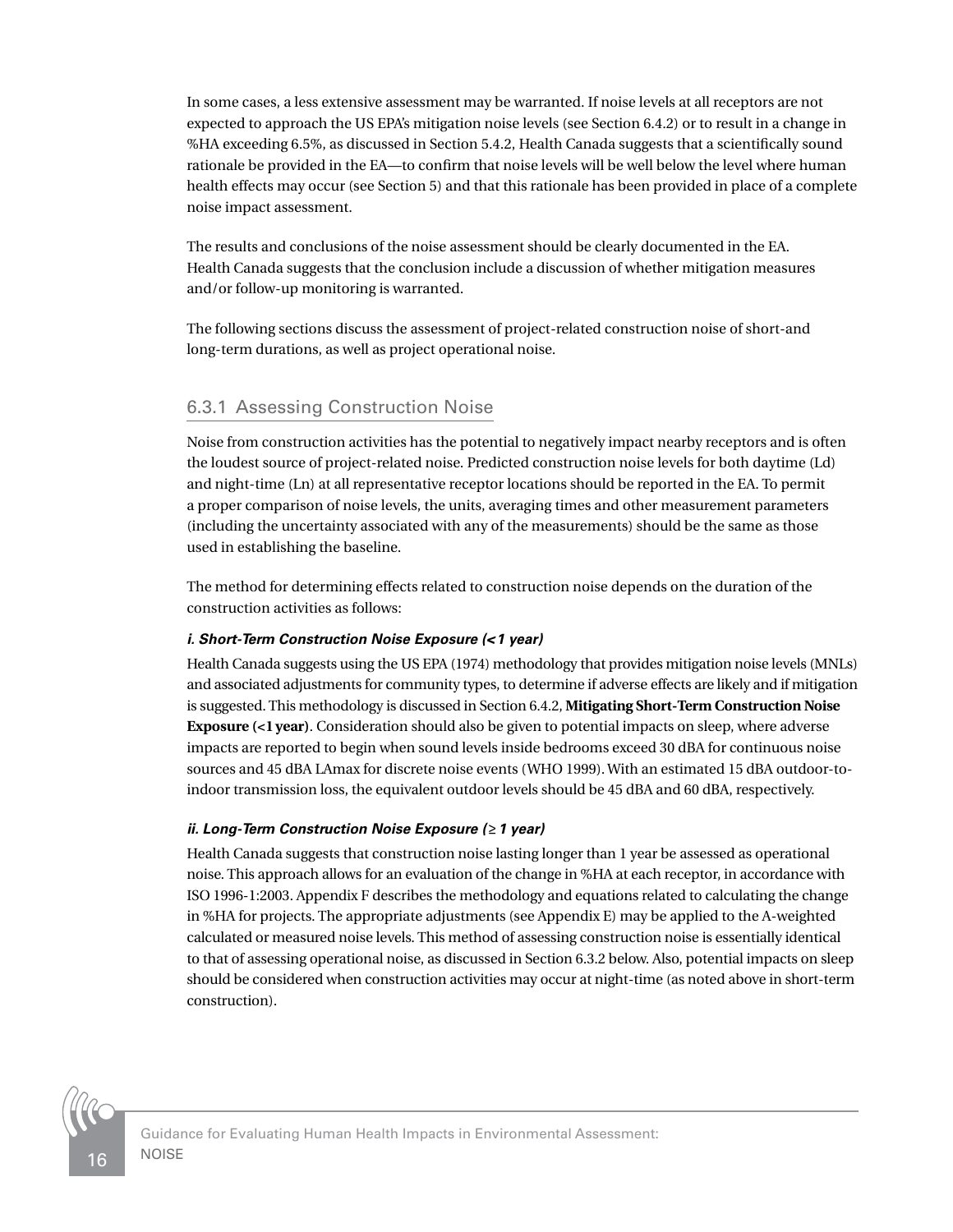There may be insufficient information concerning construction activities to permit an assessment of their potential impacts at the EA stage. Conservative assumptions based on similar projects and/or planned activities are often used in estimating noise levels and calculating impacts due to construction. An example of this estimation technique is to assume that all equipment is operating simultaneously for a 12-hour period, even though actual impacts are expected to be lower. In these cases, Health Canada suggests providing as much information as possible on construction activities, schedules, equipment use and any assumptions used, in addition to an explanation of why a more detailed assessment is not possible.

It is a good practice to include a description of construction noise as it relates to exposure duration, rather than construction activity duration. The difference in these perspectives becomes apparent when considering the impacts of construction noise related to road projects. As a road project progresses, noise exposure continually varies from receptor to receptor as the geographic location of the construction equipment changes.

#### 6.3.2 Assessing Project Operational Noise

Predicted operational noise levels for both daytime (Ld) and night-time (Ln) at all representative receptor locations should be reported in the EA. To permit a proper comparison of noise levels, the units, averaging times and other measurement parameters (including the uncertainty associated with any of the measurements) should be the same as those used in establishing the baseline.

 As discussed previously, the determination of %HA is a widely accepted indicator of the human health effects of long-term noise exposure. Similar to comments in Section 6.3.1 ii above, the assessment of project operational noise may include an evaluation of the change in %HA at each receptor site, in accordance with ISO 1996-1:2003. Appendix F describes the methodology and equations related to calculating the change in %HA for projects. The appropriate adjustments (see Appendix E) may be applied to the A-weighted calculated or measured noise levels. If noise from project operations may occur at night-time, the assessment of operational noise should also consider potential impacts on sleep.

Modelling sound levels (using appropriate software) is one method that is commonly used to estimate present or future operational sound levels. In the assessment, clearly identify the model(s) used and justify their suitability. Specific models may be selected on a site-by-site basis. Health Canada prefers that any assumptions used be conservative (i.e. reasonable worst-case scenario) and be adequately described in the assessment.

If project-related noise levels are provided without being added to the baseline sound levels, this must be clearly indicated. In assessing impacts on human health, the baseline and project noise are added together, as their sum represents what noise effects the receptors will actually experience. Other changes in the sound environment may also be characterized. If project-related operational noise includes audible tonal or impulsive noise (including regular impulsive, highly impulsive and high-energy impulsive types of noise [ISO 1996-1:2003] [e.g. blasting]), appropriate adjustments as presented in Appendix E can be made. Refer to ISO 1996-2:2007 for additional guidance on describing or measuring tonal and impulsive noise. These adjustments apply only when the noise under consideration is audible at receptor sites. In situations where more than one source characteristic adjustment is applicable (e.g. impulsive or tonal), only the higher of the adjustments is used. However, all time-of-day adjustments and the quiet rural area adjustment are to be added to the highest of the applicable source adjustments.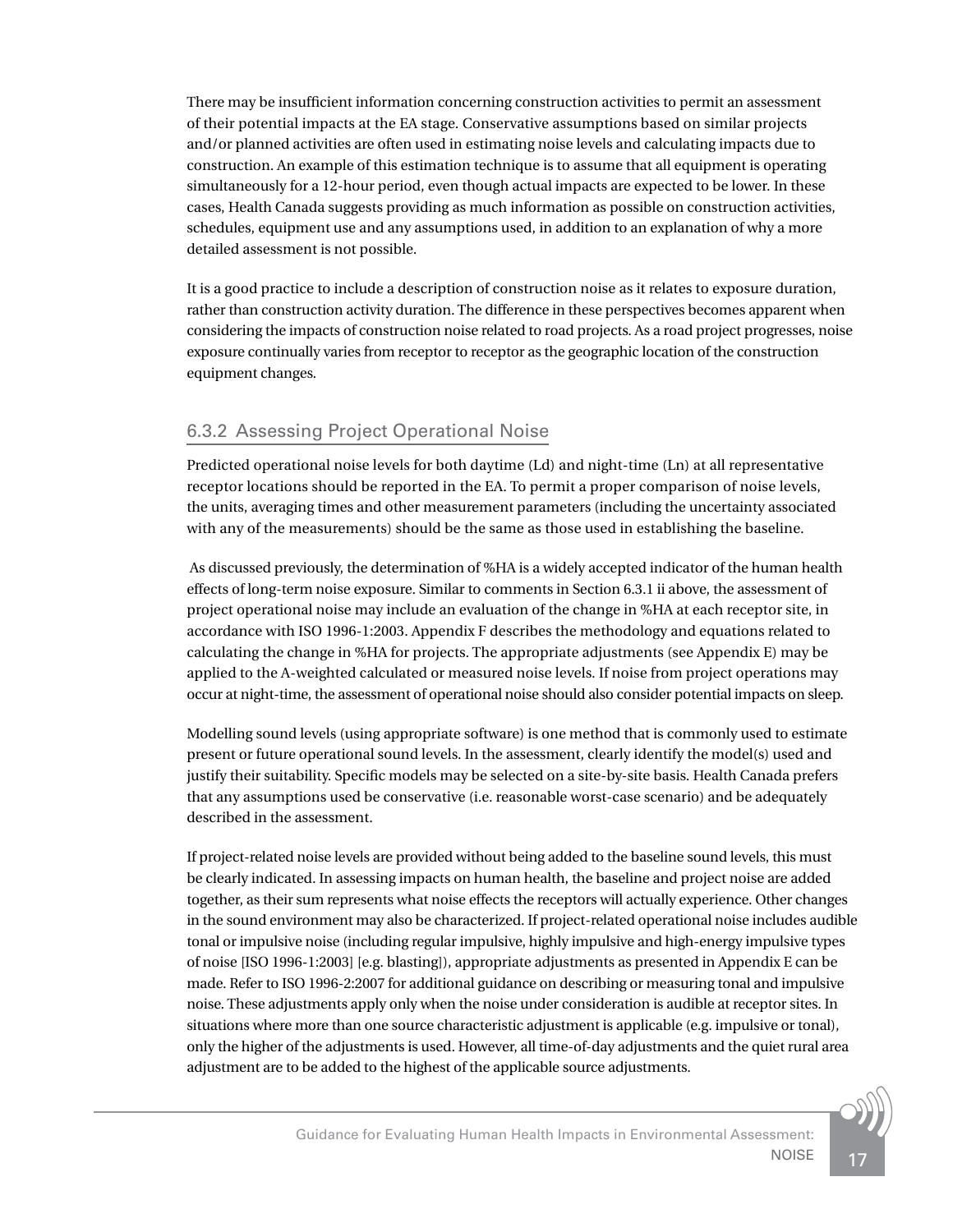# <span id="page-21-0"></span>6.4 MITIGATION

Noise management and noise monitoring plans, including complaint resolution plans, are often incorporated as part of the EA's Environmental Management Plan. When health effects from projectrelated noise are possible, Health Canada prefers that a noise management plan detailing the actions that will be taken to minimize human health impacts due to project noise (mitigation measures) be developed and included in the EA. Special consideration should be given to mitigation measures for construction noise that occurs at night, in order to minimize impacts on sleep (i.e. avoiding tonal or impulsive noise sources at night).

Due to the inherent uncertainty in both predicted and/or measured project noise, additional information should be provided to demonstrate that exceedances of the MNL or a 6.5% change in %HA are unlikely. Proposals for specific mitigation measures to limit noise at receptors where this uncertainty exists should be provided in the EA.

Health Canada prefers that any noise mitigation measures proposed for the project be described in sufficient detail to permit Health Canada to adequately review the measures' impacts on achieving noise reduction. When describing possible mitigation or other noise management measures, identify the conditions or circumstances under which various mitigation measures will be applied or implemented.

As it is more effective to use source controls, Health Canada prefers that mitigation measures be applied to the source rather than the receptor site, where this is technically feasible. It should be noted that some estimates discussed in Section 5.2 (e.g. noise attenuation by closed windows or enclosed balconies) may not achieve the desired level of noise reduction, due to variability in construction techniques. While fullyclosed windows are assumed to typically reduce outdoor sound levels by 27 dBA (US EPA 1974), the type of enclosures that surround the windows or the presence of ventilation ducts may result in an outdoor-toindoor noise transmission loss that is lower than 27 dBA.

#### 6.4.1 Community Consultation

Developing a community consultation plan can be helpful when projects propose noisy work occurring outside of normal working hours or extended work that produces high levels of noise (such as rock hammering or pile driving). The consultation process may assist in establishing feasible mitigation measures by targeting receptors that have the greatest potential for human health-related effects resulting from noise disturbance. Previous experience in assessing community reaction to noise impacts following community consultation has demonstrated that in these cases, a community is more likely to be understanding and accepting of noise, and more likely to make appropriate adjustments to limit noise exposure. This has been noted particularly when the information provided during the consultation process is accurate and does not attempt to understate the likely noise level, and when commitments made by the proponent to limit noise during specific hours are respected.

The EA should specify whether community consultation with respect to noise has occurred, and whether any human health concerns have been expressed by potentially impacted receptors.

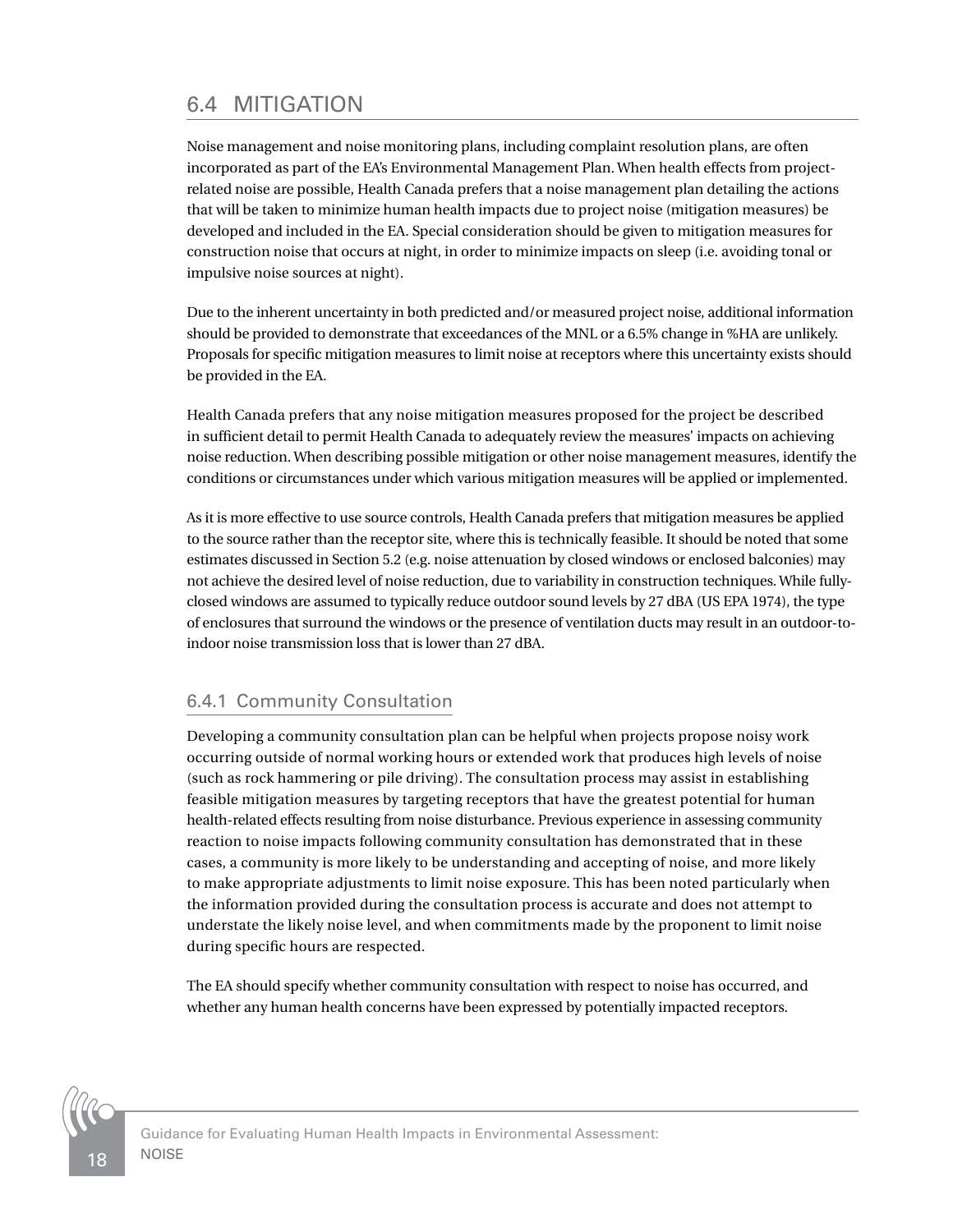The comments or recommendations received during the consultation process may provide an indication of which project elements are likely to trigger the greatest level of opposition, particularly where noise issues are identified. Informing the public about project plans early in the process is encouraged, as this may provide additional options for mitigation measures, or at the very least, provide the opportunity to discuss the mitigation measures under consideration. It is a good practice to undertake community consultation prior to the creation of work schedules (e.g. continuous versus specific construction times) and to discuss the preferred means of informing the public of the time and duration of noisy activities. When construction delays or other problems result in extended construction schedules, Health Canada suggests that a plan for community consultation be implemented and that this consultation process be described in the EA, where applicable. When a project proponent deems it to be manageable, it may be preferable to consult with residents individually.

When the community receives information about expected changes in sound levels through a consultation process, and feels that concerns with respect to noise may be addressed and resolved, the incidence of noise-related complaints is frequently reduced. Health Canada suggests that this approach be considered in managing both minor and major public concerns related to project-related noise. For more information, refer to ERCB Directive 38 (2007). For information specific to rail projects, refer to the Canadian Transportation Agency's *Guidelines for the Resolution of Complaints Over Railway Noise and Vibration* (2008).

#### 6.4.2 Mitigating Short-Term Construction Noise Exposure (<1year)

Health Canada often suggests mitigation measures to the authority conducting the EA, when the predicted construction noise level (construction lasting less than one year) exceeds the suggested mitigation noise level (MNL). To avoid widespread complaints regarding construction noise at receptor sites, where the exposure duration is less than one year at any given representative receptor site, the basic suggested MNL is 47 dBA (US EPA 1974). This value has been derived from the data presented in Figure D-7 and Table D-7 in US EPA 1974. The basic MNL is applicable for receptors in quiet suburban or rural areas, assuming that all of the construction noise is tonal and/or impulsive.

In order to determine whether mitigation is advisable, consider the following:

- **1.** Use the data in Table 6.1 to characterize the community type based on average census tract population densities and community qualitative descriptions. Validating the community type may be accomplished by monitoring or calculating baseline noise levels.
- **2.** Use the data in Table 6.2 to identify the applicable correction factors for the relevant community type and additional corrections (e.g. construction duration, presence of tonal or impulsive noise, and whether windows are open), and then calculate the suggested construction noise (less than one year) MNL.
- **3.** If the predicted construction noise levels exceed the suggested MNL for construction phase (less than one year), the authority conducting the EA should consider noise mitigation measures.

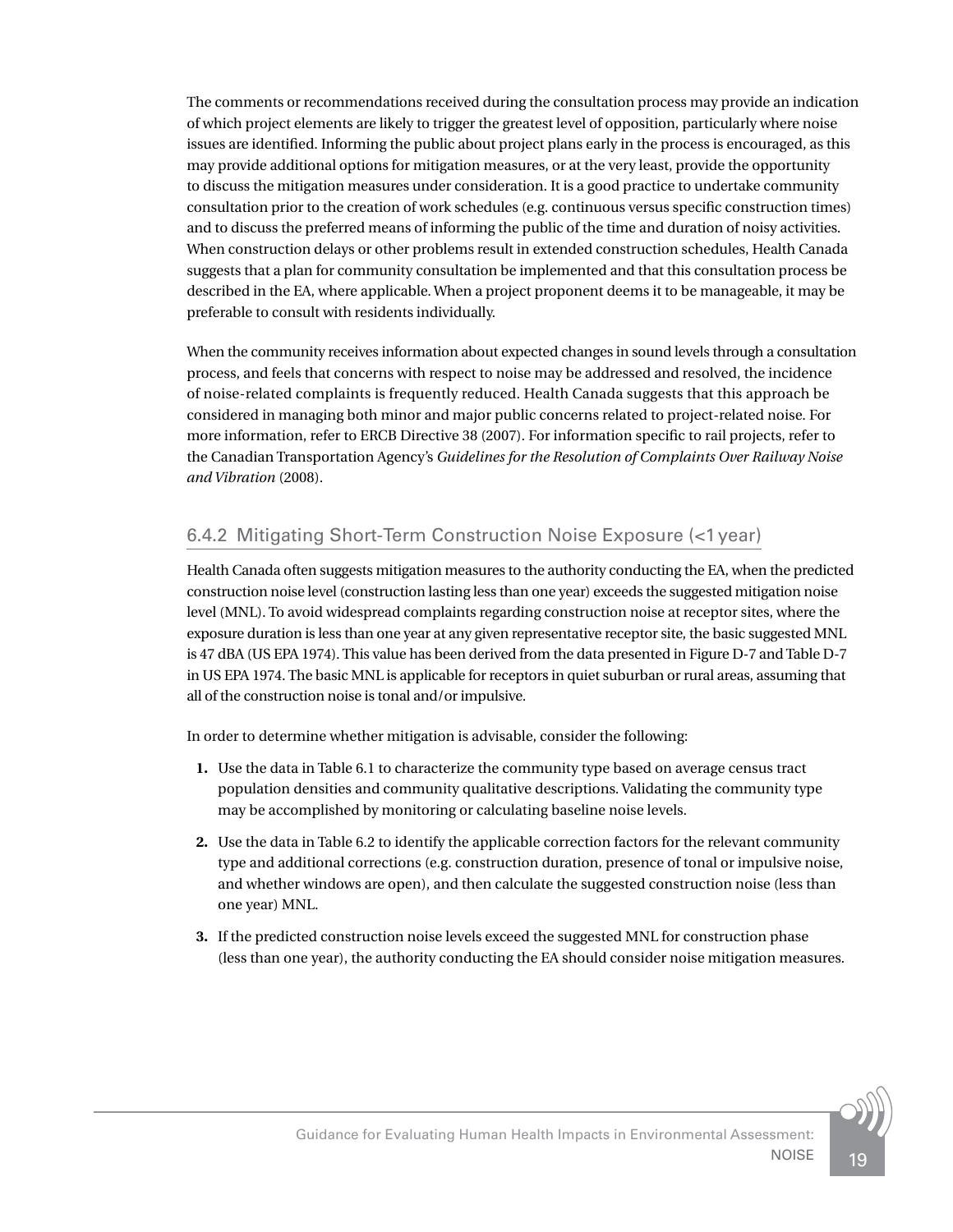#### <span id="page-23-0"></span>**Table 6.2: Calculating Suggested Mitigation Noise Level (MNL) for Construction Noise (Based on US EPA 1974)**

| Suggested Basic MNL 47 dBA Ldn*<br><b>Suggested MNL for various scenarios</b>                |                                             |                      |  |
|----------------------------------------------------------------------------------------------|---------------------------------------------|----------------------|--|
| <b>Community Description</b>                                                                 | <b>Applied Correction</b><br><b>Factors</b> | <b>Suggested MNL</b> |  |
| Quiet suburban or rural                                                                      | $+0$ dB                                     | 47 dBA Ldn           |  |
| Normal suburban                                                                              | $+5$ dB                                     | $52$ dBA Ldn         |  |
| Urban residential                                                                            | $+10$ dB                                    | 57 dBA Ldn           |  |
| Noisy urban                                                                                  | $+15$ dB                                    | 62 dBA Ldn           |  |
| Very noisy urban                                                                             | $+20$ dB                                    | 67 dBA Ldn           |  |
| <b>Additional Corrections</b><br>If applicable, add any or all of the following corrections: |                                             |                      |  |
| Construction duration less than two months                                                   | $+10$ dB                                    |                      |  |
| Winter (or windows always closed)                                                            | $+5$ dB                                     |                      |  |
| Negligible tonal or impulsive noise <sup>§</sup>                                             | $+5 dB$                                     |                      |  |

\* Due to backup alarms, slamming tailgates, etc., construction noise normally contains both tonal and impulsive components. For the suggested basic MNL, the reasonable worst-case scenario is used and all of the construction noise is assumed to be due to tonal and/or impulsive noise.

§ When the contribution from tonal and/or impulsive noise may be negligible, +5 dB may be added to the suggested basic MNL. Health Canada prefers that a rationale be provided if this adjustment is applied.

Table 6.3 presents an example of how to establish a mitigation noise level (MNL). The final MNL is obtained through the application of several possible correction factors, as shown in Table 6.3. Calculated MNLs for other construction projects may vary, depending on the applicable correction factors specific to the project type, season and location.

#### **Table 6.3: An Example of Applying Corrections to Establish a Suggested MNL for a Project in a Very Noisy Urban Community**

| <b>Description</b>                                                                           | <b>Applied Correction</b> | <b>Suggested MNL</b> |
|----------------------------------------------------------------------------------------------|---------------------------|----------------------|
| Basic MNL                                                                                    | $0$ dB                    | 47 (dBA) Ldn         |
| Project occurs in a very noisy urban community                                               | $+20$ (dB) Ldn            | 67 (dBA) Ldn         |
| Construction duration is less than two months                                                | $+10$ (dB) Ldn            | 77 (dBA) Ldn         |
| Noise contains negligible tonal or impulsive noise                                           | $+5$ (dB) Ldn             | 82 (dBA) Ldn         |
| Project occurs during winter or in proximity to residences<br>where windows cannot be opened | $+5$ (dB) Ldn             | 87 (dBA) Ldn         |
| <b>Final MNL</b>                                                                             |                           | 87 (dBA) Ldn         |

Widespread complaints tend to occur when the suggested MNLs in Table 6.2 are exceeded (US EPA 1974). Therefore, Health Canada suggests the use of quieter technology or other mitigation measures, rather than lengthening construction duration (e.g. lowering the noise by having fewer pieces of equipment running at a time, thereby extending construction duration) to achieve a reduction in human health-related noise impacts.

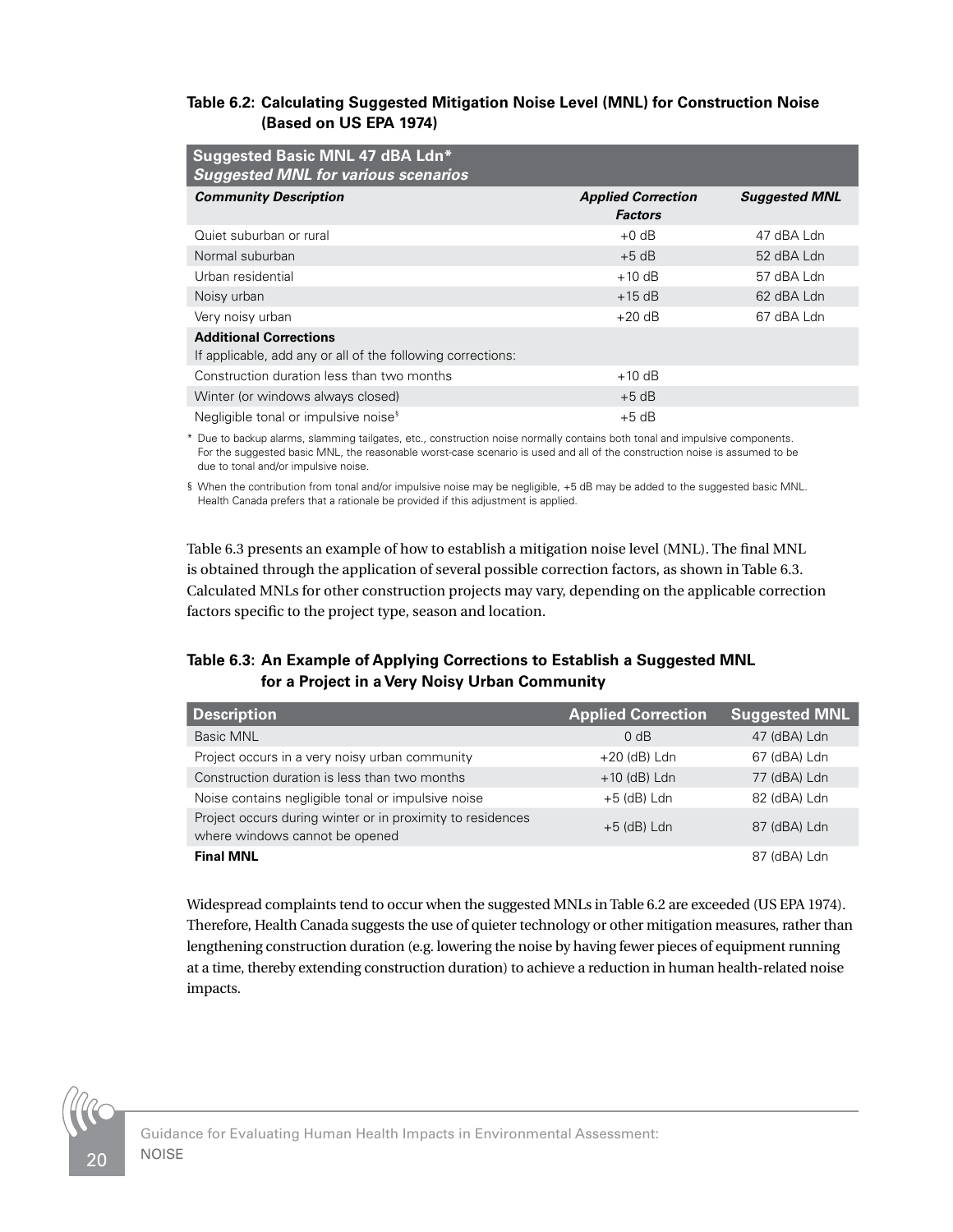Some examples of quiet technology and procedures are the following:

- vibratory pile driving or boring, instead of impulsive pile driving; and
- ambient-sensitive backup alarms, signal workers, machinery turning circles, and side loading/ unloading trucks to reduce the impact of backup alarms.

If acceptable levels cannot be obtained with quieter technology, community consultation (as discussed in Section 6.4.1) is preferred, in order to seek consensus on construction operations (e.g. no activity during night-time or weekend hours). Some commonly applied construction noise mitigation measures and considerations for noise reduction are described in Appendix H.

#### 6.4.3 Mitigating Long-Term Construction Noise (≥1 year)

Health Canada suggests that mitigation be implemented when noise levels during long-term construction result in a greater than 6.5% increase in %HA. If the change in %HA exceeds 6.5%, even when implementing quieter technology and construction methods as described in Appendix H, community consultation is important to establish mutually agreeable work schedules and is an acceptable means of informing the public of the time and duration of noisy activities.

Communication with potentially impacted residents is especially important when construction must occur outside daytime hours. Residents' concerns about blasting or other noisy activities can often be addressed through community consultation. Some flexibility among impacted residents may exist regarding construction noise levels, if demonstrable mitigation measures are used. Community consultation can be useful to determine whether the ability to avoid long periods of construction would result in greater community acceptance.

In addition to the consultative process, it is a good practice to consider technically and economically feasible mitigation measures (see Appendix H), in an attempt to reduce noise levels to levels that keep the change in %HA below 6.5% and protect against sleep impacts. In some cases, monitoring and working with the impacted community may address community reactions.

#### 6.4.4 Mitigating Blasting Noise

Noise due to blasting has unique characteristics. Therefore, Health Canada holds the view that for blasting during short-term construction (<1 year), limits on the number of blasts should be implemented irrespective of other noise levels due to background sources or construction activities. Noise effects due to blasting can be assessed in several ways. One approach for blasting exposures lasting less than one year is to use the US EPA 1974 criterion for sonic booms. The rationale for this approach stems from the findings of Schomer *et al.* (1997), whose research indicates that blasts and sonic booms create similar levels of annoyance for equal peaks.

According to US EPA (1974), little or no public annoyance is expected to result from any number of daytime sonic booms per day, if their measured or predicted peak value is below 125-10 log N dB. In this case, dB is interpreted as meaning Z-weighting (dBZ). Health Canada prefers that the US EPA's sonic boom criterion be used as a blasting MNL for blasting that lasts less than one year.

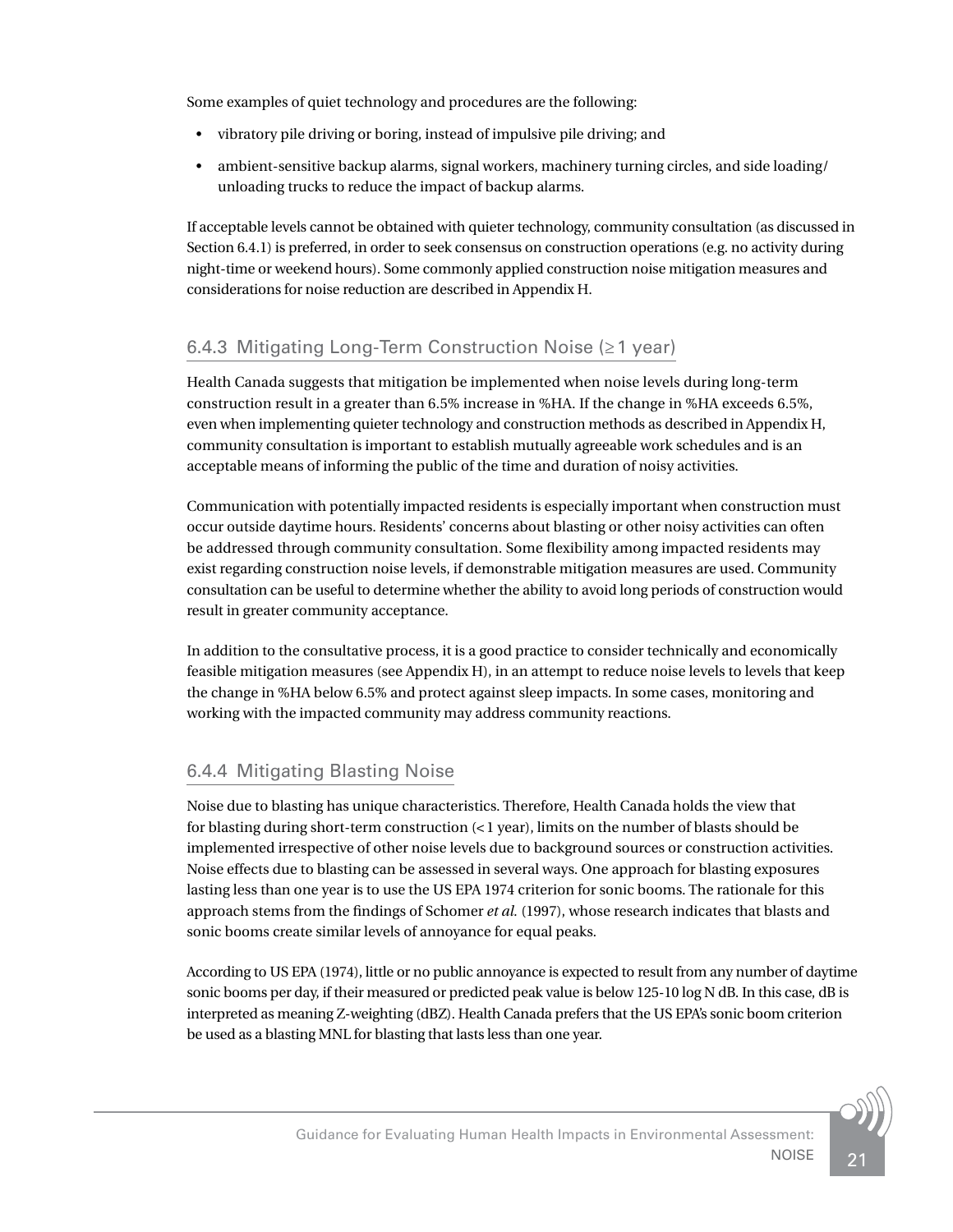<span id="page-25-0"></span>Table 6.4 presents an example of the assessment technique of establishing an MNL based on a representative number of blasts.

| <b>Number of Daytime Blasts (N)</b> | Blasting MNL (125-10 log N) (dBZ) |
|-------------------------------------|-----------------------------------|
|                                     | 115                               |
| 25                                  | 111                               |
| 50                                  | 108                               |
| 100                                 | 105                               |

**Table 6.4: Mitigation Noise Levels Related to Number of Blasts**

Health Canada suggests following the recommendations in ISO 1996-1:2003, as described in Appendix E and Appendix F of this guidance document, for blasting of duration of more than one year ( $\geq 1$  year),

#### 6.4.5 Mitigating Operational Noise

As with long-term construction noise, Health Canada considers high annoyance with noise generated during a project's operational phase to be an indicator of human health effects. If the change in %HA exceeds 6.5% or the suggested target values noted in Section 6.3.2 for project operational noise, Health Canada suggests that possible mitigation measures target the source, the propagation from source to receptor site and/or the receptor site itself. These measures include, but are not limited to the following:

- reducing noise output, such as using quieter machinery where technically and economically feasible;
- implementing physical barriers, including noise walls, berms (artificial ridges or embankments) and windows with high soundproofing; and
- in some cases, changing project design (e.g. changing the proposed placement of an access road).

In general, implementing mitigation measures that further reduce noise impacts is encouraged.

# 6.5 ASSESSMENT OF RESIDUAL IMPACTS

An assessment of the residual impacts of a project may include discussion of potential noise impacts arising from the project, after all proposed mitigation and management measures have been applied. It is a good practice for this discussion to include characterizing final sound levels at representative receptor locations—in the same manner as is done in establishing the baseline and predicted sound levels—in addition to discussing the potential impacts that may be expected due to these changes.

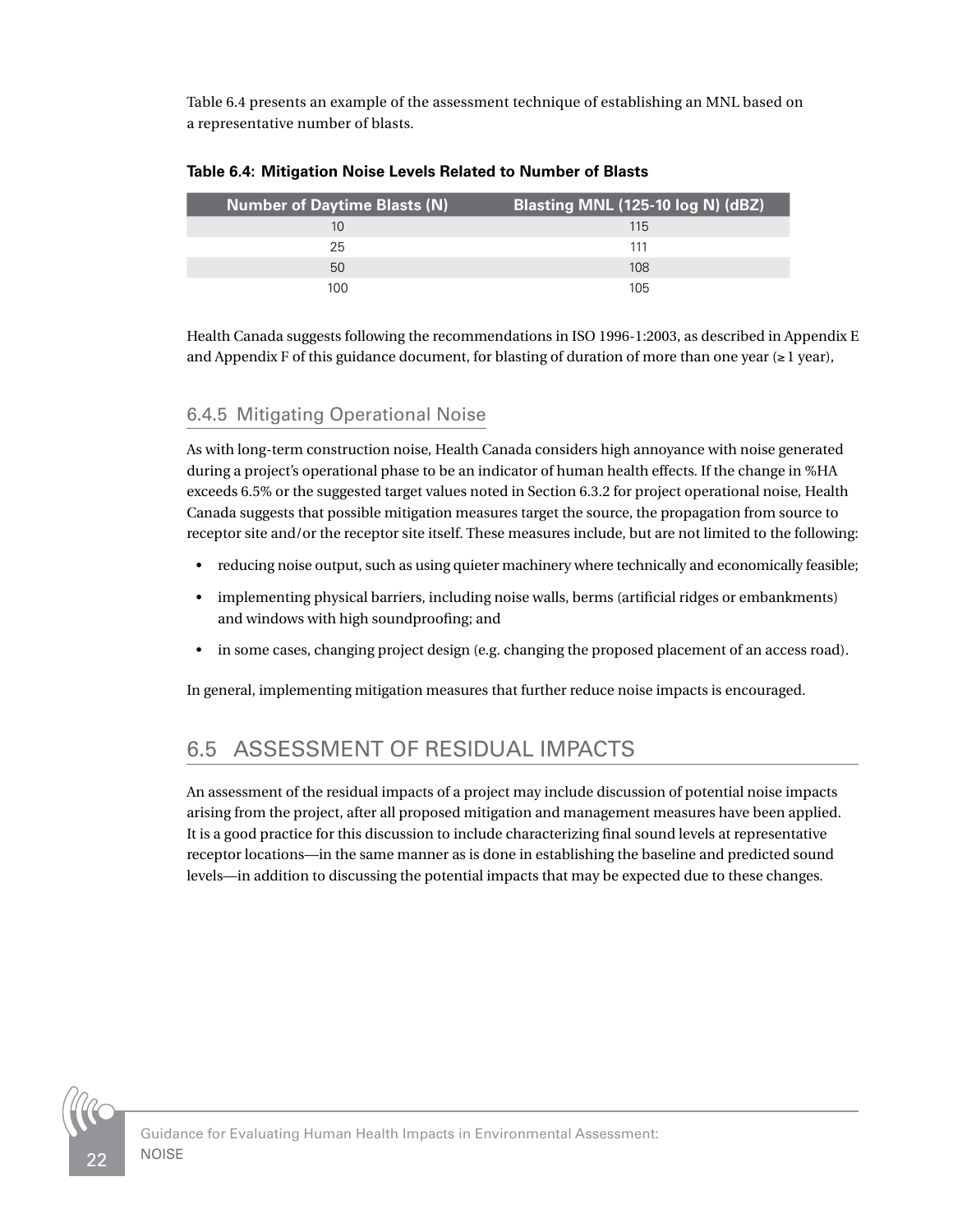<span id="page-26-0"></span>Mitigating adverse noise effects can at times be technically challenging and costly. The severity of potential impacts on human health caused by noise is only one of many factors that may be considered in making an overall noise assessment of the project. When mitigation measures are judged to be not technically or economically feasible, a detailed discussion justifying the exclusion of these measures may be helpful in addressing potential concerns with respect to residual impacts of project-related noise. In such cases, the community consultation process discussed in Section 6.4.1 may offer alternative options for limiting complaints arising from excessive noise.

# 6.6 SOUND LEVEL MONITORING

The periodic monitoring of sound levels at representative receptor locations can be used to verify predictions made during the EA process. This monitoring is particularly important when predicted noise levels approach the level where adverse human health effects are considered likely and mitigation measures become necessary. If the uncertainty related to predicted sound levels is large and the resulting impacts are more severe than expected, monitoring is considered particularly useful. It is also helpful to describe in the EA any commitments to evaluate the need for additional mitigation measures, if actual project-related noise levels are higher than predicted or if community reaction is stronger than expected.

If post-project monitoring is not being undertaken when predicted noise levels are close to the suggested mitigation-measure levels, Health Canada holds the view that the EA documentation should include a rationale explaining why monitoring is not considered appropriate.

23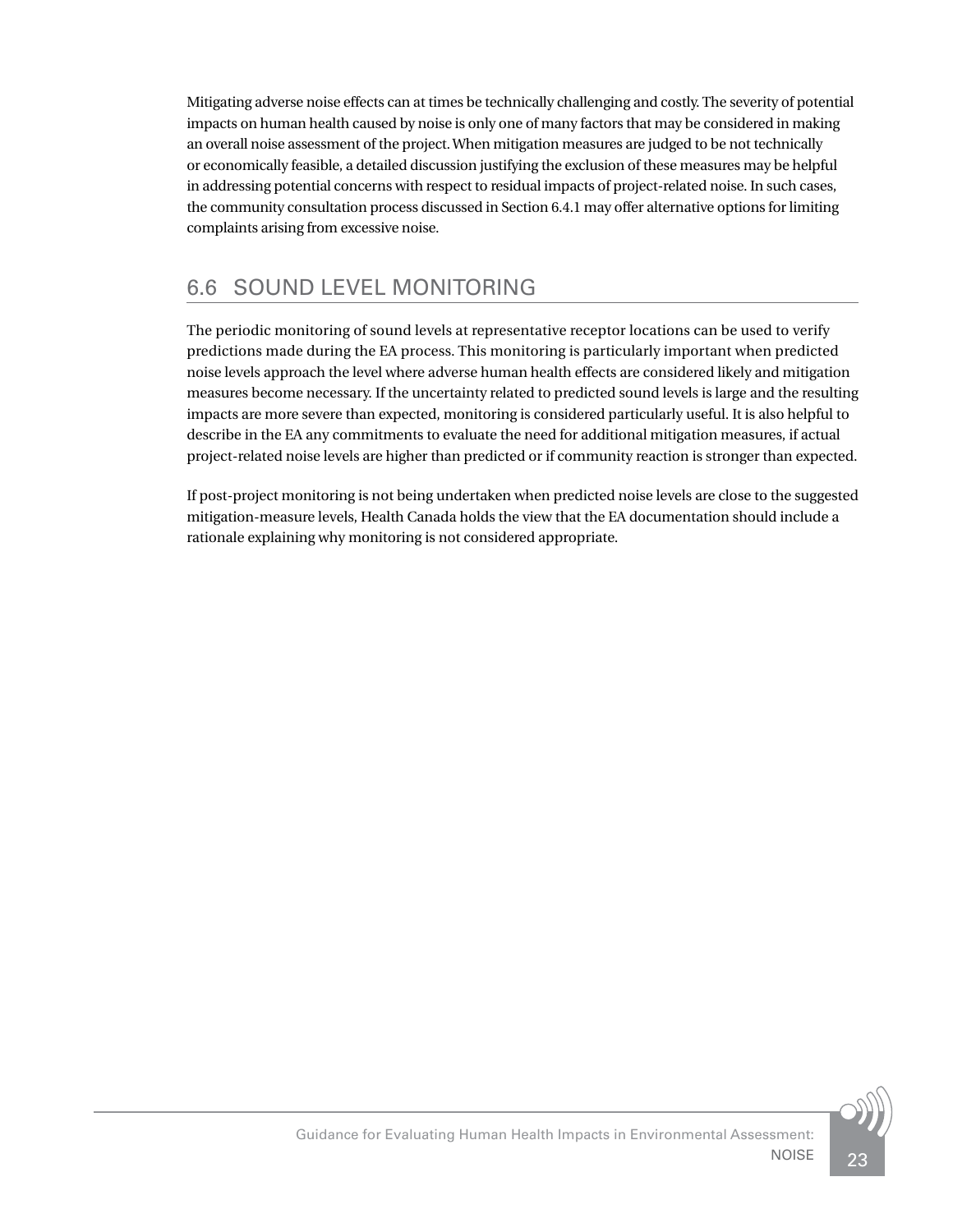# <span id="page-27-0"></span>7<sup>|</sup> **ASSESSMENT OF CUMULATIVE EFFECTS**

If the proposed project is in a region where there are other proposed or ongoing development projects that may contribute to noise levels, an assessment of cumulative effects is an important consideration. In attempting to predict sound levels from the project when contributions from other sources are possible, Health Canada suggests that these sources be included in the modelling to establish potential cumulative effects.

In selecting a baseline for a cumulative effects assessment, the pre-project baseline is the most appropriate comparison for noise-related human health impacts, as this comparison is predictive of the absolute change in the noise environment, when all project and additional noise sources are considered.

For guidance on assessing cumulative effects, consult the Canadian Environmental Assessment Agency's website for up-to-date guidance materials: **www.ceaa.gc.ca**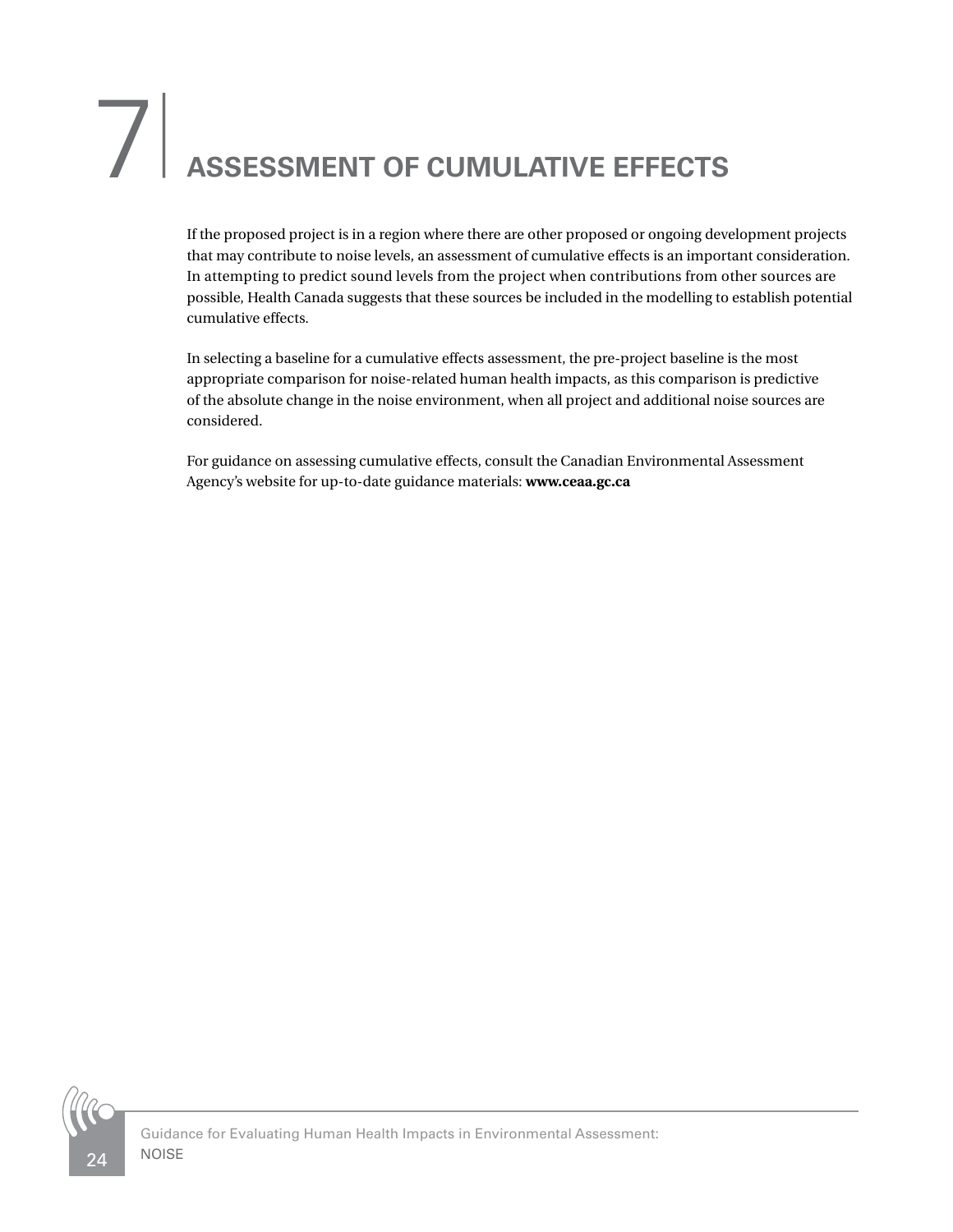# <span id="page-28-0"></span>8<sup>|</sup> **FOLLOW-UP PROGRAMS**

Under CEAA 2012, a "follow-up program" means a program to:

- a. Verify the accuracy of the environmental assessment of a designated project; and
- b. Determine the effectiveness of any mitigation measures.

It may be appropriate to consider a follow-up program for noise if there is uncertainty about (not a comprehensive list):

- Modelling of project construction and/or operational noise; and/or
- Whether proposed mitigation measures (e.g. the use of novel technologies or materials) will be effective.

For further and up-to-date information on follow-up programs, contact the Canadian Environmental Assessment Agency, Canadian Nuclear Safety Commission or National Energy Board, as appropriate.

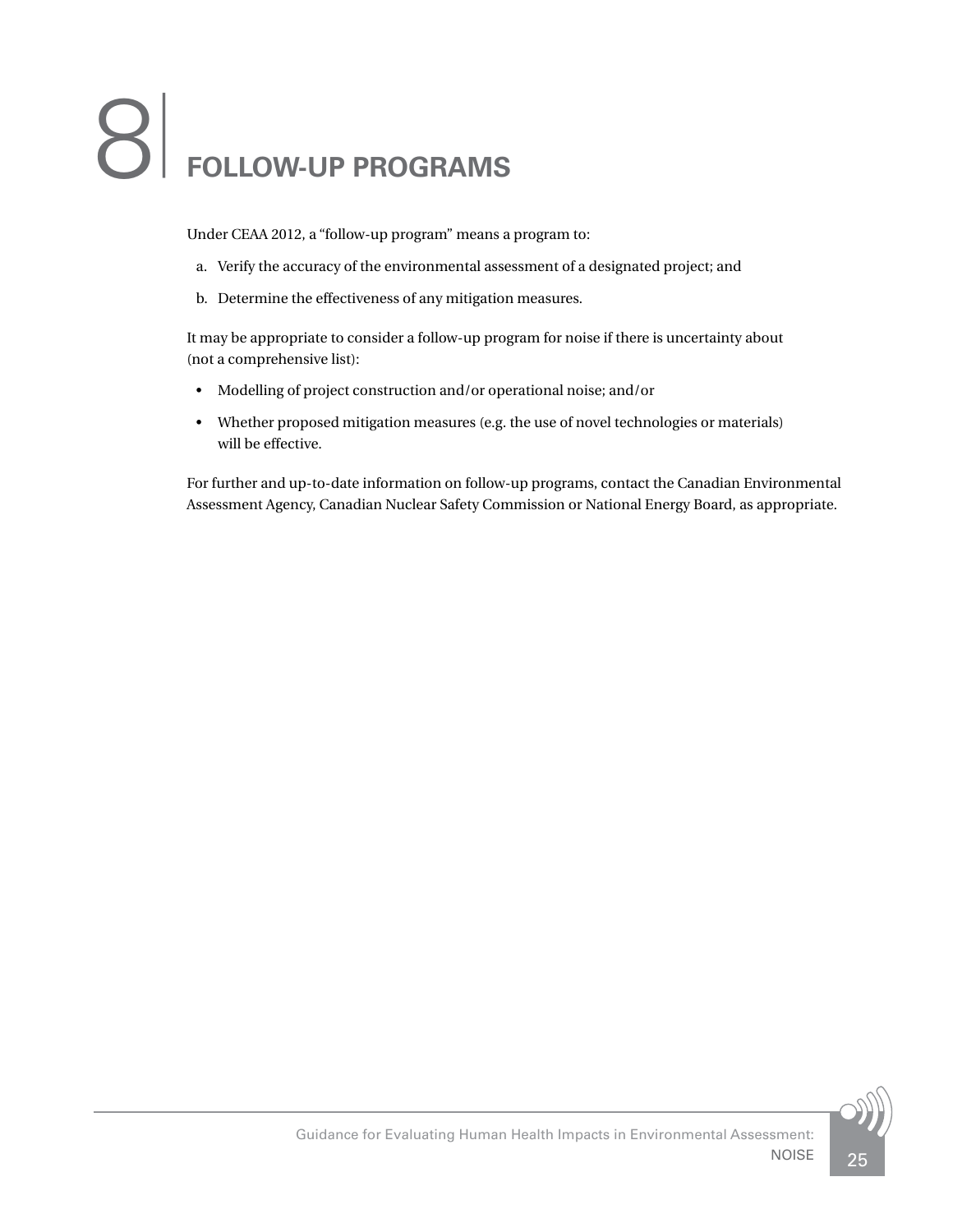# <span id="page-29-0"></span>9<sup>|</sup> **REFERENCES**

American National Standards Institute (ANSI). 1995. *Criteria for Evaluating Room Noise* (ANSI S12.2-1995 (R1999)). Standards Secretariat Acoustical Society of America.

American National Standards Institute (ANSI). 2005. *Quantities and Procedures for Description and Measurement of Environmental Sound Part 4: Noise Assessment and Prediction of Long-Term Community Response* (ANSI S12.9-2005/Part 4). Standards Secretariat Acoustical Society of America.

*Canadian Environmental Assessment Act*. S.C. 2012, c. 19, s. 52. 2012. Available online at: **[laws-lois.justice.gc.ca/PDF/C-15.21.pdf](http://laws-lois.justice.gc.ca/PDF/C-15.21.pdf)**

Canadian Transportation Agency. (2008). *Guidelines for the Resolution of Complaints Over Railway Noise and Vibration*. Available online at: **[www.otc-cta.gc.ca/eng/rail-complaints](http://www.otc-cta.gc.ca/eng/rail-complaints)**

Energy Resources Conservation Board (ERCB), Alberta. Feb. 16, 2007. Directive 038: Noise Control. Available online at: **[www.aer.ca/rules-and-regulations/directives](http://www.aer.ca/rules-and-regulations/directives)**

*Note: Effective June 17, 2013, the ERCB has been succeeded by the Alberta Energy Regulator (AER). No changes have been made to Directive 038 by the AER, and the Directive continues to contain references to the ERCB. When a new edition of the Directive is issued, the ERCB references will be revised. The Directive may also contain references to the former Energy Utilities Board (EUB), which had been realigned to the ERCB on January 1, 2008.*

Hansen C *et al.*(2006) Transit Noise and Vibration Impact Assessment. FTA-VA-90-1003-06 May: 1–274.

Health Canada 2012. It's Your Health: Noise-Induced Hearing Loss. Available online at: **www.hc-sc.gc.ca/hl-vs/alt\_formats/pdf/iyh-vsv/environ/hearing\_loss-perte\_audition-eng.pdf**

International Organization for Standardization (ISO). 2003. *ISO 1996-1:2003 Acoustics – Description, measurement and assessment of environmental noise – Part 1: Basic quantities and assessment procedures*. **www.iso.org/iso/catalogue\_detail?csnumber=28633**

International Organization for Standardization (ISO). 2007. *ISO 1996-2:2007 Acoustics – Description, measurement and assessment of environmental noise – Part 2: Determination of environmental noise levels*. **www.iso.org/iso/iso\_catalogue/catalogue\_tc/catalogue\_detail.htm?csnumber=41860**

Levitt, H. and Webster, J. C. 1991. Effects of Noise and Reverberation on Speech. In Harris, C.M. *Handbook of Acoustical Measurements and Noise Control, Third Edition* (Chapter 16). New York, New York: McGraw-Hill.

Michaud, D. S., Bly, S. H. P. and Keith, S. E. 2008. Using a change in percentage highly annoyed with noise as a potential health effect measure for projects under the *Canadian Environmental Assessment Act. Canadian Acoustics. 36*, 13–30.

Miedema, HM and Vos, H. (2004). Associations between self-reported sleep disturbance and environmental noise based on reanalysis of pooled data from 24 studies. Behav Sleep Med 5(1):1–20.

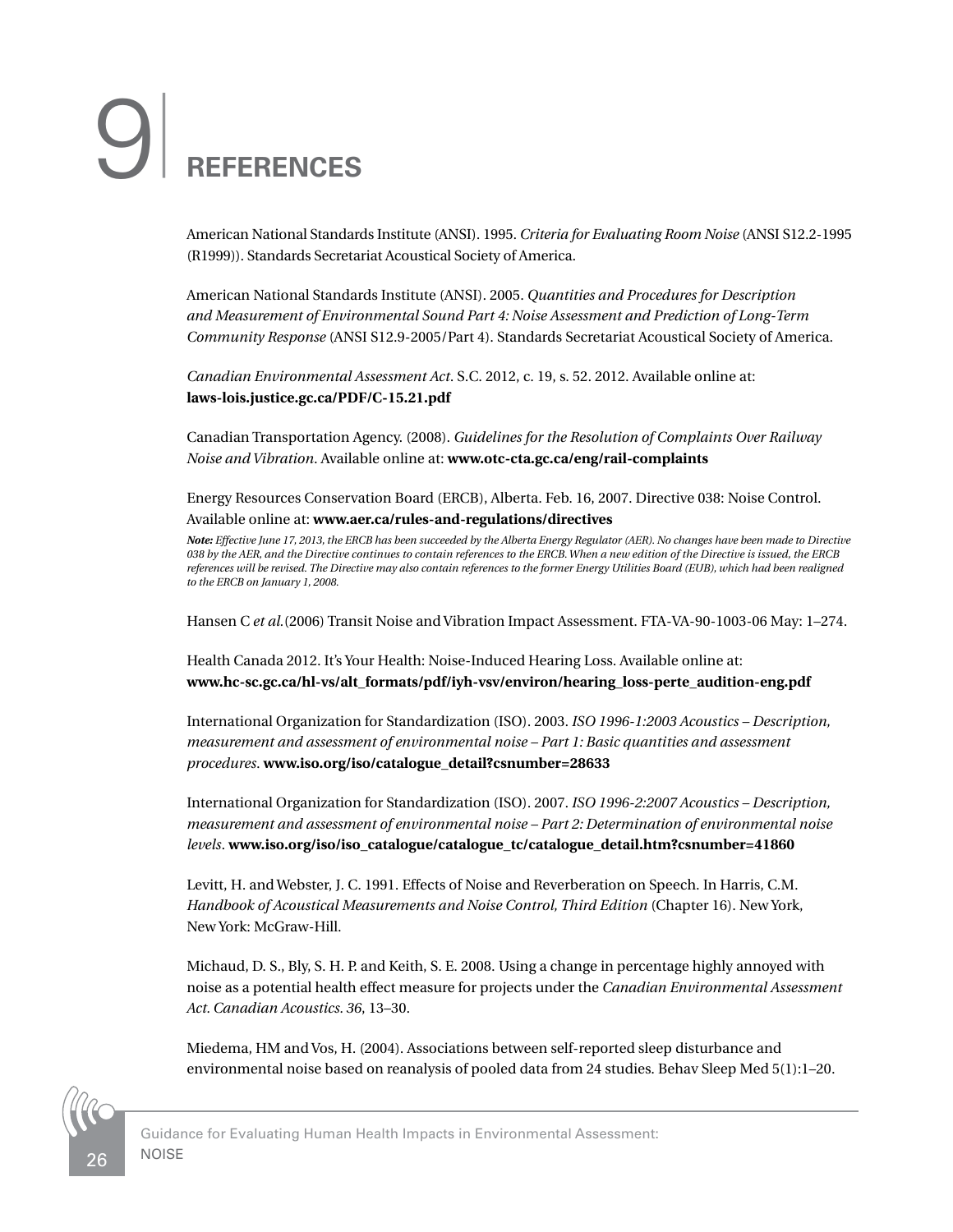*Radiation Emitting Devices Act*. R.S.C., 1985, c. R-1. 1985. Available online at: **[laws-lois.justice.gc.ca/eng/acts/R-1](http://laws-lois.justice.gc.ca/eng/acts/R-1)**

Schomer, P. D. and Averbuch, A. 1989. Indoor Human Response to Blast Sounds that Generate Noise. *Journal of the Acoustical Society of America*. 86(2), 665–671.

Schomer, P.D. and Neathammer, R. D. 1987. The Role of Helicopter Noise-Induced Vibration and Rattle in Human Response. *Journal of the Acoustical Society of America*. 81(4), 966–976.

Schomer, P .D., Sias, J. W. and Maglieri, D. 1997. A Comparative Study of Human Response, Indoors, to Blast Noise and Sonic Booms. *Noise Control Engineering Journal*. 45(4), 169–182.

United States Environmental Protection Agency (US EPA). 1974. *Information on Levels of Environmental Noise Requisite to Protect Public Health and Welfare with an Adequate Margin of Safety* (Report No. 550/9-74-004).

United States Federal Transit Administration. 2006. Hanson, C.E., Towers, D.A. and L.D. Meister. *Transit Noise and Vibration Impact Assessment* (Report No. FTA-VA-90-1003-06). Prepared by Harris, Miller, Miller and Hanson Inc. Burlington, Massachusetts. Available online at: **[www.transit.dot.gov/](http://www.transit.dot.gov/regulations-and-guidance/environmental-programs/noise-and-vibration) [regulations-and-guidance/environmental-programs/noise-and-vibration](http://www.transit.dot.gov/regulations-and-guidance/environmental-programs/noise-and-vibration)**

World Health Organization (WHO). 1999. *Guidelines for Community Noise*. Berglund, B., Lindvall, T. and Schwela, D.H (Eds.). Available online at: **[www.who.int/docstore/peh/noise/guidelines2.html](http://www.who.int/docstore/peh/noise/guidelines2.html)**

World Health Organization (WHO). 2009. *Night Noise Guidelines for Europe*. Hurtley, C. (Ed). Available online at: **[www.euro.who.int/en/health-topics/environment-and-health/noise/publications/2009/](http://www.euro.who.int/en/health-topics/environment-and-health/noise/publications/2009/night-noise-guidelines-for-europe) night-noise-guidelines-for-europe**

World Health Organization (WHO). 2011. *Burden of disease from environmental noise. Quantification of healthy life years lost in Europe*. Theakston, F. (Ed). Available online at: **www.who.int/quantifying\_ ehimpacts/publications/e94888/en**

Zaharna M, Guilleminault C. Sleep, noise and health: Review. Noise Health 2010;12(47):64–9.

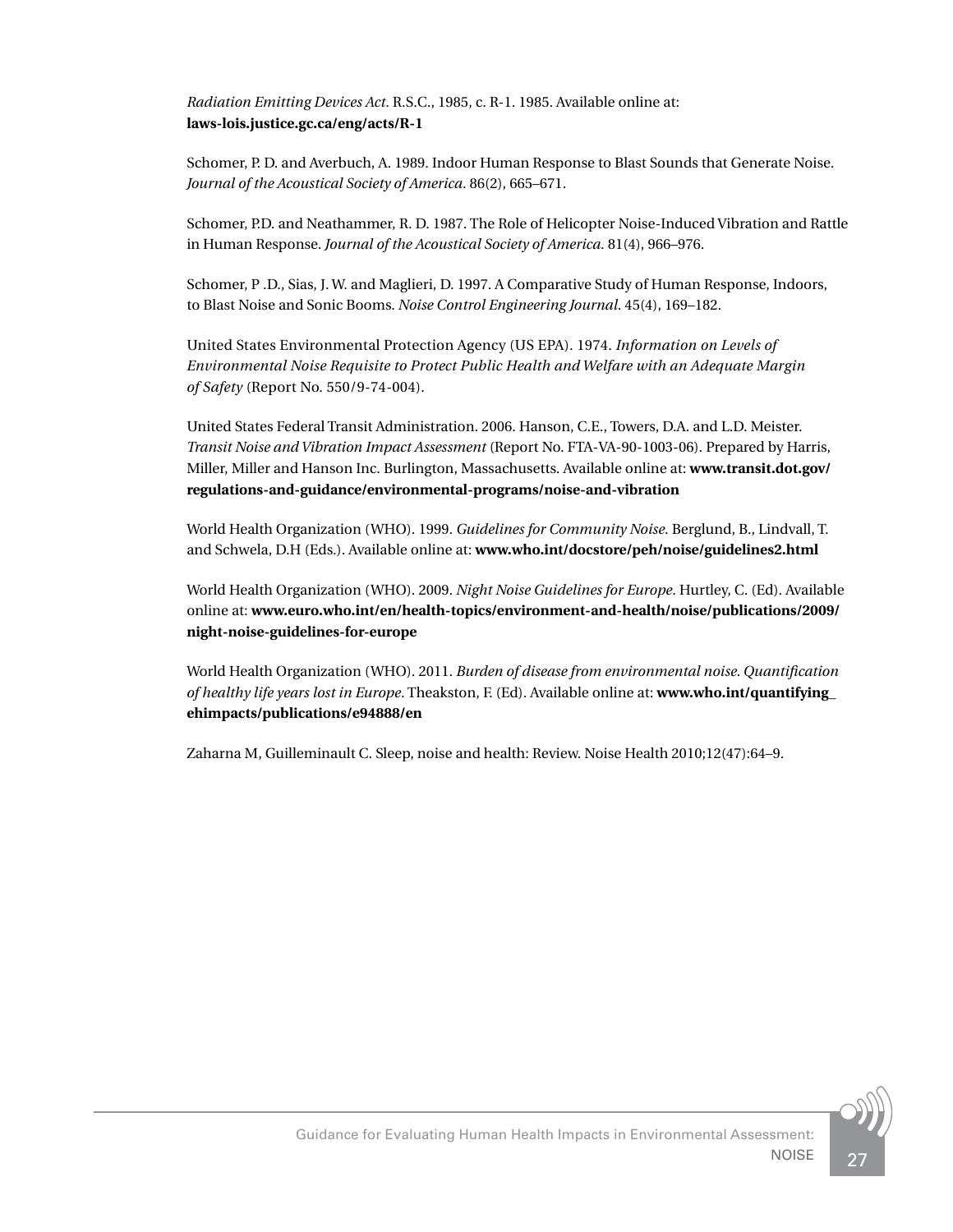# <span id="page-31-0"></span>APPENDIX A| **GLOSSARY**

| <b>TERM</b>                               | <b>DEFINITION</b>                                                                                                                                                                                                                                                                                             |
|-------------------------------------------|---------------------------------------------------------------------------------------------------------------------------------------------------------------------------------------------------------------------------------------------------------------------------------------------------------------|
| <b>Acoustics</b>                          | The interdisciplinary science that deals with the study of sound, ultrasound<br>and infrasound (all mechanical waves in gases, liquids and solids).                                                                                                                                                           |
| <b>Ambient sensitive</b><br>backup alarms | Alarms that warn workers that a vehicle is backing up. These alarms increase<br>or decrease in volume based on background noise levels to maintain a readily<br>noticeable tone to workers, while reducing community noise annoyance.<br>The alarms work best on small equipment such as backhoes and trucks. |
|                                           | Note: The Construction Safety Association of Ontario notes that alarms<br>offer the greatest benefit when traffic is limited to only one or two vehicles.<br>The warning effect of the alarm is greatly reduced when it becomes part of<br>the background noise on-site.                                      |
| <b>Annoyance</b>                          | A state, or adverse reaction, that may be referred to as being annoyed,<br>disturbed, bothered, (or dissatisfied).                                                                                                                                                                                            |
|                                           | <i>Noise annoyance:</i> A degree of annoyance measured by a subject's response<br>to an annoyance questionnaire as part of a social survey on noise and<br>annoyance.                                                                                                                                         |
|                                           | <i>High annoyance:</i> A degree of noise annoyance with a minimum cut-off of<br>71-73 on a scale of 0 to 100 (7-10 if the ISO-recommended scale of 0-10 is<br>used) or the top two categories (very or extremely) of an adjectival scale.                                                                     |
|                                           | (ISO/TS 15666:2003 <sup>1</sup> )                                                                                                                                                                                                                                                                             |
| Average community                         | A community that would yield the same reaction to noise as that obtained<br>from social surveys on noise in a large number of communities around the<br>world (Michaud et al. 2008).                                                                                                                          |
| <b>Berm</b>                               | An artificial ridge or embankment used to shield receptors from intruding noise.                                                                                                                                                                                                                              |
| Community                                 | An agglomeration of residents whose reaction to noise is being measured.                                                                                                                                                                                                                                      |
|                                           | (For the complaint assessment method using US EPA 1974 only, see the<br>Michaud et al. 2008, and US EPA 1974 references).                                                                                                                                                                                     |
|                                           | Very noisy urban residential community: day-night sound level (Ldn) typical<br>range 68–72 dBA, average 70 dBA; no qualitative characterization.                                                                                                                                                              |
|                                           | Noisy urban residential community: Ldn typical range 63-67 dBA, average<br>65 dBA; qualitative characterization: near relatively busy roads or industrial areas.                                                                                                                                              |
|                                           | Urban residential community: Ldn typical range 58–62 dBA, average 60 dBA;<br>qualitative characterization: not immediately adjacent to heavily travelled roads<br>and industrial areas.                                                                                                                       |
|                                           | Normal suburban community: Ldn typical range 53–57 dBA, average 55 dBA;<br>qualitative characterization: not located near industrial activity.                                                                                                                                                                |
|                                           | Quiet suburban or rural community: Ldn typical range 48–52 dBA, average<br>50 dBA; qualitative characterization: remote from large cities, industrial<br>activity and trucking.                                                                                                                               |

1 ISO (2003). ISO/TS 15666:2003 Acoustics – Assessment of noise annoyance of social and socio-acoustic surveys. **www.iso.org/iso/iso\_catalogue/catalogue\_tc/catalogue\_detail.htm?csnumber=28630**

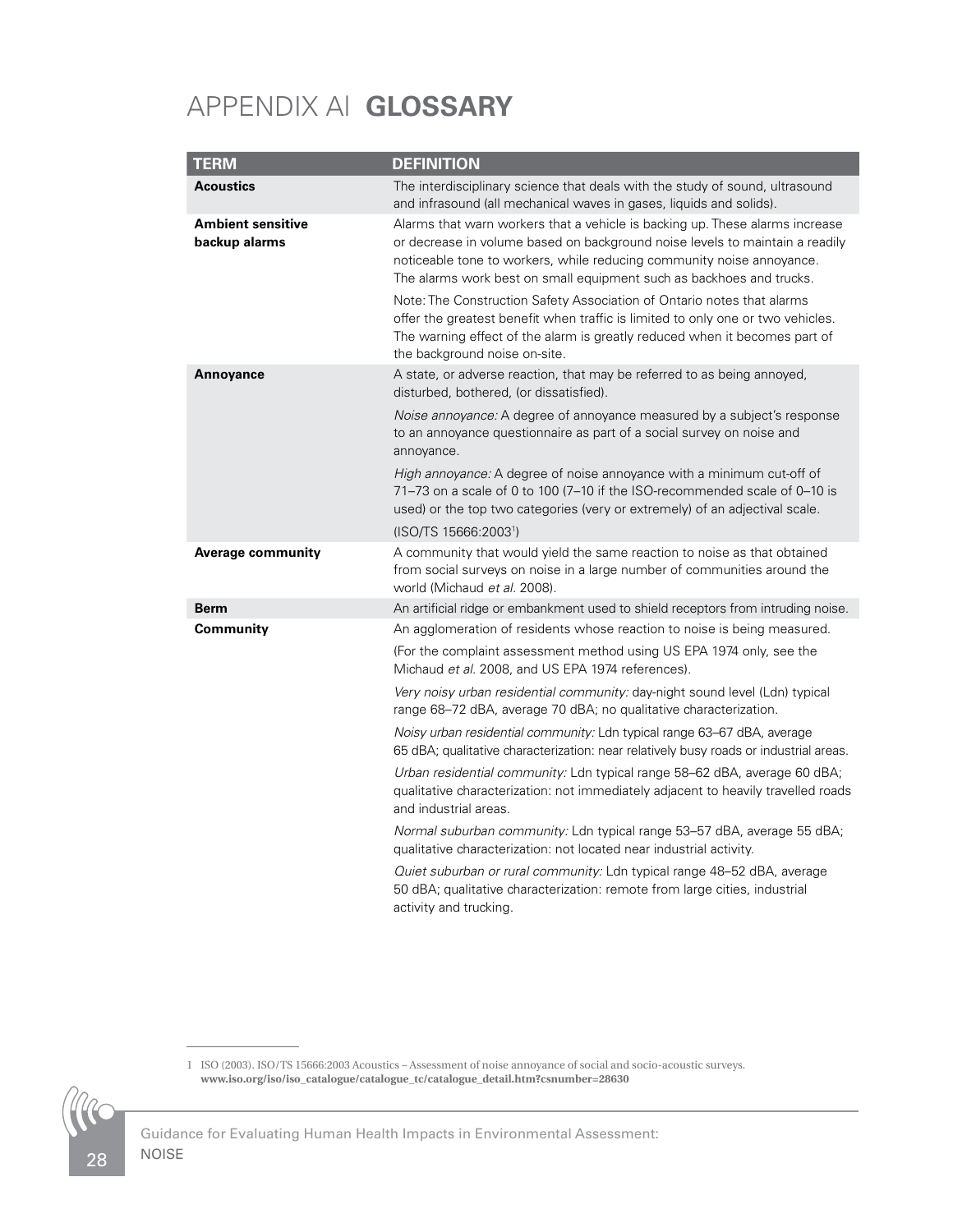| <b>Decibel</b><br>A logarithmic unit of measurement that expresses the magnitude of a<br>physical quantity (pressure, power or intensity) relative to a specified or<br>implied reference level. Since it expresses a ratio of two quantities with<br>the same unit, it is a dimensionless unit. The decibel is useful for acoustics<br>and confers a number of advantages, such as the ability to conveniently<br>represent very large or small numbers, and a logarithmic scaling that roughly<br>corresponds to the human perception of sound. The decibel symbol is often<br>qualified with a suffix, which indicates which reference quantity or frequency<br>weighting function has been used. An example of this is dBA and is discussed<br>in Appendix D.<br><b>Environmental noise</b><br>Also called community noise, refers to non-occupational noise. The main sources<br>of community noise include road, rail and air traffic, industries, construction<br>and public work. In the context of this document, environmental noise refers<br>almost always, if not entirely, to the above. In a more general context, the term<br>may also refer to neighbourhood noise and indoor sources; primarily ventilation<br>systems, home appliances and neighbours (e.g. in apartments). (Adapted from<br>WHO 1999.)<br><b>Equivalent continuous</b><br>A sound level obtained from energy averaging over a specified time interval (t).<br>sound level Leq (t)<br>This level is obtained using an integrating averaging sound level meter, which<br>determines the mean of the square of the sound pressure over a specified<br>time interval (t), and expresses the result in decibels.<br>Day-night sound level (Ldn, also referred to as DNL): An equivalent continuous<br>sound level taken over 24 hours, with the night-time (10 p.m. to 7 a.m.)<br>contributions adjusted by $+10$ dB. (This is a type of rating level because of<br>the night-time adjustments.) The night-time adjustment (or addition of 10 dB to<br>the night-time period) is used to account for the expected increased annoyance<br>due to noise-induced sleep disturbance and the increased residential population<br>at night relative to daytime, by a factor of 2-3. US EPA 1974 suggests that in<br>quiet areas, the night-time levels naturally drop by about 10 dB and this level<br>of adjustment has been used with success in the U.S.<br>Daytime sound level (Ld): An equivalent continuous sound level taken over<br>15 hours from 7 a.m. to 10 p.m. (In some jurisdictions, the start of daytime<br>hours can be as early as 6 a.m. and the end of daytime hours can be as late<br>as 11 p.m.)<br>Night-time sound level (Ln): An equivalent continuous sound level taken over<br>9 hours from 10 p.m. to 7 a.m. (In some jurisdictions, the start of night can<br>be as late as 11 p.m. As well, in some jurisdictions, the end of night can be<br>as early as 6 a.m.)<br>Day-night rating level ( $LB$ dn): A day-night sound level to which an adjustment<br>has been added.<br>Daytime rating level $(LRd)$ : A daytime sound level to which an adjustment<br>has been added.<br>Night-time rating level $(L_{B}n)$ : A night-time sound level to which an adjustment<br>has been added.<br>LAeq (t): An A-weighted equivalent continuous sound level in the denoted<br>time interval.<br>LAeq (24): An A-weighted equivalent continuous sound level for a specified<br>24-hour time interval.<br>LAeq (1): An A-weighted equivalent continuous sound level for a specified<br>1-hour time interval. | <b>TERM</b> | <b>DEFINITION</b> |
|-----------------------------------------------------------------------------------------------------------------------------------------------------------------------------------------------------------------------------------------------------------------------------------------------------------------------------------------------------------------------------------------------------------------------------------------------------------------------------------------------------------------------------------------------------------------------------------------------------------------------------------------------------------------------------------------------------------------------------------------------------------------------------------------------------------------------------------------------------------------------------------------------------------------------------------------------------------------------------------------------------------------------------------------------------------------------------------------------------------------------------------------------------------------------------------------------------------------------------------------------------------------------------------------------------------------------------------------------------------------------------------------------------------------------------------------------------------------------------------------------------------------------------------------------------------------------------------------------------------------------------------------------------------------------------------------------------------------------------------------------------------------------------------------------------------------------------------------------------------------------------------------------------------------------------------------------------------------------------------------------------------------------------------------------------------------------------------------------------------------------------------------------------------------------------------------------------------------------------------------------------------------------------------------------------------------------------------------------------------------------------------------------------------------------------------------------------------------------------------------------------------------------------------------------------------------------------------------------------------------------------------------------------------------------------------------------------------------------------------------------------------------------------------------------------------------------------------------------------------------------------------------------------------------------------------------------------------------------------------------------------------------------------------------------------------------------------------------------------------------------------------------------------------------------------------------------------------------------------------------------------------------------------------------------------------------------------------------------------------------------------------------------------------------------------------------------------------------------------------------------------------------------------------------------------------------------------------------------------------|-------------|-------------------|
|                                                                                                                                                                                                                                                                                                                                                                                                                                                                                                                                                                                                                                                                                                                                                                                                                                                                                                                                                                                                                                                                                                                                                                                                                                                                                                                                                                                                                                                                                                                                                                                                                                                                                                                                                                                                                                                                                                                                                                                                                                                                                                                                                                                                                                                                                                                                                                                                                                                                                                                                                                                                                                                                                                                                                                                                                                                                                                                                                                                                                                                                                                                                                                                                                                                                                                                                                                                                                                                                                                                                                                                                           |             |                   |
|                                                                                                                                                                                                                                                                                                                                                                                                                                                                                                                                                                                                                                                                                                                                                                                                                                                                                                                                                                                                                                                                                                                                                                                                                                                                                                                                                                                                                                                                                                                                                                                                                                                                                                                                                                                                                                                                                                                                                                                                                                                                                                                                                                                                                                                                                                                                                                                                                                                                                                                                                                                                                                                                                                                                                                                                                                                                                                                                                                                                                                                                                                                                                                                                                                                                                                                                                                                                                                                                                                                                                                                                           |             |                   |
|                                                                                                                                                                                                                                                                                                                                                                                                                                                                                                                                                                                                                                                                                                                                                                                                                                                                                                                                                                                                                                                                                                                                                                                                                                                                                                                                                                                                                                                                                                                                                                                                                                                                                                                                                                                                                                                                                                                                                                                                                                                                                                                                                                                                                                                                                                                                                                                                                                                                                                                                                                                                                                                                                                                                                                                                                                                                                                                                                                                                                                                                                                                                                                                                                                                                                                                                                                                                                                                                                                                                                                                                           |             |                   |
|                                                                                                                                                                                                                                                                                                                                                                                                                                                                                                                                                                                                                                                                                                                                                                                                                                                                                                                                                                                                                                                                                                                                                                                                                                                                                                                                                                                                                                                                                                                                                                                                                                                                                                                                                                                                                                                                                                                                                                                                                                                                                                                                                                                                                                                                                                                                                                                                                                                                                                                                                                                                                                                                                                                                                                                                                                                                                                                                                                                                                                                                                                                                                                                                                                                                                                                                                                                                                                                                                                                                                                                                           |             |                   |
|                                                                                                                                                                                                                                                                                                                                                                                                                                                                                                                                                                                                                                                                                                                                                                                                                                                                                                                                                                                                                                                                                                                                                                                                                                                                                                                                                                                                                                                                                                                                                                                                                                                                                                                                                                                                                                                                                                                                                                                                                                                                                                                                                                                                                                                                                                                                                                                                                                                                                                                                                                                                                                                                                                                                                                                                                                                                                                                                                                                                                                                                                                                                                                                                                                                                                                                                                                                                                                                                                                                                                                                                           |             |                   |
|                                                                                                                                                                                                                                                                                                                                                                                                                                                                                                                                                                                                                                                                                                                                                                                                                                                                                                                                                                                                                                                                                                                                                                                                                                                                                                                                                                                                                                                                                                                                                                                                                                                                                                                                                                                                                                                                                                                                                                                                                                                                                                                                                                                                                                                                                                                                                                                                                                                                                                                                                                                                                                                                                                                                                                                                                                                                                                                                                                                                                                                                                                                                                                                                                                                                                                                                                                                                                                                                                                                                                                                                           |             |                   |
|                                                                                                                                                                                                                                                                                                                                                                                                                                                                                                                                                                                                                                                                                                                                                                                                                                                                                                                                                                                                                                                                                                                                                                                                                                                                                                                                                                                                                                                                                                                                                                                                                                                                                                                                                                                                                                                                                                                                                                                                                                                                                                                                                                                                                                                                                                                                                                                                                                                                                                                                                                                                                                                                                                                                                                                                                                                                                                                                                                                                                                                                                                                                                                                                                                                                                                                                                                                                                                                                                                                                                                                                           |             |                   |
|                                                                                                                                                                                                                                                                                                                                                                                                                                                                                                                                                                                                                                                                                                                                                                                                                                                                                                                                                                                                                                                                                                                                                                                                                                                                                                                                                                                                                                                                                                                                                                                                                                                                                                                                                                                                                                                                                                                                                                                                                                                                                                                                                                                                                                                                                                                                                                                                                                                                                                                                                                                                                                                                                                                                                                                                                                                                                                                                                                                                                                                                                                                                                                                                                                                                                                                                                                                                                                                                                                                                                                                                           |             |                   |
|                                                                                                                                                                                                                                                                                                                                                                                                                                                                                                                                                                                                                                                                                                                                                                                                                                                                                                                                                                                                                                                                                                                                                                                                                                                                                                                                                                                                                                                                                                                                                                                                                                                                                                                                                                                                                                                                                                                                                                                                                                                                                                                                                                                                                                                                                                                                                                                                                                                                                                                                                                                                                                                                                                                                                                                                                                                                                                                                                                                                                                                                                                                                                                                                                                                                                                                                                                                                                                                                                                                                                                                                           |             |                   |
|                                                                                                                                                                                                                                                                                                                                                                                                                                                                                                                                                                                                                                                                                                                                                                                                                                                                                                                                                                                                                                                                                                                                                                                                                                                                                                                                                                                                                                                                                                                                                                                                                                                                                                                                                                                                                                                                                                                                                                                                                                                                                                                                                                                                                                                                                                                                                                                                                                                                                                                                                                                                                                                                                                                                                                                                                                                                                                                                                                                                                                                                                                                                                                                                                                                                                                                                                                                                                                                                                                                                                                                                           |             |                   |
|                                                                                                                                                                                                                                                                                                                                                                                                                                                                                                                                                                                                                                                                                                                                                                                                                                                                                                                                                                                                                                                                                                                                                                                                                                                                                                                                                                                                                                                                                                                                                                                                                                                                                                                                                                                                                                                                                                                                                                                                                                                                                                                                                                                                                                                                                                                                                                                                                                                                                                                                                                                                                                                                                                                                                                                                                                                                                                                                                                                                                                                                                                                                                                                                                                                                                                                                                                                                                                                                                                                                                                                                           |             |                   |
|                                                                                                                                                                                                                                                                                                                                                                                                                                                                                                                                                                                                                                                                                                                                                                                                                                                                                                                                                                                                                                                                                                                                                                                                                                                                                                                                                                                                                                                                                                                                                                                                                                                                                                                                                                                                                                                                                                                                                                                                                                                                                                                                                                                                                                                                                                                                                                                                                                                                                                                                                                                                                                                                                                                                                                                                                                                                                                                                                                                                                                                                                                                                                                                                                                                                                                                                                                                                                                                                                                                                                                                                           |             |                   |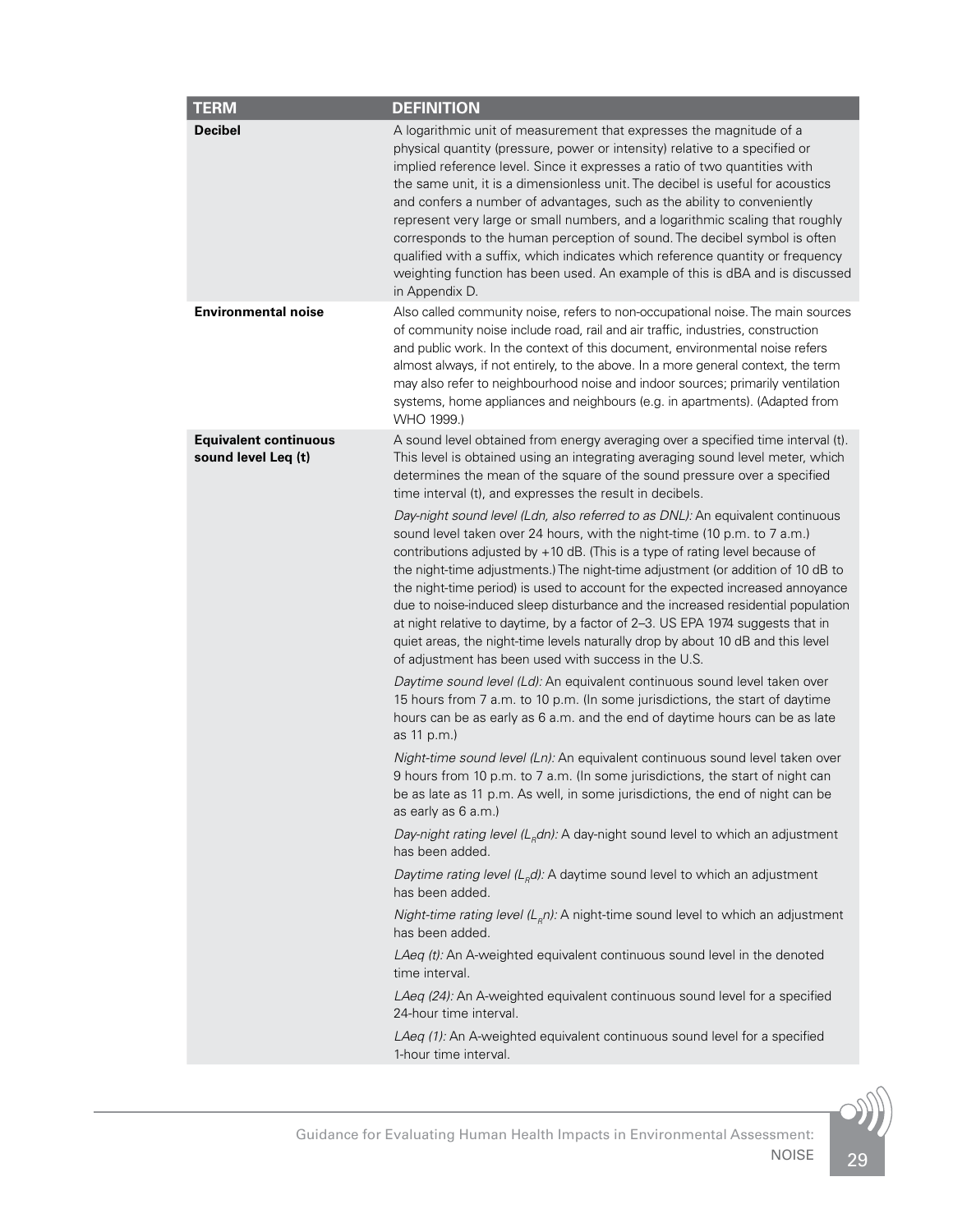| <b>TERM</b>                                      | <b>DEFINITION</b>                                                                                                                                                                                                                                              |
|--------------------------------------------------|----------------------------------------------------------------------------------------------------------------------------------------------------------------------------------------------------------------------------------------------------------------|
| <b>Frequency weighting</b>                       | A relative value applied to the spectrum of a sound in each defined frequency<br>interval.                                                                                                                                                                     |
|                                                  | A-weighting (dBA): A weighting of the frequencies in a sound that approximates<br>the response of the human ear to frequencies in moderately loud sounds<br>(sound pressure levels in the range of 45-65 dBA).                                                 |
|                                                  | C-weighting (dBC): A weighting of the frequencies in a sound that<br>approximates the response of the human ear to frequencies in very loud<br>sounds. It emphasizes the low frequencies of a sound much more than<br>the A-weighting.                         |
|                                                  | G-weighting (dBG): A frequency weighting used for infrasound measurements.<br>It is defined in ISO 7196 as 0 dB at 10 Hz. Between 1 and 20 Hz (the highest<br>weighted frequency), the weighting approximates a straight line with a slope<br>of 12 dB/octave. |
|                                                  | Z-weighting (dBZ): A frequency weighting defined in International<br>Electrotechnical Commission (IEC) 61672-1:2002 with 0 dB weighting<br>from 10 Hz to 20 kHz, within tolerances defined in the standard.                                                    |
| <b>Infrasound</b>                                | Like <b>Sound</b> but with frequency content below 20 Hz.                                                                                                                                                                                                      |
| <b>Maximum A-weighted</b><br>sound level (LAmax) | The maximum value of the sound pressure level during a noise event,<br>measured with a sound level meter using a Fast Time Weighting. This level<br>can be applied to pass-by noise from transportation noise sources and<br>impulsive noise events.           |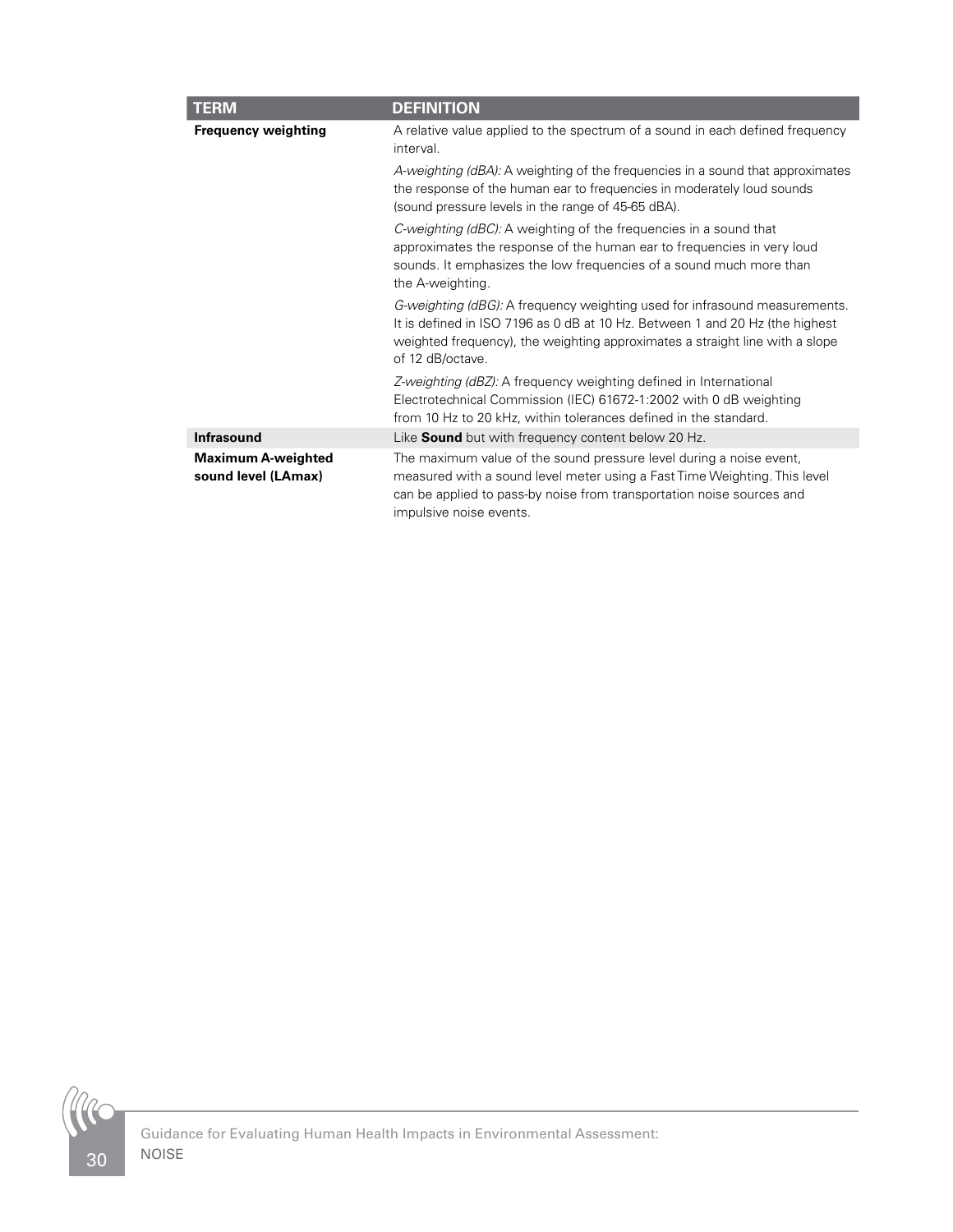| <b>TERM</b>                         | <b>DEFINITION</b>                                                                                                                                                                                                                                                                                                                                                                                                                                                                                                                                                                                                                                            |
|-------------------------------------|--------------------------------------------------------------------------------------------------------------------------------------------------------------------------------------------------------------------------------------------------------------------------------------------------------------------------------------------------------------------------------------------------------------------------------------------------------------------------------------------------------------------------------------------------------------------------------------------------------------------------------------------------------------|
| <b>Noise</b>                        | Unwanted sound.                                                                                                                                                                                                                                                                                                                                                                                                                                                                                                                                                                                                                                              |
|                                     | Low-frequency noise: Noise with frequency content in the range of 20-200 Hz.<br>Where it produces a 16, 31.5 or 63 Hz octave band sound-pressure level of more<br>than 65, 65 or 70 dBZ, respectively, low frequency noise can be associated<br>with the introduction of noticeable vibrations and rattles in some structures<br>(e.g. as from a nearby idling locomotive).                                                                                                                                                                                                                                                                                  |
|                                     | Tonal noise: Noise containing prominent (audible) tones such as backup<br>alarms on trucks. Here "tones" refers to tonal sound, defined in<br>ISO 19961:2003 as sound characterized by a single frequency component<br>or narrow-band components that emerge audibly, at the receptor position,<br>from the total sound. If the audibility is in dispute, ISO 1996-2:2007 contains<br>a (rather complex) method for analyzing a spectrum to determine audible<br>tonality.                                                                                                                                                                                   |
|                                     | High-energy impulsive noise: Impulsive noise from any high-energy impulsive<br>sound source, including any explosive source in which the equivalent<br>mass of TNT (trinitrotoluene) exceeds 50 g, or sources with comparable<br>characteristics and degrees of intrusiveness. Internationally agreed upon<br>examples are listed in ISO 1996-1:2003 and include sonic booms, blasting,<br>quarry and mining explosions, demolition or industrial processes that use<br>high explosives, explosive industrial circuit breakers and military ordnance<br>(e.g. armour, artillery, mortar fire, bombs, and the explosive ignition of rockets<br>and missiles). |
|                                     | Highly impulsive noise: Impulsive noise from any noise source with highly<br>impulsive characteristics and a high degree of intrusiveness. Internationally<br>agreed upon examples of sources are listed in ISO 1996-1:2003 and include<br>impact pile driving, small arms firing, hammering on metal or wood, nail<br>guns, drop-hammering, drop forging, punch pressing, pneumatic hammering,<br>pavement breaking, or metal impacts in rail-yard shunting operations.                                                                                                                                                                                     |
|                                     | Regular impulsive noise: Impulsive noise from sources that are neither highly<br>impulsive nor high-energy impulsive. Internationally agreed upon examples of<br>these sources are listed in ISO 1996-1:2003 and include slamming car doors<br>and truck tailgates.                                                                                                                                                                                                                                                                                                                                                                                          |
| <b>Normalized Ldn</b>               | A calculated day-night sound level that is used to determine the potential for<br>widespread complaints. The normalized Ldn is obtained from the measured<br>value and the addition of various corrections in dB (US EPA 1974).                                                                                                                                                                                                                                                                                                                                                                                                                              |
| <b>Octave band</b>                  | A section (band) of a sound spectrum where the ratio of the maximum to<br>minimum frequency in the band is 2. Nominal centre frequencies (in Hz) of<br>noise octave bands have been standardized as 16, 31.5, 63, 125, 250, 500,<br>1000, 2000, 4000, 8000, and 16000.                                                                                                                                                                                                                                                                                                                                                                                       |
| <b>Sentence intelligibility</b>     | The ability to recognize key words in a sentence using full concentration<br>in a laboratory setting. Due to redundancy in normal conversation, all words<br>in the sentence may not have been understood.                                                                                                                                                                                                                                                                                                                                                                                                                                                   |
| <b>Signal workers or Signallers</b> | People who signal to a vehicle operator to ensure his or her awareness<br>of other people. Signallers also warn workers that vehicles are backing up.                                                                                                                                                                                                                                                                                                                                                                                                                                                                                                        |

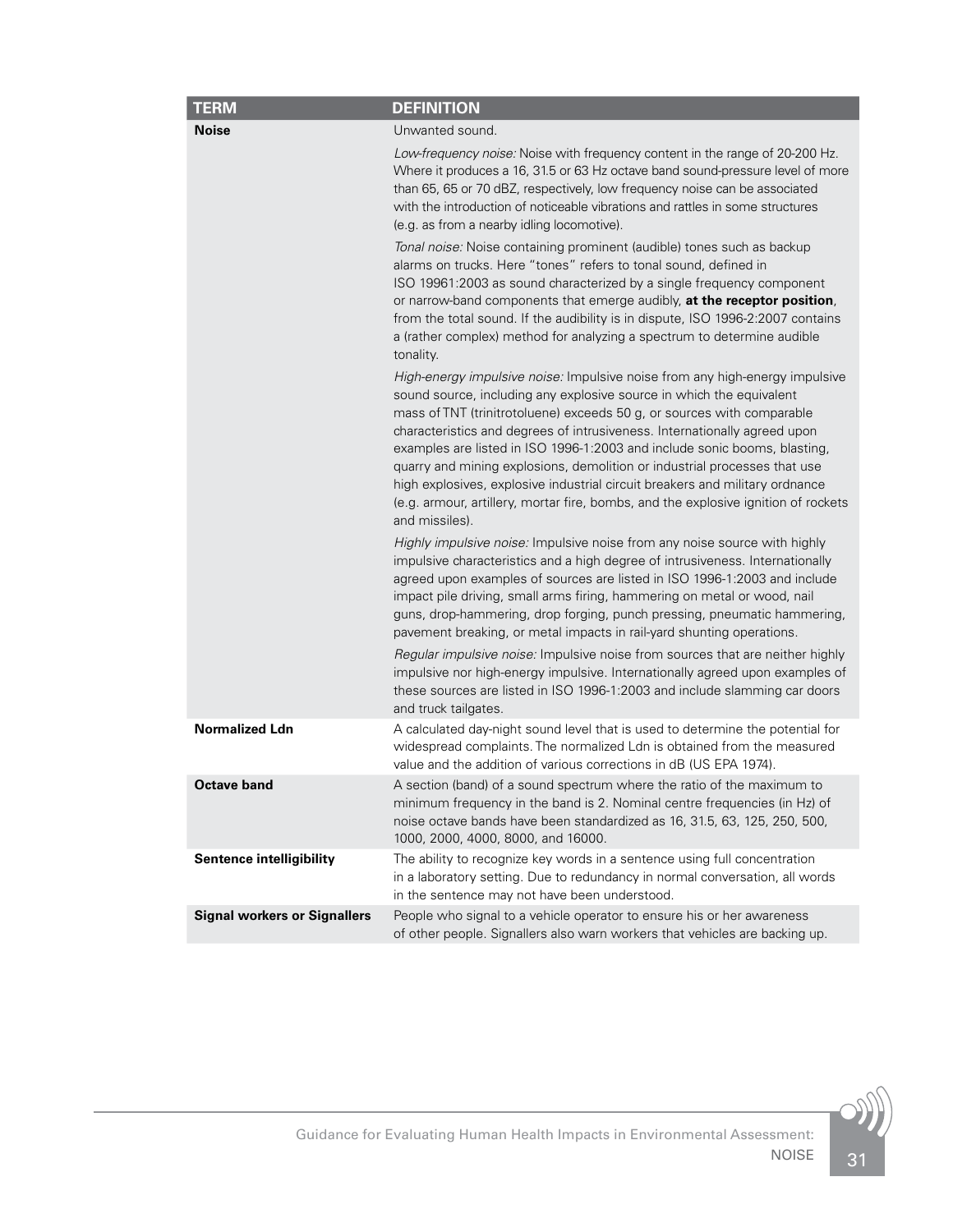| <b>TERM</b>                         | <b>DEFINITION</b>                                                                                                                                                                                                                                                                                                                                                                                                                                                        |
|-------------------------------------|--------------------------------------------------------------------------------------------------------------------------------------------------------------------------------------------------------------------------------------------------------------------------------------------------------------------------------------------------------------------------------------------------------------------------------------------------------------------------|
| Sleep disturbance                   | Any of: (i) interfering with falling asleep, (ii) shortening sleep stage duration,<br>(iii) lessening perceived quality of sleep, (iv) awakening people from sleep,<br>or (v) increasing body movements (motility) during sleep.                                                                                                                                                                                                                                         |
|                                     | Awakenings: A transient or indeterminate end of sleep. Awakenings can be<br>measured: (i) behaviourally, by a subject pushing a button upon finding that<br>they are aware of awakening, (ii) when a certain threshold of body movement<br>(motility threshold) is exceeded from a previous low level of body movement<br>(sleep), and (iii) by an objectively defined change in brain wave pattern<br>measured by an electroencephalograph (EEG) (Michaud et al. 2008). |
|                                     | Percent awakenings due to noise: Awakenings attributed to noise events<br>divided by the total number of awakenings multiplied by 100 (normally<br>the totals are taken for all subjects in the study).                                                                                                                                                                                                                                                                  |
|                                     | Sleep stage: a stage of sleep with a well-defined brain wave pattern measured<br>with an EEG. There are 5 stages of sleep. Sleep stage is also related to muscle<br>activity and eye movements.                                                                                                                                                                                                                                                                          |
| Sound exposure level (SEL)          | The 1-second equivalent continuous sound level that would be measured if<br>the total energy in a noise event occurred during that one second. This level<br>can be applied to pass-bys of transportation noise sources and impulsive<br>noise events.                                                                                                                                                                                                                   |
|                                     | Note: The equivalent continuous sound level for an extended time period that<br>contains a number of noise events can be obtained by energy averaging the<br>SEL values over the time period.                                                                                                                                                                                                                                                                            |
| <b>Time weighting</b>               | Fast weighting: A time constant of 0.125 second in a sound-level meter used<br>to smooth the square of the measured sound pressure prior to the expression<br>of the sound pressure level in decibels.                                                                                                                                                                                                                                                                   |
|                                     | Slow weighting: A time constant of 1 second used to smooth the square of<br>the measured sound pressure prior to the expression of the sound pressure<br>level in decibels.                                                                                                                                                                                                                                                                                              |
| <b>Transmission loss</b>            | In environmental noise, the ratio of the sound energy striking a wall<br>(e.g. the outside of a residence) relative to the transmitted sound energy<br>(e.g. into a living room or bedroom), expressed in decibels.                                                                                                                                                                                                                                                      |
| Vibratory pile driving<br>or boring | A pile driving system that does not rely on an impact hammer but on a rapidly<br>vibrating hammer that transfers its vibrational energy to the pile to drive it in.                                                                                                                                                                                                                                                                                                      |
| <b>Wind screen</b>                  | A screen, commonly a porous sphere or an egg-shaped structure of open cell<br>foam, to protect a microphone's protective grid from turbulence produced<br>by the passage of wind. For a given wind speed, the lower the frequency<br>of noise to be reduced, the larger the windscreen that is needed.                                                                                                                                                                   |

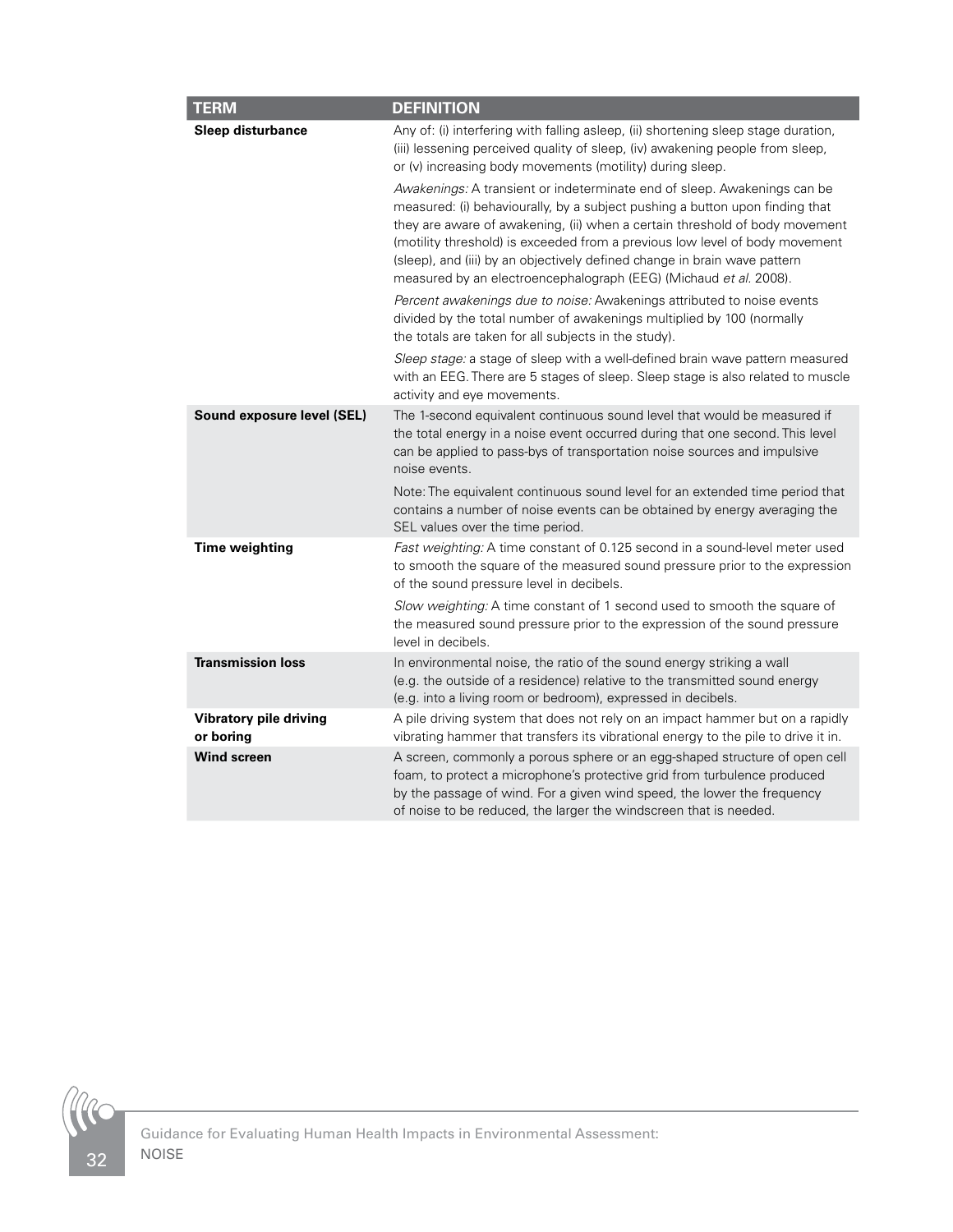# <span id="page-36-0"></span>APPENDIX B| **NOISE IMPACTS IN EA CHECKLIST**

This checklist is beneficial in verifying that the main components of a noise impact assessment are completed. It is useful to include this checklist as an index in an environmental assessment (EA) to identify the locations of the key components of a noise impact assessment, especially if the information is found in multiple sections of the EA documentation.

#### **OVERALL (THROUGHOUT THE EA)**

|   | <b>Item</b>                                                                                                               |                                                                                                                                                                                                                                  |              |               |                      |  |
|---|---------------------------------------------------------------------------------------------------------------------------|----------------------------------------------------------------------------------------------------------------------------------------------------------------------------------------------------------------------------------|--------------|---------------|----------------------|--|
|   | 1.                                                                                                                        | In addition to the construction phase, are all other project phases, including operation, decommissioning<br>and abandonment, included in the EA?                                                                                |              |               |                      |  |
|   | 2.                                                                                                                        | When modelling techniques are used to estimate present (baseline) or future (construction and operational)<br>sound levels, are these techniques and any assumptions documented and appropriately justified?                     |              |               |                      |  |
|   | 3.                                                                                                                        | Is information provided that describes any tonal, regularly impulsive, highly impulsive or high-energy<br>impulsive noise that is audible at receptors during the construction, operation and decommissioning<br>project phases? |              |               |                      |  |
|   |                                                                                                                           | 4. Does the EA avoid statements relating to the perceptibility or whether changes in noise are noticeable<br>based solely on decibel levels?                                                                                     |              |               |                      |  |
|   |                                                                                                                           | RECEPTOR IDENTIFICATION AND CHARACTERIZATION                                                                                                                                                                                     |              |               |                      |  |
| ✓ | Item                                                                                                                      |                                                                                                                                                                                                                                  |              |               | <b>Section in EA</b> |  |
|   | 5.                                                                                                                        | Are all currently impacted receptors (including Indigenous Peoples) and potential<br>reasonably foreseeable future receptors, clearly identified?                                                                                |              |               |                      |  |
|   | 6.                                                                                                                        | Is information on all noise-sensitive receptors in the area (including any foreseeable<br>future receptors) and on distances of receptors from the project, included?                                                            |              |               |                      |  |
|   | 7.                                                                                                                        | Are maps identifying receptor locations relative to the project site, including noise<br>contour diagrams, provided?                                                                                                             |              |               |                      |  |
|   | 8.                                                                                                                        | Is justification provided for any excluded receptors (if applicable)?                                                                                                                                                            |              |               |                      |  |
|   |                                                                                                                           | 9. Are receptors identified in "quiet rural areas" assigned a +10 dB adjustment<br>(if applicable)?                                                                                                                              |              |               |                      |  |
|   |                                                                                                                           | 10. Is a description provided of any community consultation that may have occurred<br>concerning noise impacts, including any human health concerns expressed by<br>potential receptors?                                         |              |               |                      |  |
|   |                                                                                                                           | <b>IMPACTS ASSOCIATED WITH NOISE</b>                                                                                                                                                                                             |              |               |                      |  |
| ✓ | Item                                                                                                                      |                                                                                                                                                                                                                                  |              |               | <b>Section in EA</b> |  |
|   |                                                                                                                           | 11. Does the outdoor annual average for night-time (Ln) exceed 40 dBA?                                                                                                                                                           | $\Box$ No    | $\square$ Yes |                      |  |
|   |                                                                                                                           | 12. Do indoor night-time sound levels (or sound levels when nearby<br>receptors are expected to be sleeping) exceed 30 dBA Leq from<br>continuous noise sources at any representative receptors?                                 | $\Box$ No    | $\Box$ Yes    |                      |  |
|   |                                                                                                                           | 13. Are more than 10–15 night-time individual noise events above<br>45 dBA LAmax indoors predicted at any representative receptor?                                                                                               | $\Box$ No    | $\Box$ Yes    |                      |  |
|   |                                                                                                                           | 14. Is an evaluation of the severity of residual impacts (post-mitigation) on sleep<br>disturbance included?                                                                                                                     |              |               |                      |  |
|   |                                                                                                                           | 15. Is any interference with daytime speech comprehension (indoor<br>sound levels greater than or equal to 40 dBA or outdoor sound levels<br>greater than 55 dBA) predicted?                                                     | $\square$ No | $\square$ Yes |                      |  |
|   | 16. Is an evaluation of the severity of residual impacts (post-mitigation) on speech<br>comprehension provided in the EA? |                                                                                                                                                                                                                                  |              |               |                      |  |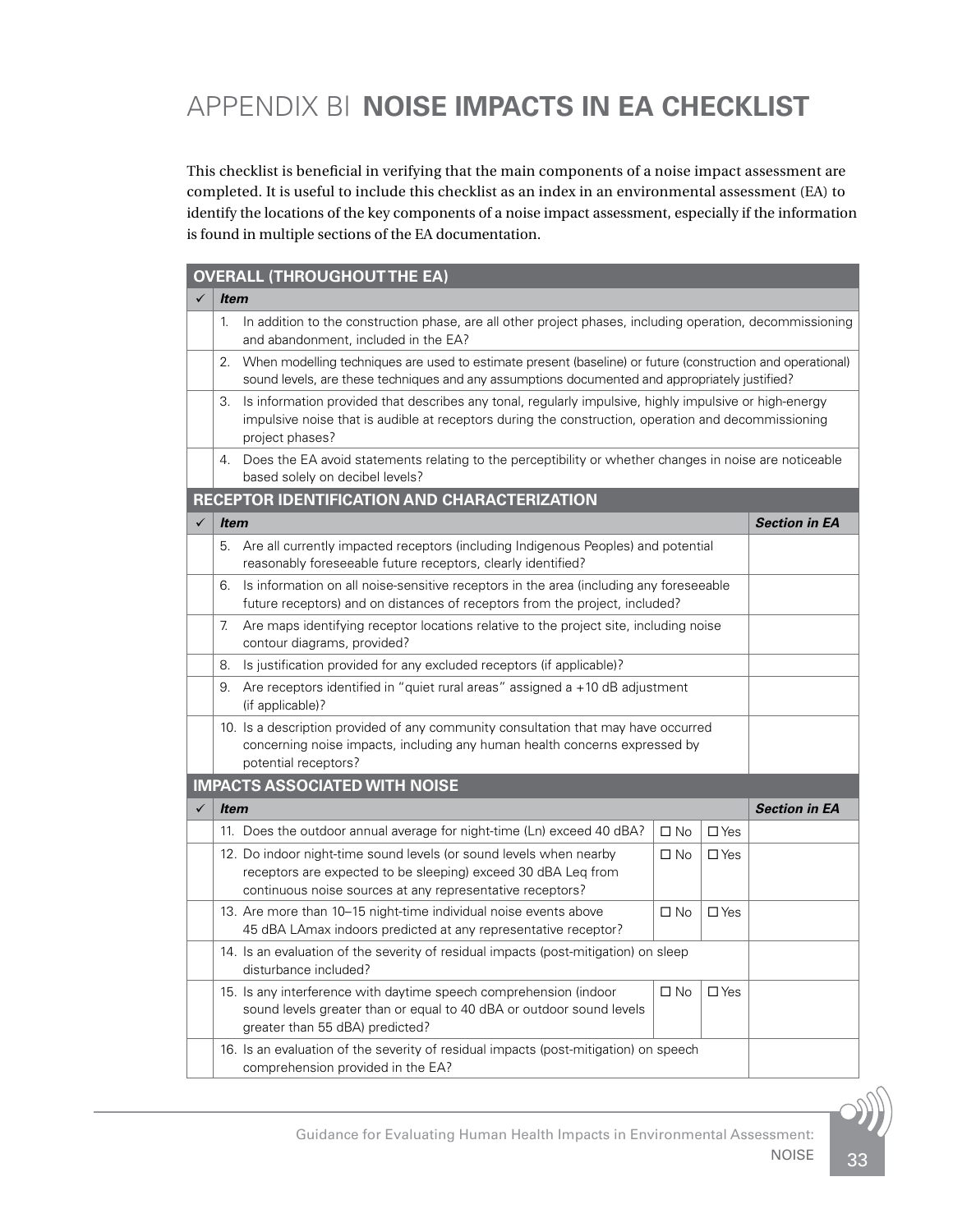| <b>ASSESSMENT OF BASELINE NOISE LEVELS</b> |                                                                                                                                                                                                                                                                                       |                             |  |  |
|--------------------------------------------|---------------------------------------------------------------------------------------------------------------------------------------------------------------------------------------------------------------------------------------------------------------------------------------|-----------------------------|--|--|
| ✓                                          | <i>Item</i>                                                                                                                                                                                                                                                                           | <b>Section in EA</b>        |  |  |
|                                            | 17. Are measured or valid estimates of baseline noise levels provided, including any<br>uncertainties for both daytime (Ld) and night-time (Ln) at receptors?                                                                                                                         |                             |  |  |
|                                            | 18. When measured baseline noise levels are provided, are the hours during which<br>the measurements were obtained and the exact locations of the measurements<br>provided?                                                                                                           |                             |  |  |
|                                            | 19. Is a rationale provided explaining why the baseline is considered representative,<br>including the days, weather conditions and any seasonal variations when monitoring<br>occurred?                                                                                              |                             |  |  |
|                                            | 20. Are all noise sources that contribute to the baseline identified (see Appendix E including<br>a description of the specific noise character(s), and appropriate adjustments made?                                                                                                 |                             |  |  |
|                                            | 21. When baseline noise is estimated, are the estimation method and a rationale for using<br>this method provided?                                                                                                                                                                    |                             |  |  |
|                                            | 22. Is a calculation of baseline percent highly annoyed (%HA) at receptors provided?                                                                                                                                                                                                  |                             |  |  |
|                                            | ASSESSMENT OF CONSTRUCTION NOISE LEVELS                                                                                                                                                                                                                                               |                             |  |  |
| $\checkmark$                               | <b>Item</b>                                                                                                                                                                                                                                                                           | <b>Section in EA</b>        |  |  |
|                                            | 23. Are valid estimates (predictions) of construction noise levels provided for both<br>daytime (Ld) and night-time (Ln) at receptors, including any uncertainties?                                                                                                                   |                             |  |  |
|                                            | 24. Are the duration of construction activities impacting each receptor and the method<br>of noise assessment (based on the construction duration) provided?                                                                                                                          |                             |  |  |
|                                            | 25. Are construction noise-related impacts and a noise management plan (if applicable)<br>included?                                                                                                                                                                                   |                             |  |  |
|                                            | 26. Are construction noise levels estimated or modelled for each receptor, and are<br>appropriate adjustments identified? (See Appendix E)                                                                                                                                            |                             |  |  |
|                                            | 27. When construction noise levels are expected to approach a suggested mitigation<br>noise level (MNL), are mitigation measures and a noise management plan provided?                                                                                                                |                             |  |  |
|                                            | 28. If an assessment of construction noise impacts is not conducted because the noise<br>levels are predicted to be below the level for widespread complaints at all receptors,<br>is a rationale provided?                                                                           |                             |  |  |
|                                            | 29. When construction noise is expected to last longer than 1 year at any given receptor,<br>is an evaluation of the change in %HA (from baseline) at these receptors provided?<br>Are all applicable adjustments identified in estimating %HA?                                       |                             |  |  |
|                                            | <b>MITIGATION MEASURES</b>                                                                                                                                                                                                                                                            |                             |  |  |
|                                            | <i><b>Item</b></i>                                                                                                                                                                                                                                                                    | <i><b>Section in EA</b></i> |  |  |
|                                            | 30. Are predicted future (operation) daytime (Ld) and night-time (Ln) sound levels<br>provided for all receptors, using the same parameters that were used to establish<br>the baseline (e.g. units and averaging times)? Are appropriate adjustments identified?<br>(See Appendix E) |                             |  |  |
|                                            | 31. Is an evaluation of the change in %HA (from baseline) at each receptor provided<br>for operational noise?                                                                                                                                                                         |                             |  |  |
|                                            | 32. Are the results and conclusions of the operational noise assessment clearly<br>documented?                                                                                                                                                                                        |                             |  |  |

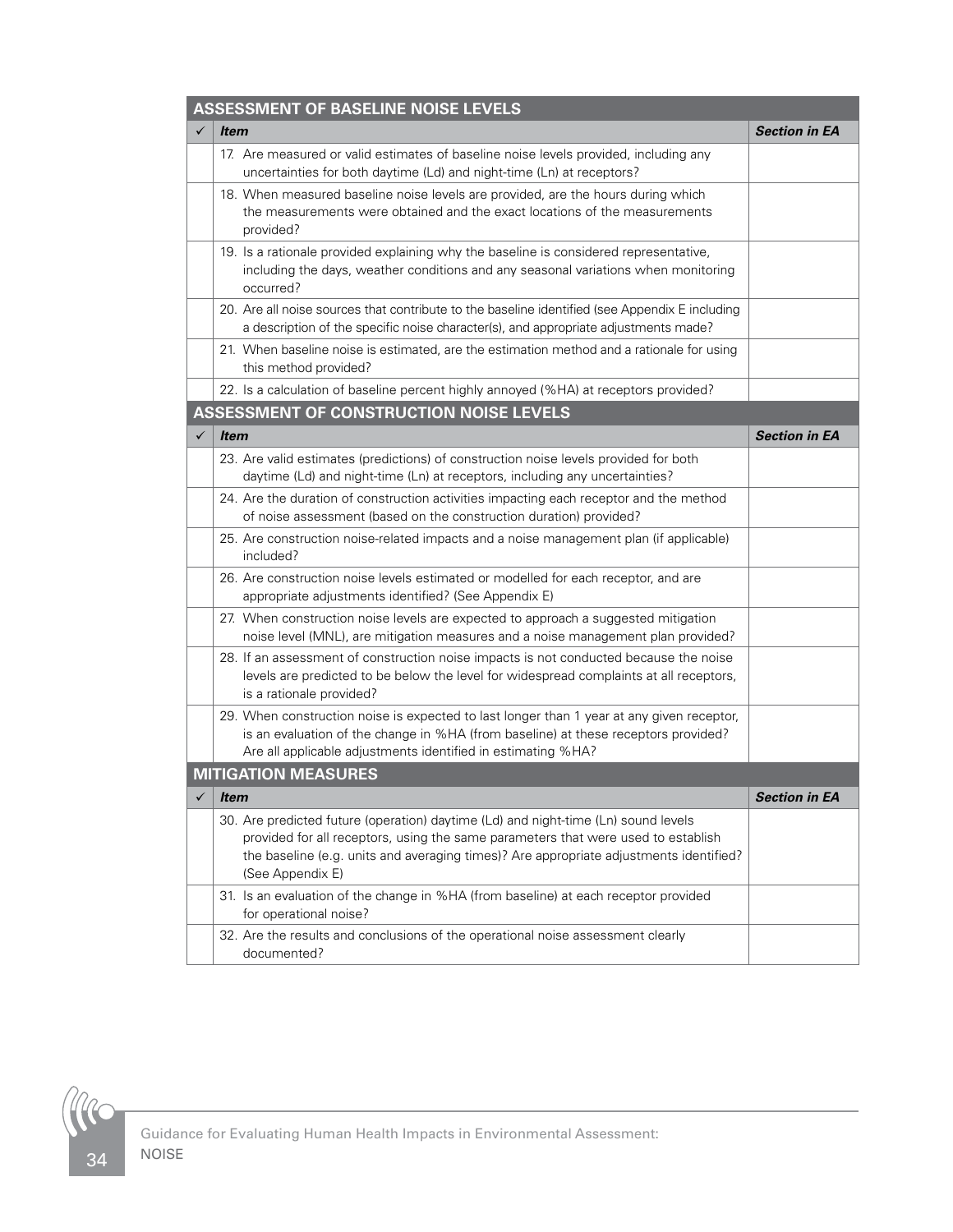| <b>SSS</b>                              |                                                                                                                                                                                                    |                      |  |  |
|-----------------------------------------|----------------------------------------------------------------------------------------------------------------------------------------------------------------------------------------------------|----------------------|--|--|
|                                         | <i>Item</i>                                                                                                                                                                                        | <b>Section in EA</b> |  |  |
|                                         | 33. If applicable, is a discussion of whether mitigation measures or follow-up monitoring<br>are warranted included?                                                                               |                      |  |  |
|                                         | 34. When noise is expected to approach suggested mitigation levels either during<br>project construction or operations, is a discussion of planned or conditional mitigation<br>measures included? |                      |  |  |
|                                         | 35. Is a residual impacts assessment discussing noise impacts following mitigation<br>included?                                                                                                    |                      |  |  |
|                                         | 36. When low-frequency noise is emitted, is information describing impacts of any<br>anticipated effects (e.g. rattling) and related mitigation measures included?                                 |                      |  |  |
|                                         | 37. After all of the noise mitigation measures are applied, does<br>$\Box$ No<br>$\Box$ Yes<br>the calculated change in %HA (from baseline) at any of the<br>representative receptors exceed 6.5%? |                      |  |  |
|                                         | 38. Is information provided on how the noise-related complaints will be addressed,<br>including a description of a complaint resolution process?                                                   |                      |  |  |
| <b>ASSESSMENT OF CUMULATIVE EFFECTS</b> |                                                                                                                                                                                                    |                      |  |  |
|                                         | <i>Item</i>                                                                                                                                                                                        | <b>Section in EA</b> |  |  |
|                                         | 39. When other ongoing or reasonably foreseeable future projects in the region may<br>contribute to noise levels, is a cumulative effects assessment included?                                     |                      |  |  |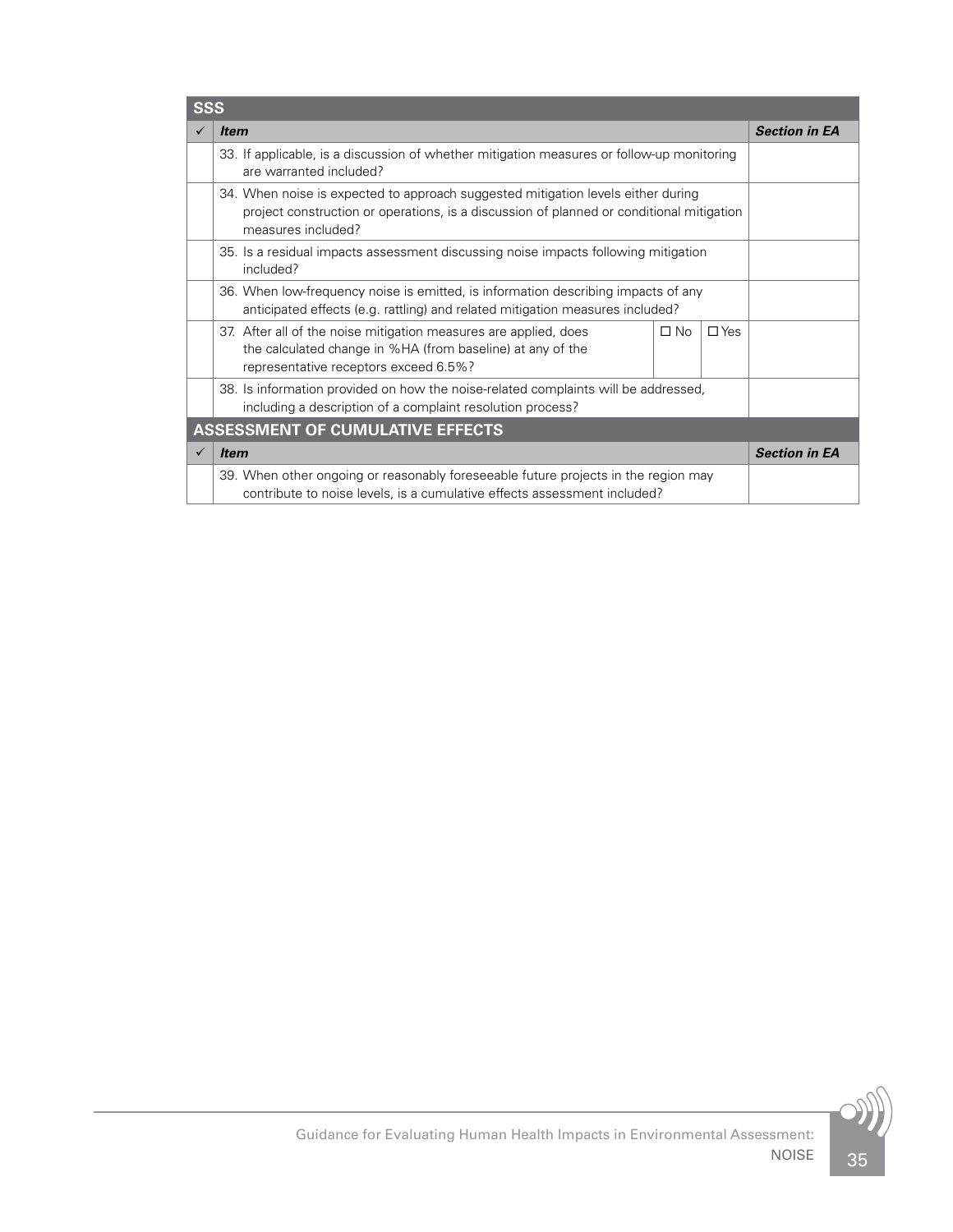# <span id="page-39-0"></span>C.1 TONAL AND IMPULSIVE NOISE

Tonal (e.g. backup alarms on trucks) and impulsive noise (e.g. hammering on metal) are often perceived as annoying and may have a high potential to disturb receptors (US EPA 1974, ISO 1996-1:2003, ANSI 2005, WHO 1999). Therefore, providing information on tonal, regular impulsive, highly impulsive or high-energy impulsive project noise that is audible at receptors is suggested. This characterization of noise is also important in selecting the appropriate corrections and adjustments in the calculation of noise impacts for construction and operational noise.

As described in ISO 1996-1:2003, regular impulsive noise is sometimes characterized as intrusive but not as intrusive as highly impulsive noise. Examples of regular impulsive noise include the slamming of car doors, outdoor ball games, such as football, soccer or basketball, and church bells. Very fast pass-bys of low-flying military aircraft may also fall under this category.

Impulsive noise sources that have a high degree of intrusiveness may be characterized as either highly impulsive (defined in ISO 1996-1:2003) or high-energy impulsive, as described in ISO 1996-1:2003. For details on these noise types, see Appendix A.

ISO 1996-1:2003 recommends making a +5 dB adjustment to tonal and regular impulsive noise sources and a +12 dB adjustment to highly impulsive noise sources. The expected contribution of project noise and details on how tonality and impulsiveness were accounted for are important elements of the noise assessment. See Appendix F for more information.

# C.2 LOW-FREQUENCY NOISE

Noise occurring at frequencies below 100 to 200 Hertz (Hz) is generally defined as low-frequency noise. Low-frequency noise is commonly not well perceived by the human ear but may induce vibrations in buildings that may be perceptible or cause a "rattle" in these environments. Research indicates that annoyance related to noise is greater when low-frequency noise is present (ISO 1996-1:2003) and one of the main reasons is the annoyance caused by rattles (Schomer and Neathammer 1987; Schomer and Averbuch 1989). As sound environments are usually characterized using A-weighted decibel levels (dBA) that reflect the frequencies most audible to the human ear, the impacts of low-frequency noise may need to be assessed separately.

Guidance for low-frequency sound (or infrasound) in the 16-63 Hz octave bands stems from the ANSI standard on environmental sound regarding noise assessment and the related prediction of long-term community response (ANSI 2005). Where standards or acceptable procedures for the measurement of these frequencies exist, it is suggested that the EA include a description of the potential impacts and any mitigation measures concerning the effects of these frequencies.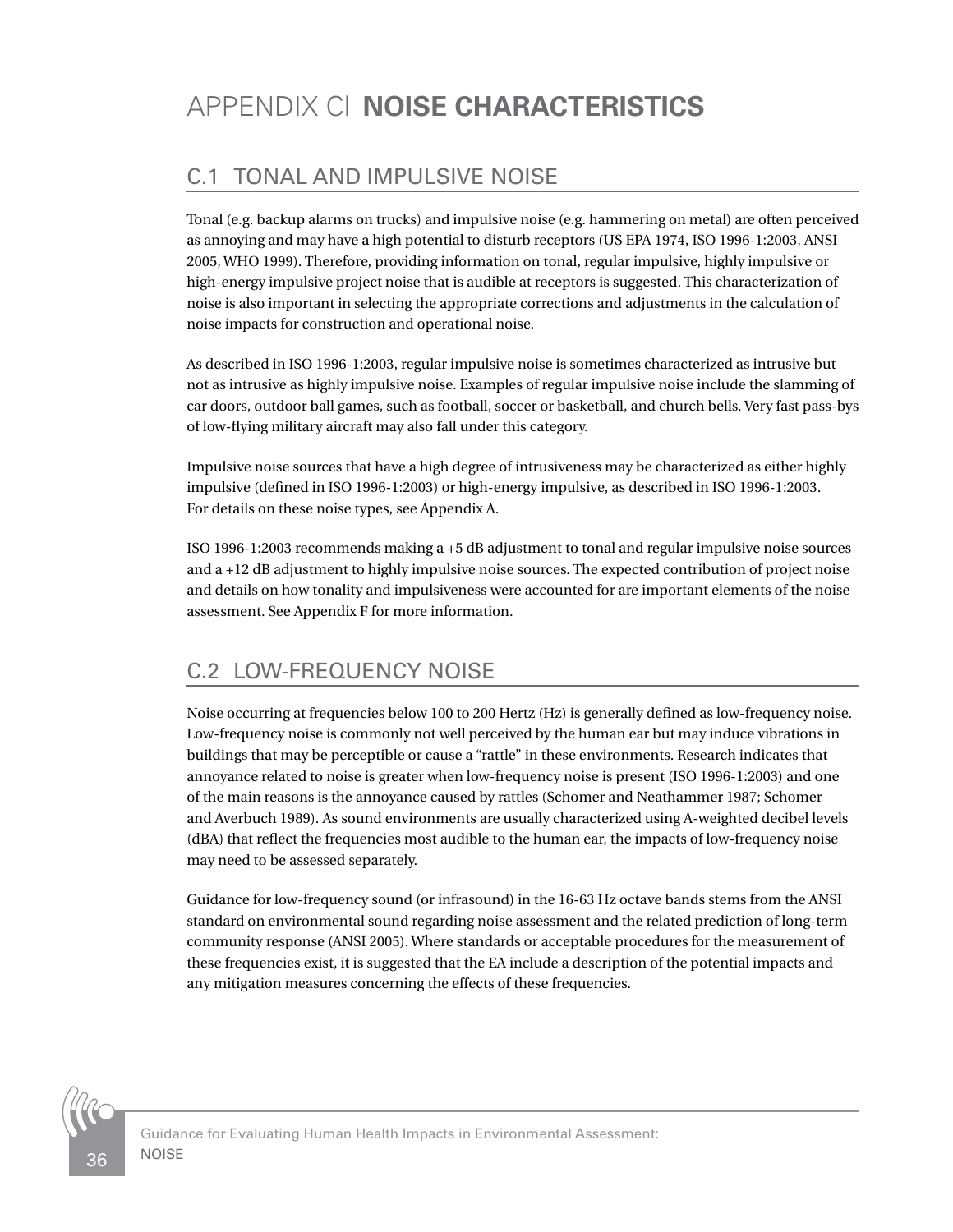The ANSI standard concerns essentially continuous sounds with strong low-frequency content. To prevent rattles from low-frequency noise and the associated annoyance from this effect, ANSI indicates that the (energy) sum of the sound levels in the 16-, 31.5- and 63-Hz octave bands be less than 70 dBZ. If this 70-dBZ "rattle criterion" is exceeded, Health Canada may suggest the implementation of feasible mitigation measures. ANSI 2005 indicates that there is evidence that noise-induced rattles are very annoying, and this annoyance may be independent of the number or duration of events.

Additionally, ANSI 2005 provides a more sophisticated mathematical procedure for assessing %HA when low-frequency noise is present. Health Canada prefers using this procedure when the C-weighted Ldn exceeds the A-weighted Ldn by more than 10 dB. This is further outlined in Appendix D of ANSI 2005.

# C.3 PERCEPTIBILITY

The typical threshold for an increase in sound level that is considered to be "barely perceptible" by the human ear in a controlled laboratory setting varies from 1 to 5 dBA, depending on the sound pressure level and frequency of the sound. In community noise applications, a 5-dBA reduction in highway noise by a barrier is accepted as the minimum that will be clearly noticeable. These findings cannot be broadly generalized in the context of assessing community noise impacts.

Changes to the characteristics of the sound from baseline (e.g. a change in frequency, changes in sound modulation, increased impulsiveness, or a shift in noise from the daytime to being more at night) may be perceived and may cause noise to be more noticeable, even if the absolute equivalent continuous sound level (in dBA) is not substantially increased. Consult ANSI S12.9-2005/Part 4, clause A.1.3 for further information.

It is important to consider that people respond to sound characteristics that do not necessarily appreciably increase the sound level. Therefore, in the context of an EA, it is suggested that statements relating to perceptibility or whether changes in noise are noticeable based solely on decibel levels be avoided, as these statements may be misleading.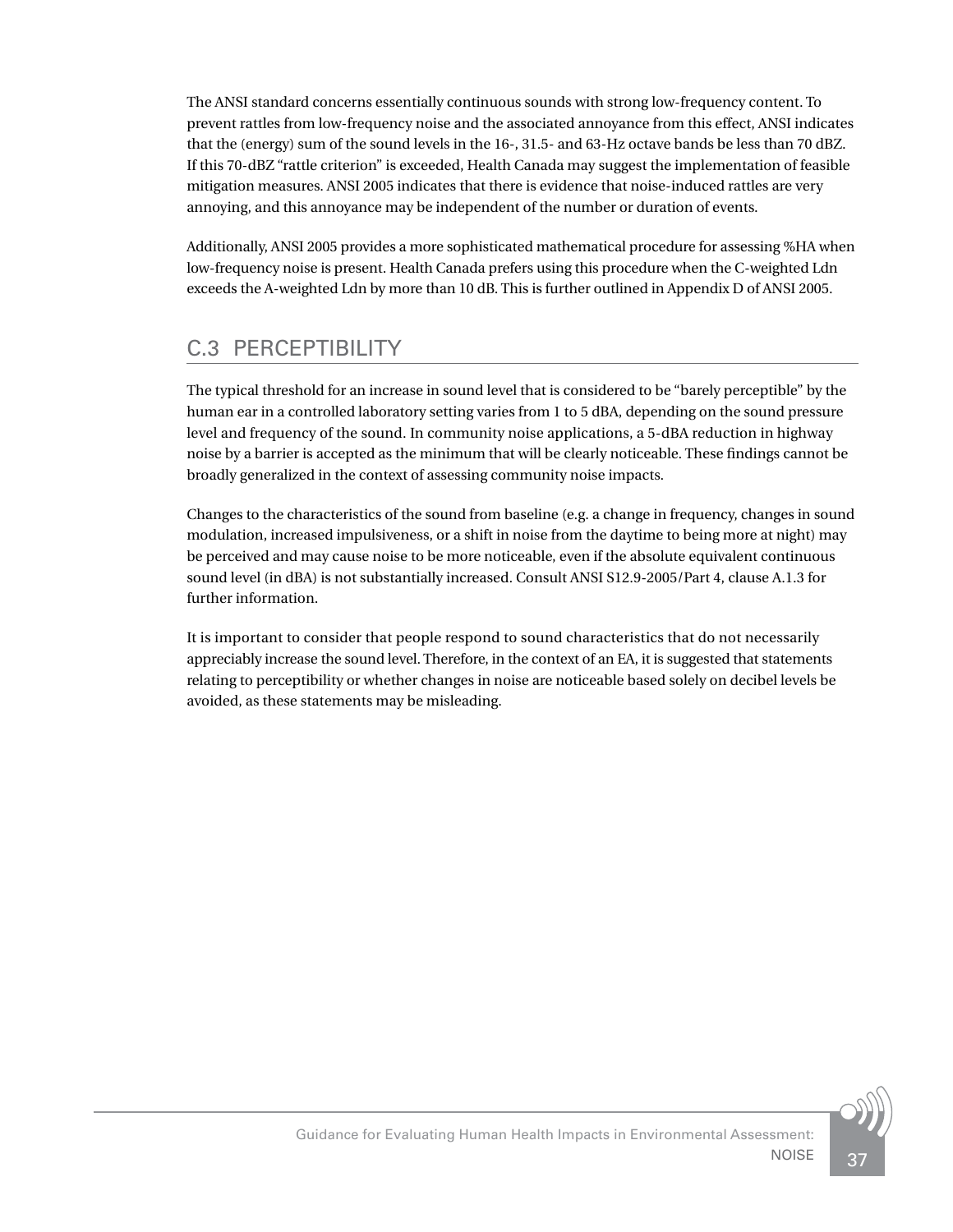# <span id="page-41-0"></span>APPENDIX D| **INTRODUCTION TO NOISE**

### SOUND AND NOISE

*Sound* is defined as mechanical vibrations travelling through the air or other media.

*Noise* is most simply defined as unwanted sound.

Sound is measured using a calibrated microphone to determine the rapid cyclical changes in pressure (force per unit area) of the sound wave from the normal atmospheric pressure of about 101,000 pascals (Pa). As the human ear is sensitive to sound waves over a very wide range of maximum changes in sound pressure, for convenience, this range is compressed by using a logarithmic scale, and the resulting sound unit used is called a "decibel" (dB). A logarithmic scale is non-linear; as one moves up the scale, the same change in decibels represents a larger and larger increase in sound pressure. This means that decibels cannot be added or averaged in the same way as other linear measurements such as distance or weight.

# D.1 SOUND PERCEPTION

Perception of sound is not related to sound level in decibels in a linear manner. For example, a 10-dB increase is the median change in sound level at 1 kHz, which is perceived as being twice as loud. A typically cited threshold for an increase in sound level that is often stated as being "barely perceptible" by the human ear varies from 3 to 5 dB (see Appendix B). This threshold is often used in EAs, which may state that residual sound increases lower than this threshold will not be perceptible; however, a difficulty with this approach is that humans also perceive and respond to changes in sound characteristics other than loudness. Examples of these characteristics include frequency, sound modulation, impulsiveness and tonality, which are described in Appendix A.

# D.2 WEIGHTING

People do not perceive all sound frequencies equally, and as such, decibel levels are modified (weighted) according to the frequencies present in the sound. The modified levels are termed "A-weighted" and are reported as dBA rather than dB. The A-weighting reduces the contribution from low and high frequencies to capture the mid-frequency range to which the average human ear is most sensitive. Note that lowfrequency noise is de-emphasized by A-weighting as its impacts are not perceived as well by the human ear. However, these low frequencies are factors that can induce rattles and vibrations that can be heard and felt. There are other ways to weight decibels, such as C-, G- and Z-weighting. C-weighting is applicable in the EA context to assess the %HA from exposure to frequent blasting (a high-energy impulsive noise) or, potentially, other project noise sources in which low-frequency noise dominates.

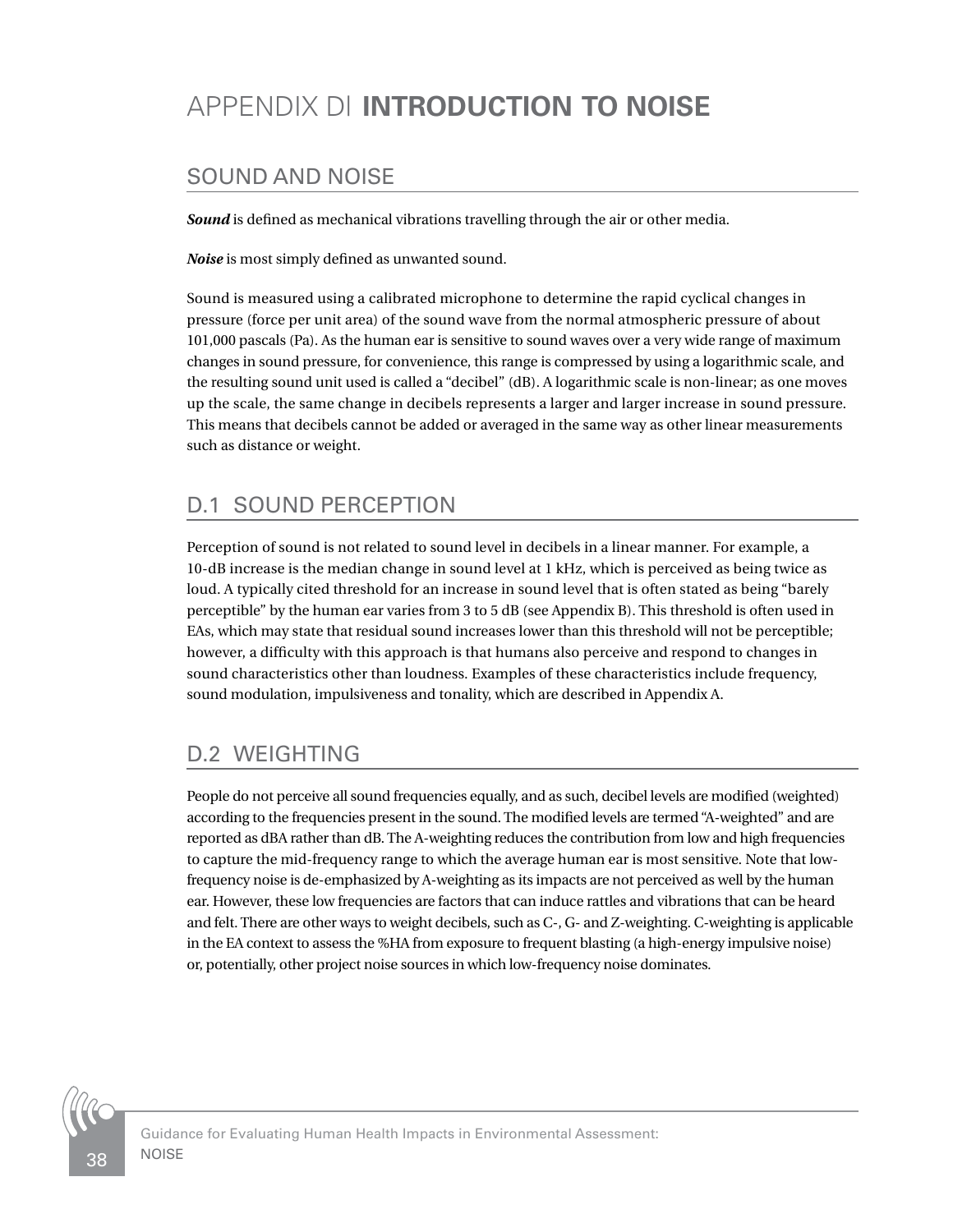# D.3 ADDING DECIBELS

Sounds often need to be added together to determine sound (or adjusted sound) levels (expressed in decibels) for use in EAs. The known/measured/predicted values characterizing the sound are also normally expressed as sound levels in decibels. To add sounds, the starting sound levels Li are changed to mean square sound pressures,  $10^{0.1Li}$  which are added, and then the sum is changed back to decibels. Some rapid estimations are particularly useful, e.g. if sounds with 2 equal sound levels are added, the final value will be very nearly 3 dB greater than the starting values.

# D.4 AVERAGING DECIBELS

In calculating an average sound level over a certain time period, the measured sound pressure at each time is squared and then averaged over time (mean square sound pressure). The mean square sound pressure is then converted to decibels. Occasional loud sound events (e.g. a bird landing on a microphone) may inappropriately influence an average. Events unrelated to the assessment are, after being identified, commonly excluded from the calculation of average sound pressure level.

#### D.5 MEASUREMENTS ASSOCIATED WITH SOUND LEVELS REPORTED IN EAS

In the context of noise impact assessment, sound levels are typically reported in average decibel level over a defined time period. In some cases, a specific time weighting is also applied to the average, most commonly as a penalty for night-time sound levels before averaging, to account for the additional potential for disturbance during these hours. The measurement used to describe the sound level indicates the duration and time of day of the sound, and whether any weighting was applied. The following describes the **A-weighted metrics** most commonly presented in EAs:

Ldn (also termed DNL): indicates that the sound was averaged over 24 hours with 10 dBA added to night-time sound levels. The standard night-time hours for this measurement are 10:00 p.m. to 7:00 a.m. Tables 6.2 and 6.3 show Ldn used in the calculation of suggested Mitigation Noise Levels for construction noise exposure less than 1 year.

Ld: average daytime level (standard hours 7 a.m. to 10 p.m. although this varies between 6 a.m. and 11 p.m. in some jurisdictions, such as Ontario).

*Ln:* average night-time level (10:00 p.m. to 7:00 a.m.).

*Leq (24):* indicates that the sound was averaged over 24 hours without any adjustment applied.

*Leq (1):* indicates that the sound was averaged over 1 hour.

Leq (1 hour max): indicates that the average sound level of the worst hour (as measured by a provincial inspector) in a 24-hour period is being reported.

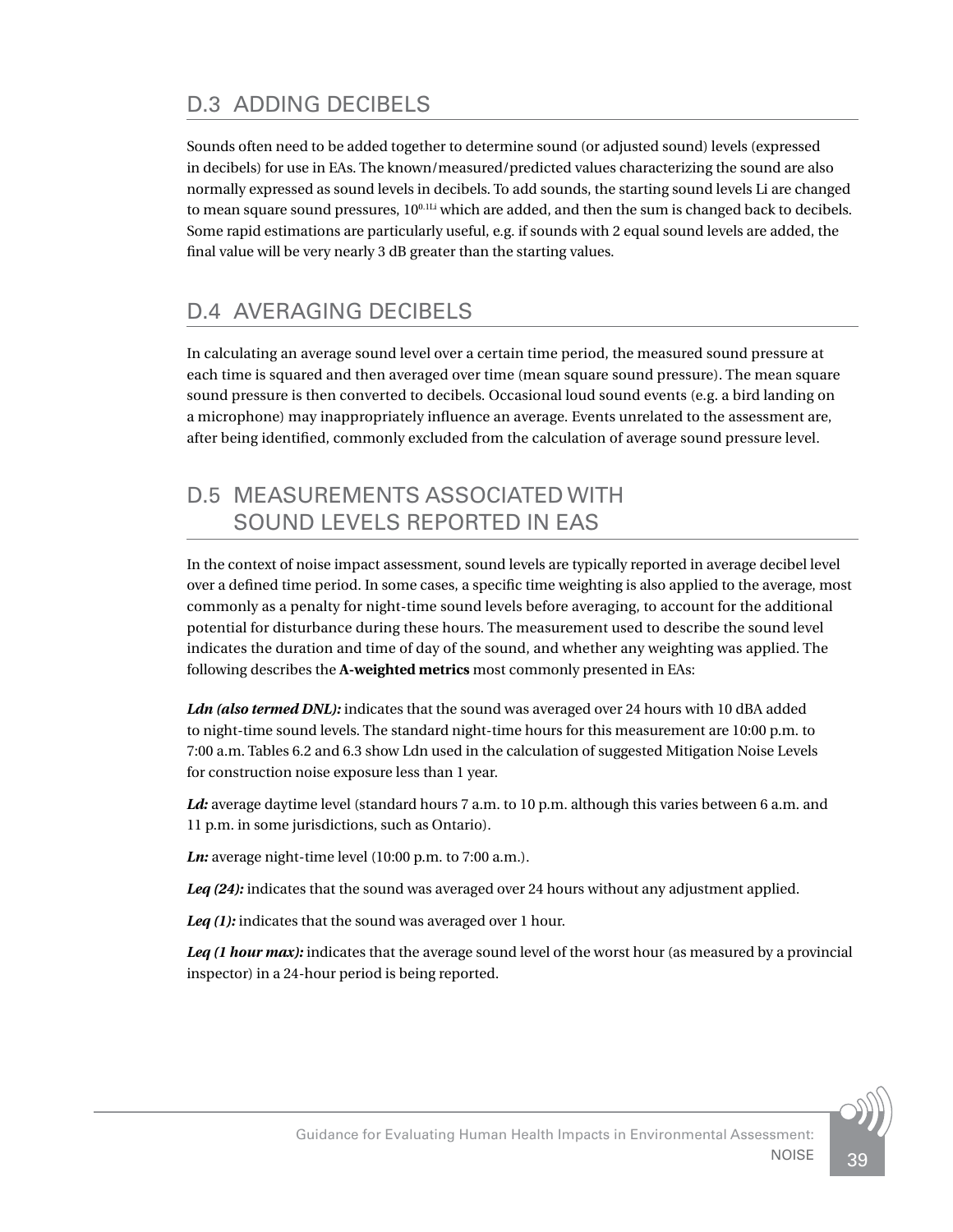# <span id="page-43-0"></span>APPENDIX E| **SOUND SOURCES AND SOUND CHARACTER**

Appendix F Determination of Percent Highly Annoyed (%HA), lists equations that show how to obtain %HA values from daytime and night-time rating levels. The rating levels can be estimated from the application of adjustments to the applicable daytime (Ld) and night-time (Ln) sound levels for the noise environments with and without the project. The Ld and Ln are obtained by an appropriate combination of predictions and measurements.

The values of the daytime rating levels  $L_R$ d<sub>i</sub> and the night-time rating levels  $L_Rn_i$  for any applicable noise source are obtained by applying adjustments to the sound levels that are energy-averaged to obtain Ld and Ln for the given (*i-th*) noise source. Adjustments may pertain to a particular type of source or to a particular character of the noise from a source or to the receiver characteristics.

When adjustments to project or baseline noise are necessary, Health Canada prefers that adjustments be made by following ISO 1996-1:2003. Details of how to apply adjustments are given in Section 6 of ISO 1996-1:2003, in particular for situations where noise sources of specific character are audible and either distinguishable from noise from other sources, or indistinguishable from noise from other sources. Furthermore, this section of the ISO standard indicates how to determine the rating level from combined sources.

With respect to receptor characteristics, an adjustment is made for a "quiet rural area," where a noise receptor (or group of receptors) has a greater expectation for and value placed on "peace and quiet". ISO notes that a +10 dB adjustment should be applied in this situation. In the absence of further information, Health Canada will assume that receptors with a LAeq (7 a.m.–10 p.m.) of 45 dBA or less and a LAeq (10 p.m.–7 a.m.) of 35 dBA or less are in a quiet rural area, and warrant a +10 dB adjustment in the calculation of the change in %HA.

For **air traffic** sources of noise, Health Canada prefers that a +5 dB adjustment be applied.

For **rail traffic**, Health Canada prefers that either a -5 dB (note this is a negative adjustment) or 0 dB adjustment be applied, as applicable. The -5 dB rail traffic adjustment is not applicable to long diesel trains, or to trains operating at speeds in excess of 250 km/hr. These specific adjustments fall within the ranges given in ISO 1996-1:2003.

**Road traffic noise and industrial-type noise** (including construction noise for the purposes of this guidance) have a 0 dB adjustment, as specified in the ISO standard. The 0 dB adjustment for industry/ construction noise applies to only two types of sound levels: (i) from noise sources which are not audibly tonal at the receptor and (ii) from non-impulsive sources.

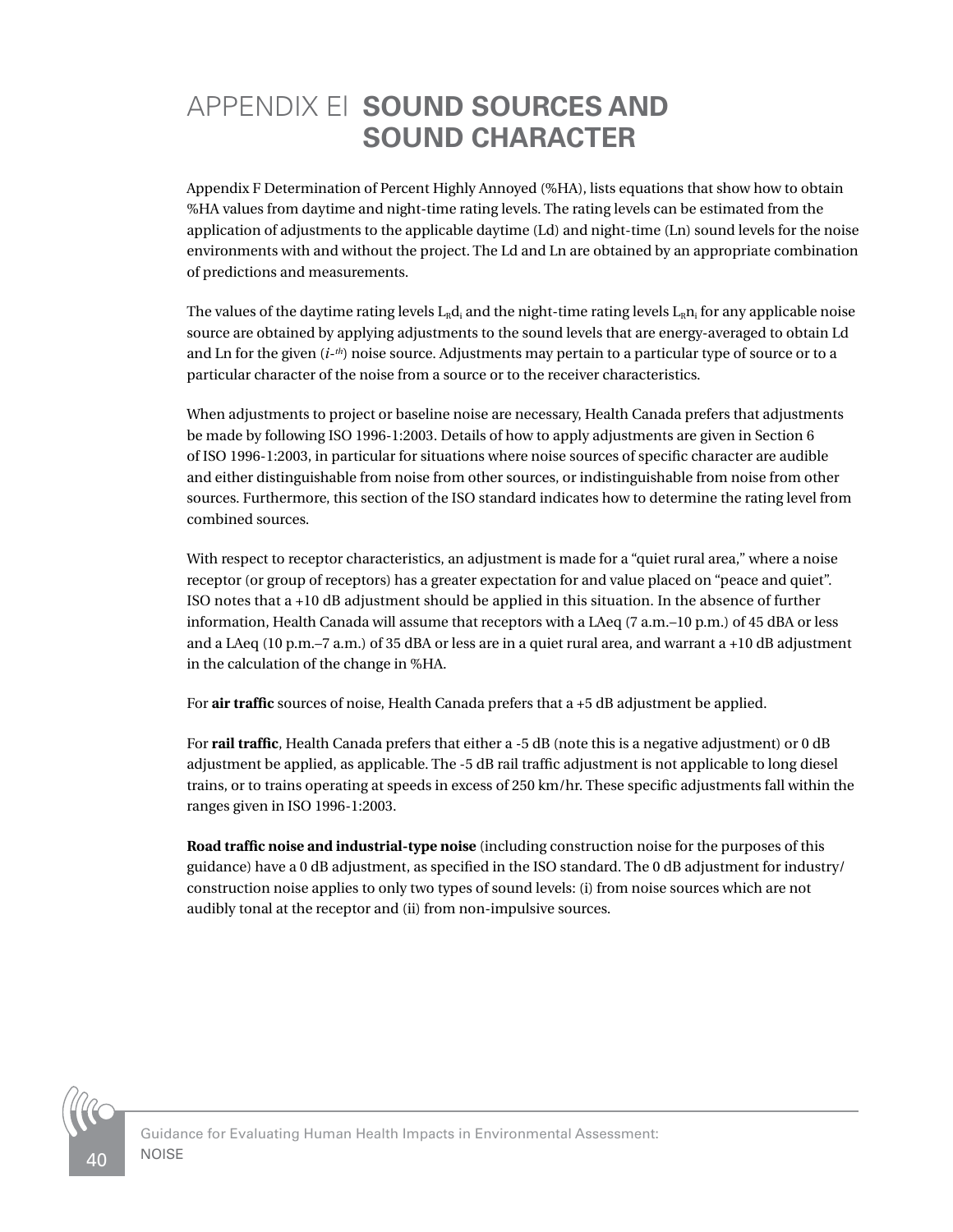Certain **other noise sources**, as per ISO 1996-1:2003, are considered regular impulsive (+5 dB adjustment), highly impulsive (+12 dB adjustment) or high energy impulsive. (The rating level is based on the C-weighted sound level and can be obtained from Appendix B of ISO 1996-1:2003.) Tonal sound is also addressed in the ISO standard. Health Canada prefers that a +5 dB adjustment be applied to noise which is audibly tonal at the receptor. This value falls within the range specified in the standard.

As per ISO 1996-1:2003, if more than one adjustment applies for the source type or character of a given **single sound source**, only the largest adjustment is applied. However, time period adjustments are always added to the otherwise adjusted levels. Also, the adjustment for receiver characteristics in a quiet rural area is added to any other adjustments.

ISO 1996-1:2003 also explicitly states that adjustments for tonal character should only be applied when the "sound is audibly tonal at the receiver location". The standard also indicates that adjustments for impulsive source character should only be applied to "impulsive sound sources that are audible at the receiver location." The subtle distinction made in ISO 1996-1:2003 between audibly tonal versus audible sources may only be relevant in consideration of high energy impulsive noise. At long distances, high energy impulsive artillery fire can change from an impulse to a rumble without substantially affecting the magnitude of the required adjustment. For more common sources, a source is still impulsive even if it loses the high frequencies at long distances (e.g. ISO 1996-1:2003 identifies the predominantly lowfrequency car door slam as regular impulsive).

#### E.1 EXAMPLES

**Aircraft noise:** Although an aircraft can create prominent tones during aircraft noise events, which would normally get a +5 dB adjustment, the adjustment for the air traffic type is also +5 dB. Therefore all the air traffic noise receives a +5 dB adjustment.

**Shunting of rail cars:** The **sound sources** which are identified as highly impulsive in ISO 1996-1:2003 are the "metal impacts in rail-yard shunting operations." Thus, only the sound level during the time that the metal impacts are audible should receive the +12 dB adjustment; not the rest of the noise associated with the shunting activity. The noise due to the engine and motion of the rail cars during shunting is separate from the impact noise and is thus a separate component with a 0 dB adjustment.

**Rail wheel squeal:** There are times at the receptor when the noise from the train is audibly tonal, due to wheel squeal, and the +5 dB adjustment applies. However, for that portion of time where the sound is no longer audibly tonal at the receptor, the noise from the train receives either 0 or -5 dB adjustment for source type.

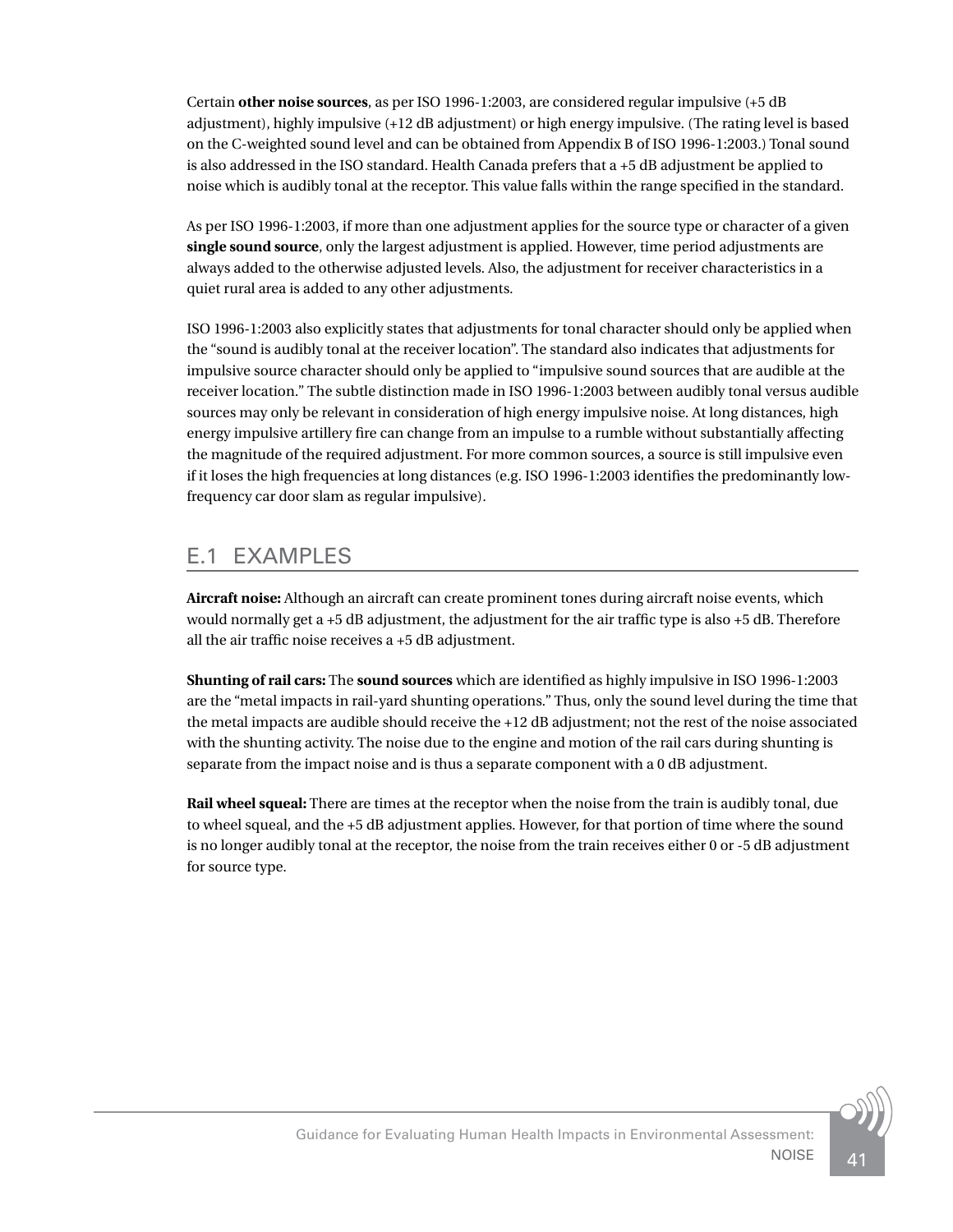# <span id="page-45-0"></span>APPENDIX F| **DETERMINATION OF PERCENT HIGHLY ANNOYED (%HA)**

#### INTRODUCTION

Appendix F presents the methodology and equations for calculating (the change in) percent highly annoyed (%HA): using Ld and Ln to calculate rating levels  $L<sub>R</sub>$ d and  $L<sub>R</sub>$ n; and using rating levels in the equations below to determine %HA. These calculations are applicable to projects where the construction phase ≥1 year's duration, and for projects in the operational phase.

**Note:** Rating levels are an intermediate step in the calculations of %HA, but are generally not reported in an EA. Health Canada prefers the reporting of various details about Ld, Ln and the adjustments applied.

Refer to Section 5.4 for a discussion about complaints and %HA, and consult Appendix A for definitions.

### CALCULATION OF BASELINE, CONSTRUCTION ≥1 YEAR DURATION, AND OPERATION DAYTIME (7 A.M.–10 P.M.) AND NIGHT-TIME (10 P.M.–7 A.M.) RATING LEVELS

Energy summation of applicable daytime rating levels will result in a daytime rating level which can be used to calculate %HA.

Daytime rating level

$$
(LRd) = 10 log10 [\Sigma 10(0.1LRdi)]
$$
 (F1)

For a quiet rural area, the daytime rating level

$$
(L_{R}d) = 10 + 10 \log_{10} \left[ \sum_{i} 10^{(0.11_{n}d_{i})} \right]
$$
 (F1<sub>quiet rural area</sub>)

Where  $\rm L_{\scriptscriptstyle R} d_{\scriptscriptstyle I}$  = any applicable daytime rating level and a quiet rural area is considered an area where a noise receptor (or group of receptors) has a greater expectation for and value placed on "peace and quiet". In the absence of further information, Health Canada will assume that receptors with a LAeq<sup>2</sup> (7 a.m.–10 p.m.) of 45 dBA or less and a LAeq (10 p.m.–7 a.m.) of 35 dBA or less are in a quiet rural area and warrant a +10 dB adjustment.

The same calculation (using Equations F1 or F1<sub>quiet rural area</sub>) is also applicable to determine the night-time rating level  $(L<sub>R</sub>n)$  needed to calculate %HA.



Guidance for Evaluating Human Health Impacts in Environmental Assessment: NOISE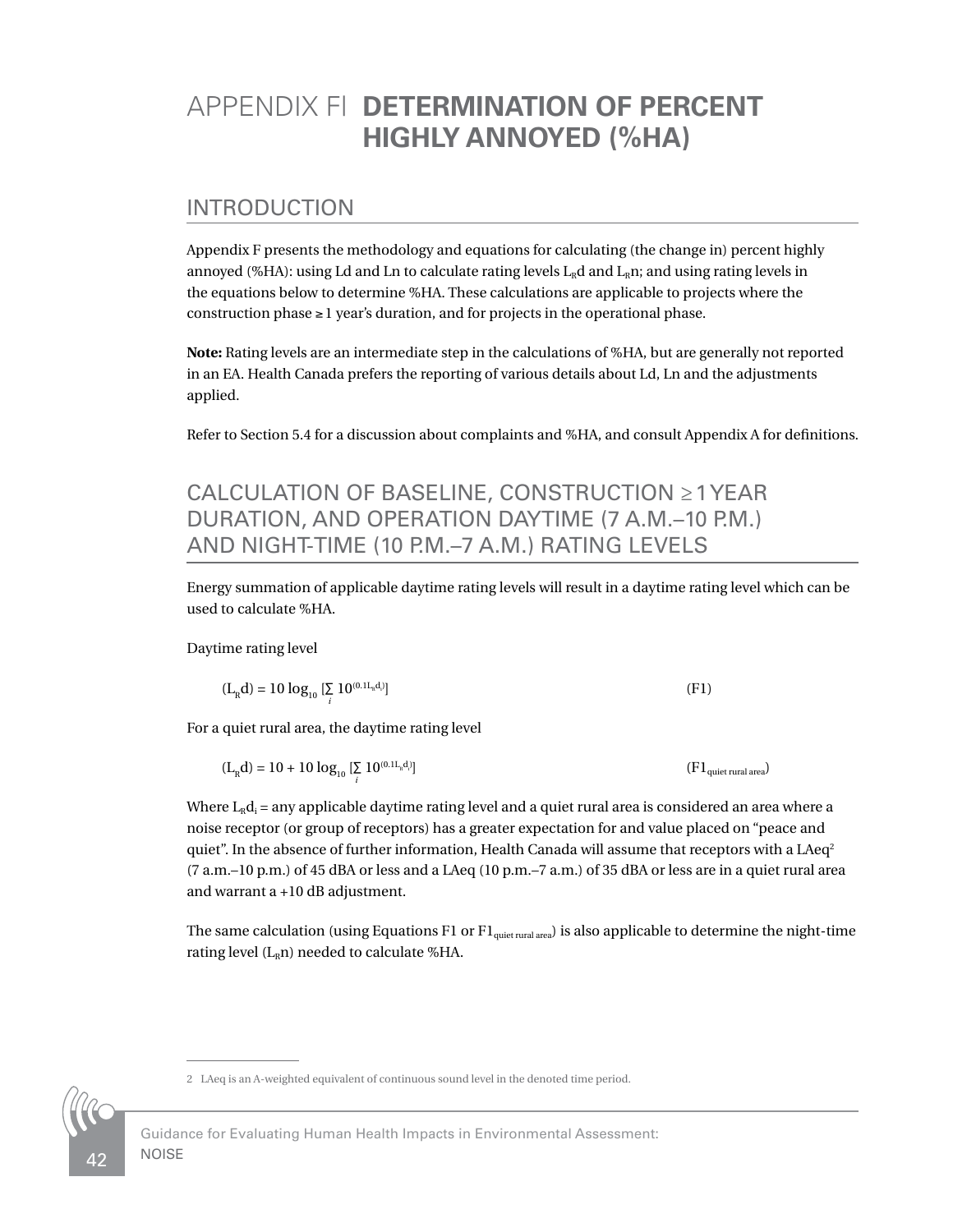# CALCULATION OF %HA

The rating level used to calculate %HA is the day-night rating level  $(L<sub>n</sub>dn)$ . In general, to calculate the relevant change in %HA values due to the project noise,  $L<sub>R</sub>$ dn values are needed for baseline, construction ≥1 year, and operation. The energy summation of baseline and construction  $L<sub>R</sub>$ dn values  $(L<sub>R</sub>dn<sub>baseline and construction</sub>)$  is needed for the construction phase. The energy summation of baseline and operation L<sub>R</sub>dn values (L<sub>R</sub>dn<sub>(baseline and operation)</sub>) is needed for the operation phase. L<sub>R</sub>dn is a 24-hour energy averaged rating level in which the contribution from the night-time rating level is artificially increased by 10 dB and is calculated using Equation E2.

$$
L_{R}dn = 10 \log_{10} \left[ \left( (15 \times 10^{(0.1 \times L_{R}d)}) + (9 \times 10^{(0.1 \times (L_{R}n + 10))}) / 24 \right] \right]
$$
 (F2)

$$
L_{\text{R}} dn_{\text{(baseline and construction)}} = 10\log_{10}\left(10^{(0.1\times\,\text{construction}\,L_{\text{R}}dn)}+10^{(0.1\times\,\text{baseline}\,L_{\text{R}}dn)}\right)\tag{F3a}
$$

$$
L_{\text{R}}dn_{\text{(baseline and operation)}}=10\text{ log}_{10}\left(10^{(0.1\times \text{operation }L_{\text{R}}dn)}+10^{(0.1\times \text{baseline }L_{\text{R}}dn)}\right)\text{ \qquad (F3b)}
$$

The %HA is calculated using Equation F4:

$$
\%HA = 100 / [1 + e^{(10.4 - 0.132^* L_g dn)}]
$$
 (F4)

The %HA (baseline), %HA (baseline and construction), %HA (construction), %HA (baseline and operation) and %HA (operation) can be obtained by substituting the appropriate  $L<sub>R</sub>$ dn into Equation F4.

The **change in %HA for project construction** is calculated by subtracting %HA (baseline) from %HA (baseline and construction).

The **change in %HA for project operation** is calculated by subtracting %HA (baseline) from %HA (baseline and operation).

Table F.1 is a worked example showing the project noise levels (i.e. construction phase [≥1 year] or during the operational phase) that would result in a change of 6.5%HA from the baseline to project scenario. Use this table as a reference to check calculations carried out for a specific project. This table presents rating levels, but note that rating levels are not commonly reported in an EA as they are an intermediate step in calculating %HA (see above).

The table ranges from a baseline of 20 dB (i.e. quiet rural area) up to a project level of 75 dB.

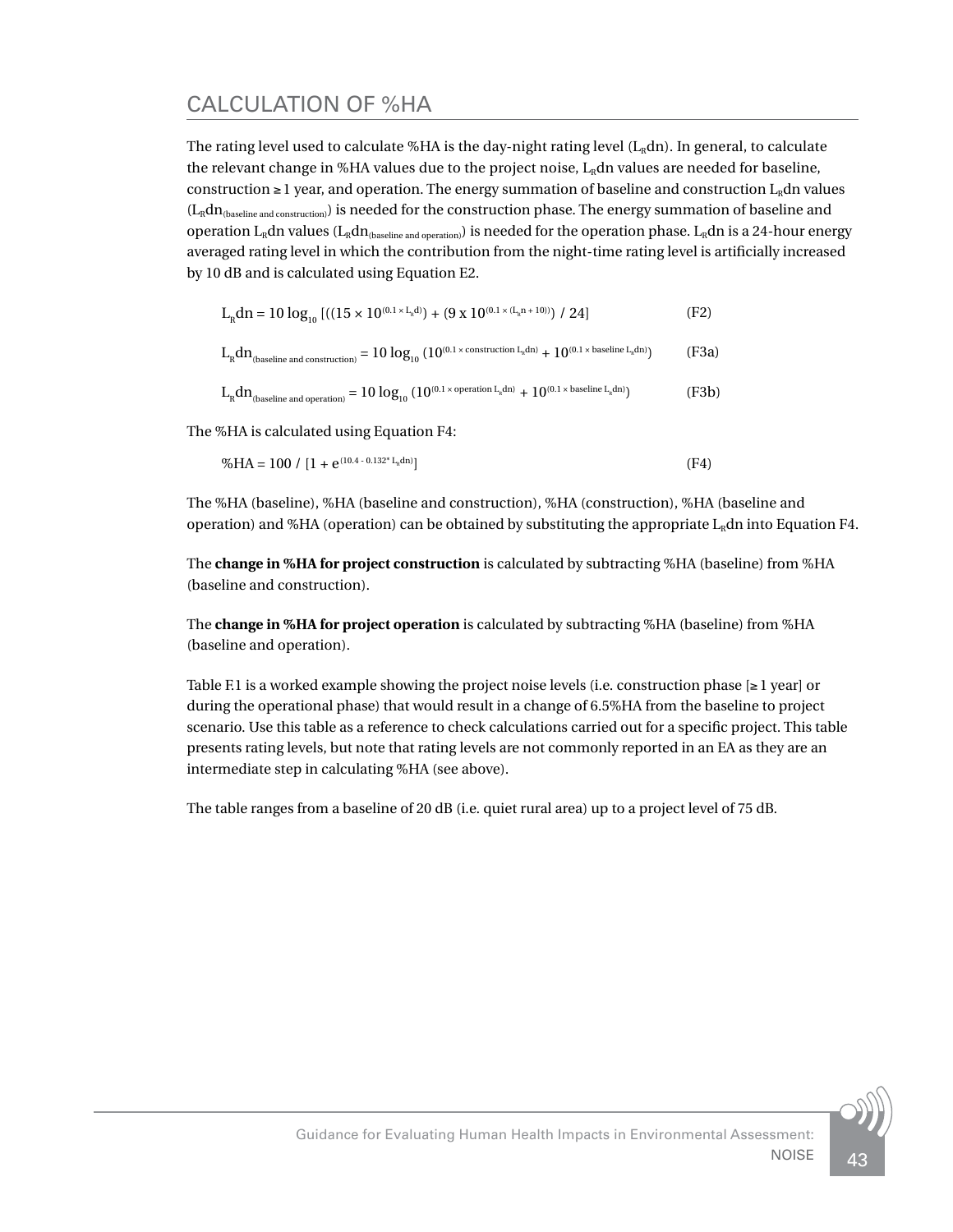|                          |                            |                                 | <b>Change in %HA between baseline</b><br>and project equals 6.5% |                    |
|--------------------------|----------------------------|---------------------------------|------------------------------------------------------------------|--------------------|
| $LR$ dn baseline<br>(dB) | $L_{R}$ dn project<br>(dB) | total L <sub>R</sub> dn<br>(dB) | %HA baseline<br>(%)                                              | %HA project<br>(%) |
| < 20                     | 58.6                       | 58.6                            | 0.0                                                              | 6.5                |
| 35                       | 58.9                       | 59.0                            | 0.3                                                              | 6.8                |
| 42                       | 59.4                       | 59.5                            | 0.8                                                              | 7.3                |
| 46                       | 59.9                       | 60.1                            | 1.3                                                              | 7.8                |
| 48                       | 60.2                       | 60.5                            | 1.7                                                              | 8.2                |
| 50                       | 60.6                       | 61.0                            | 2.2                                                              | 8.7                |
| 52                       | 61.1                       | 61.6                            | 2.8                                                              | 9.3                |
| 53                       | 61.3                       | 61.9                            | 3.2                                                              | 9.7                |
| 55                       | 61.9                       | 62.7                            | 4.1                                                              | 10.6               |
| 56                       | 62.2                       | 63.1                            | 4.7                                                              | 11.2               |
| 57                       | 62.5                       | 63.6                            | 5.3                                                              | 11.8               |
| 58                       | 62.8                       | 64.1                            | 6.0                                                              | 12.5               |
| 59                       | 63.2                       | 64.6                            | 6.8                                                              | 13.3               |
| 60                       | 63.6                       | 65.2                            | 7.7                                                              | 14.2               |
| 61                       | 64.0                       | 65.8                            | 8.7                                                              | 15.2               |
| 62                       | 64.5                       | 66.4                            | 9.8                                                              | 16.3               |
| 63                       | 64.9                       | 67.1                            | 11.1                                                             | 17.6               |
| 64                       | 65.4                       | 67.8                            | 12.4                                                             | 18.9               |
| 65                       | 65.9                       | 68.5                            | 13.9                                                             | 20.4               |
| 66                       | 66.5                       | 69.2                            | 15.6                                                             | 22.1               |
| 67                       | 67.0                       | 70.0                            | 17.4                                                             | 23.9               |
| 68                       | 67.6                       | 70.8                            | 19.4                                                             | 25.9               |
| 69                       | 68.3                       | 71.7                            | 21.6                                                             | 28.1               |
| 70                       | 68.9                       | 72.5                            | 23.9                                                             | 30.4               |
| 71                       | 69.6                       | 73.4                            | 26.3                                                             | 32.8               |
| 72                       | 70.3                       | 74.3                            | 29.0                                                             | 35.5               |
| 73                       | 71.1                       | 75.2                            | 31.8                                                             | 38.3               |
| 74                       | 71.9                       | 76.1                            | 34.7                                                             | 41.2               |
| 75                       | 72.8                       | 77.0                            | 37.8                                                             | 44.3               |
| 76                       | 73.7                       | 78.0                            | 40.9                                                             | 47.4               |
| $77$                     | 74.6                       | 79.0                            | 44.1                                                             | 50.6               |

#### **Table F.1: Worked example showing baseline and project rating levels associated with a 6.5% increase in %HA due to a project's noise.**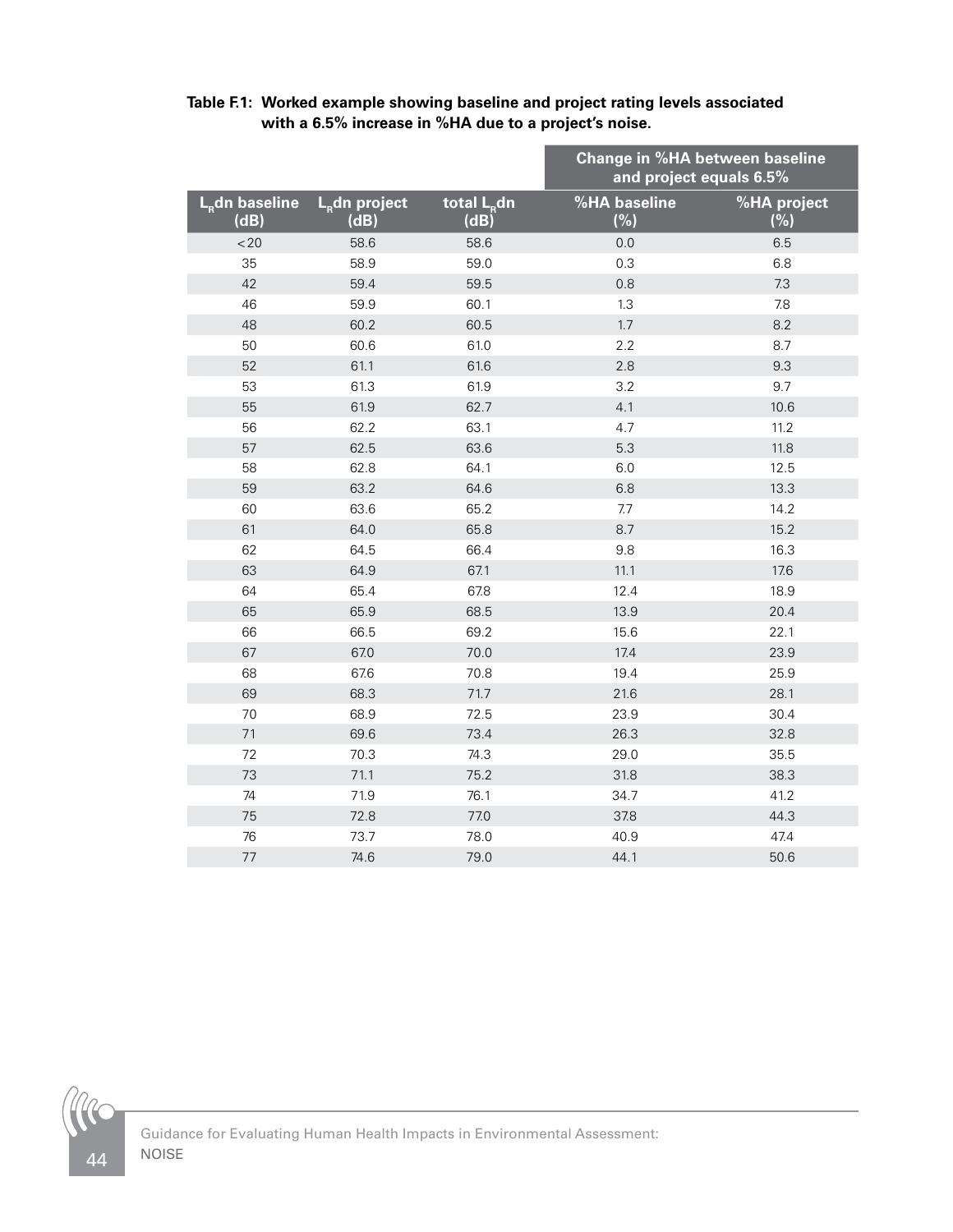# <span id="page-48-0"></span>APPENDIX G| **IDENTIFICATION AND CHARACTERIZATION OF SOME COMMON RECEPTOR LOCATIONS**

| <b>RECEPTOR</b><br><b>LOCATION</b>    | <b>CHARACTERIZATION</b>                                                                                                                                | <b>COMMENTS/</b><br><b>CONSIDERATIONS</b>                                                                                                    |
|---------------------------------------|--------------------------------------------------------------------------------------------------------------------------------------------------------|----------------------------------------------------------------------------------------------------------------------------------------------|
| Commercial premises                   | Retail stores, offices, research facilities<br>and laboratories                                                                                        | Noise effects during business hours                                                                                                          |
| Daycare centres                       | Highly sensitive receptors (children)                                                                                                                  | Noise effects considered during<br>occupied periods                                                                                          |
| Entertainment<br>establishments       | Film and television studios, theatres,<br>restaurants, etc.                                                                                            | Noise effects during periods<br>of operation                                                                                                 |
| Hospitals                             | Highly sensitive receptors (sick people)                                                                                                               | Noise effects over a 24-hour period                                                                                                          |
| Industrial premises                   | Factories and other industrial plants                                                                                                                  | Potential for additive noise in<br>cumulative effects assessment                                                                             |
| Places of worship<br>and cemeteries   | Churches, mosques, synagogues, temples,<br>locations where Indigenous Peoples' cultural<br>or religious ceremonies occur, etc.                         | Noise effects during religious<br>services, meetings or processions                                                                          |
| Recreation areas:<br>Active           | Parks and sports grounds                                                                                                                               | Noise effects considered during<br>occupied periods                                                                                          |
| Recreation areas:<br>Passive          | Outdoor grounds used for hunting, fishing,<br>teaching, etc.; includes locations where<br>Indigenous Peoples may hunt, fish or gather<br>country foods | Noise effects considered during<br>activity periods                                                                                          |
| Residences:<br>Permanent              | Urban, suburban and rural locations<br>containing houses, mobile homes and/or<br>multilevel dwellings                                                  | Noise effects over a 24-hour period<br>with particular emphasis on night-<br>time noise levels                                               |
| Residences:<br>Seasonal               | Cottages, campgrounds and RV parks;<br>includes Indigenous hunting and fishing<br>cabins, and seasonal camping places                                  | Noise effects considered during<br>occupied periods                                                                                          |
| Schools                               | Education facilities from pre-school to<br>universities; highly sensitive receptors                                                                    | Noise effects during regular hours<br>of operation, which may include<br>evenings and the possibility of<br>schools being used during summer |
| Seniors' residences                   | Highly sensitive receptors (elderly)                                                                                                                   | Consideration of noise effects over<br>a 24-hour period with particular<br>emphasis on night-time noise levels                               |
| Workers' living quarters <sup>3</sup> | Locations may be on or off the project site                                                                                                            | Mitigation measures in the design<br>of temporary living quarters for<br>workers to limit noise                                              |

3 Occupational exposure and health issues are typically under provincial or territorial jurisdiction, and Health Canada does not review this information in the context of EAs.

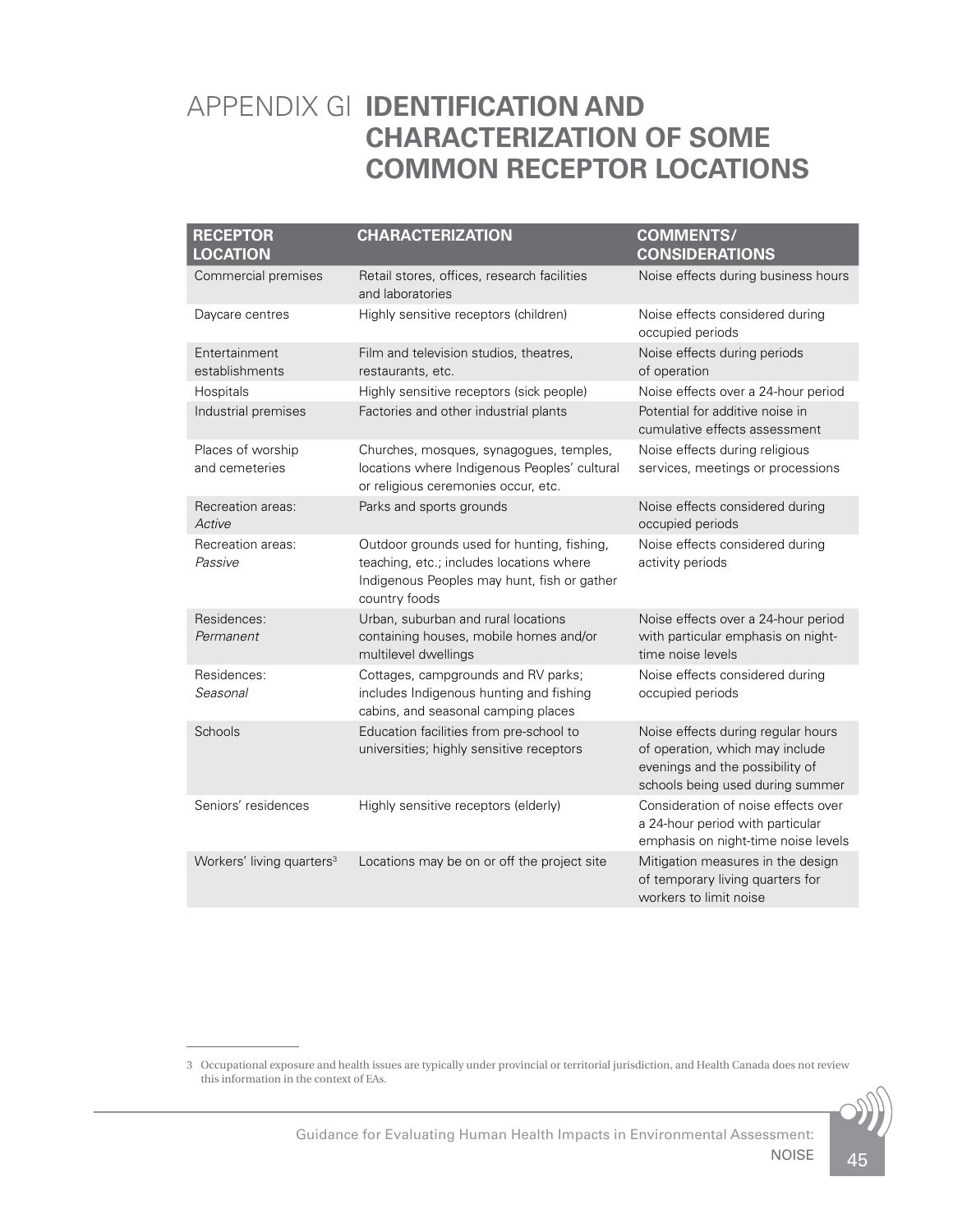# <span id="page-49-0"></span>APPENDIX H| **COMMONLY APPLIED CONSTRUCTION NOISE MITIGATION MEASURES AND CONSIDERATIONS FOR NOISE REDUCTION**

The measures below have been adapted from the New South Wales Interim Construction Noise Guideline (July 2009), Department of Environment and Climate Change, New South Wales, Australia. Available at: **www.epa.nsw.gov.au/noise/constructnoise.htm**

# GENERAL MITIGATION MEASURES

- Regularly train workers and contractors to use equipment in ways that minimize noise.
- Ensure that site managers periodically check the site, nearby residences and other sensitive receptors for noise problems so that solutions can be quickly applied.
- Include in tenders, employment contracts, subcontractor agreements and work method statements, clauses that assure the minimization of noise and compliance with directions from management to minimize noise.
- Avoid the use of radios and stereos outdoors and the overuse of public address systems where neighbours can be affected.
- Avoid shouting, and minimize talking loudly and slamming vehicle doors.
- Keep truck drivers informed of designated vehicle routes, parking locations, acceptable delivery hours and other relevant practices (e.g. minimizing the use of engine brakes and periods of engine idling).

#### NIGHT-TIME MITIGATION MEASURES

- Avoid the use of equipment that generates impulsive noise.
- Minimize the need for reversing alarms.
- Avoid dropping materials from a height.
- Avoid metal-to-metal contact on equipment.
- If possible, schedule truck movements to avoid residential streets.
- Avoid clustering of equipment near residences and other sensitive receptors.
- Ensure that periods of respite are provided in the case of unavoidable maximum noise level events.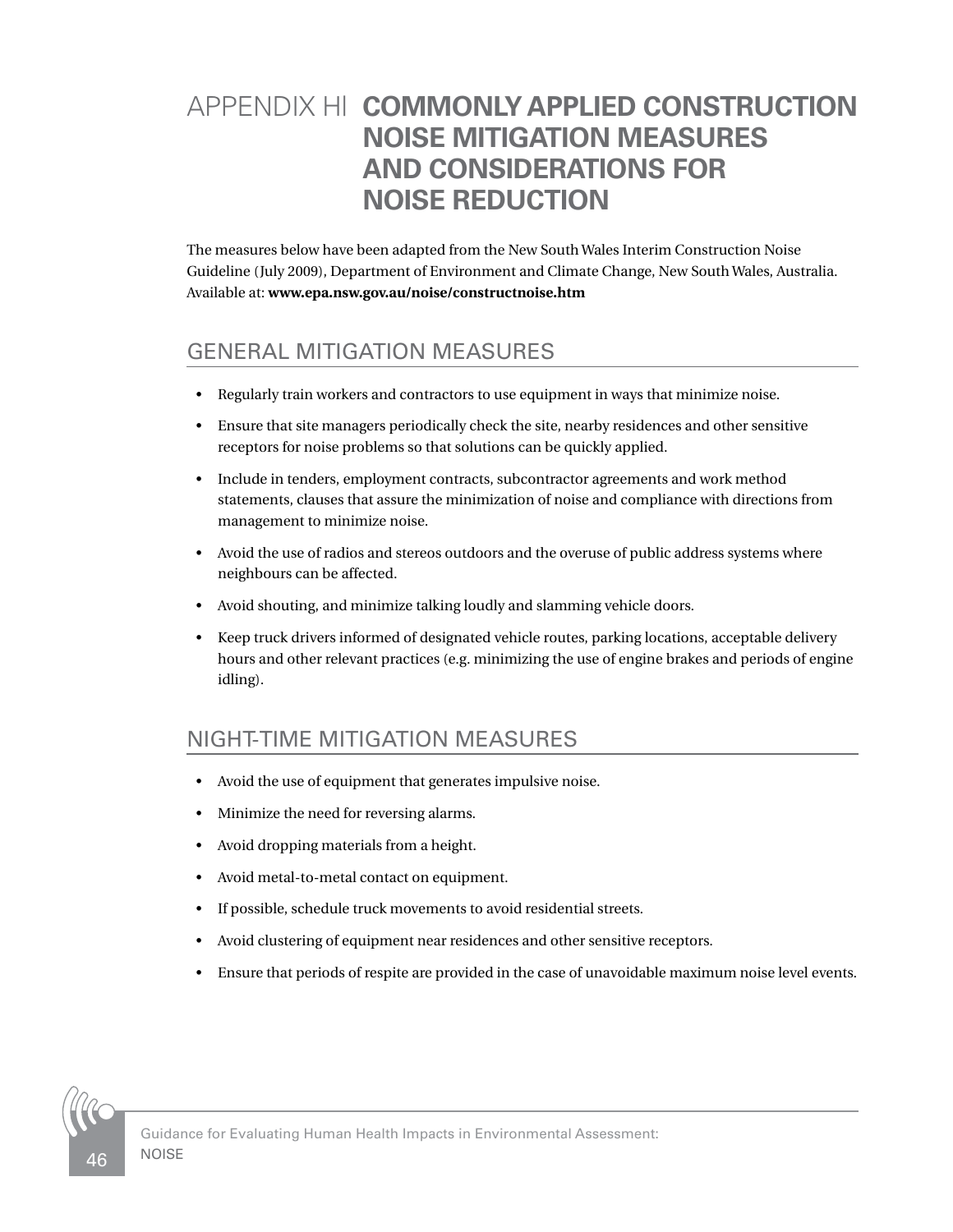# CONSULTATION AND NOTIFICATION

• The community is more likely to be understanding and accepting of project noise if related information is provided and is frank, and does not attempt to understate the likely noise level, and if commitments are respected.

# NOTIFICATION BEFORE AND DURING CONSTRUCTION

- Provide advance notification to people concerning construction duration, defining activities that are expected to be noisy and their expected duration, what noise mitigation measures are being applied, and when noise respite periods will occur.
- For night-time work, receptors may be informed in two stages: two weeks prior to construction and then two days before commencement.
- Provide information to neighbours before and during construction through media such as letterbox drops, meetings or individual consultation. In some areas, the need to provide notification in languages other than English may be considered. A website may also be established for the project.
- Use a site information board at the front of the site with contact details, hours of operation and regular information updates.
- Facilitate contact with people to ensure that everyone can see that the site manager understands potential issues, that a planned approach is in place, and that there is an ongoing commitment to minimize noise.

#### WORK SITE AND EQUIPMENT

• In terms of both cost and results, controlling noise at the source is one of the most effective methods of minimizing the noise impacts from any construction activities.

### QUIETER METHODS

- Examine and implement, where feasible and reasonable, alternatives to rock-breaking work methods, such as hydraulic splitters for rock and concrete, hydraulic jaw crushers, chemical rock and concrete splitting, and controlled blasting, such as penetrating cone fracture.
- Consider alternatives to diesel and gasoline engines and pneumatic units, such as hydraulic or electric-controlled units, where feasible and reasonable. When there is no electricity supply, consider using an electrical generator located away from residences.
- Examine and implement, where feasible and reasonable, alternatives to transporting excavated material from underground tunnelling off-site at night-time. (e.g. stockpile material in an acoustically treated shed during the night and load out the following day).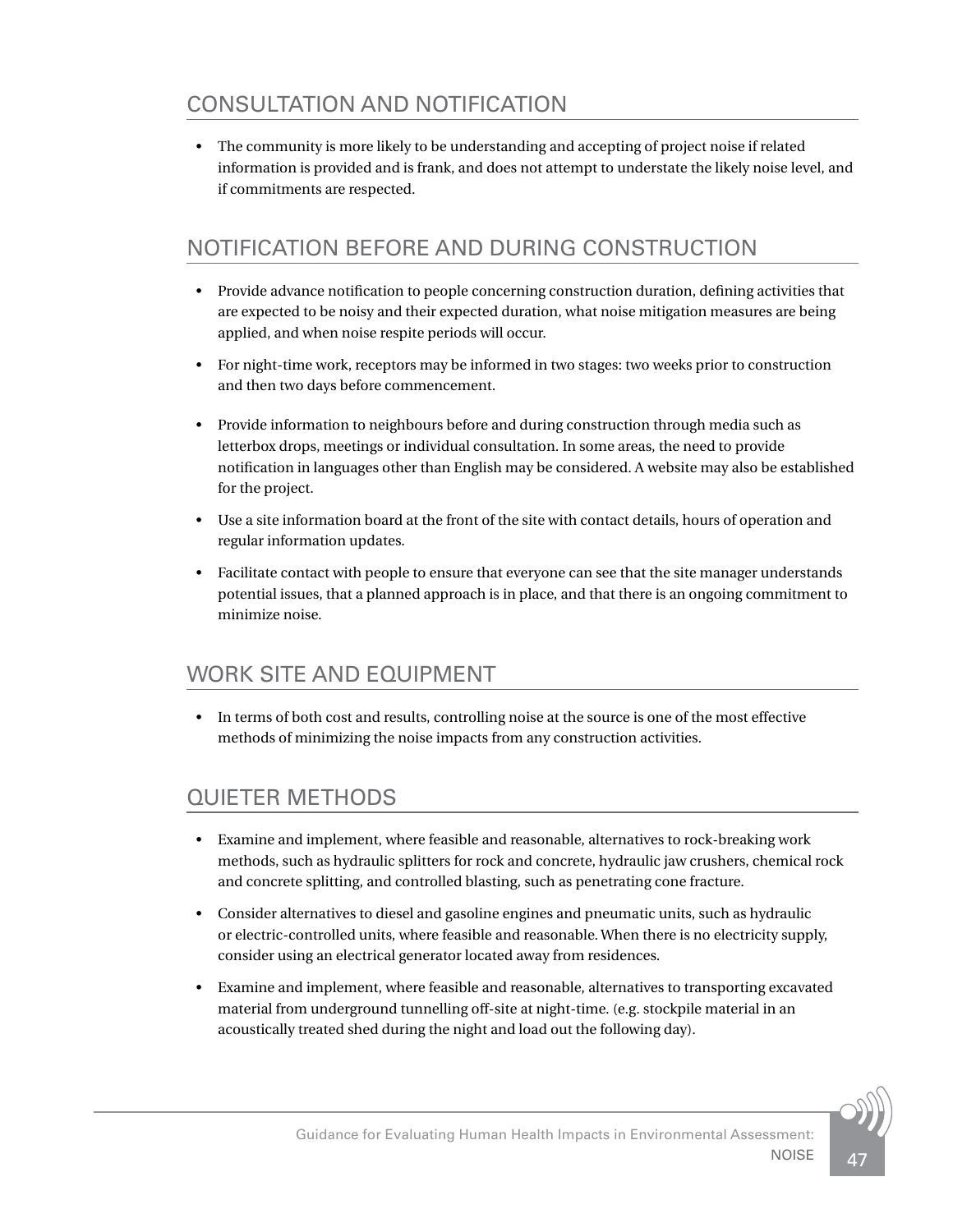# QUIETER EQUIPMENT

- Examine different types of machines that perform the same function and compare the noise level data to select the least noisy machine (e.g. rubber-wheeled tractors can be less noisy than steeltracked tractors).
- Pneumatic equipment is traditionally a problem. Consider selecting super-silenced compressors, silenced jackhammers and damped bits, where possible.
- When renting (or purchasing) equipment, select quieter pieces of machinery and construction equipment, where feasible and reasonable. As well, select the most effective mufflers, enclosures and low-noise tool bits and blades. Always seek the manufacturer's advice before making modifications to any equipment to reduce noise.
- Reduce throttle settings and turn off equipment when it is not being used.
- Examine and consider implementing, where feasible and reasonable, the option of reducing noise from metal chutes and bins by placing damping material in the bin.

# EQUIPMENT MAINTENANCE

- Regularly inspect and maintain equipment to ensure that it is in good working order, including the condition of mufflers.
- For machines with enclosures, verify that doors and door seals are in good working order and that the doors close properly against the seals.
- Return any leased equipment that is causing noise that is not typical for the equipment. The increased noise may indicate the need for repair.
- Ensure that air lines on pneumatic equipment do not leak.

### SITE MITIGATION MEASURES

• Barriers and acoustic sheds are most suited to long-term fixed works, as in these cases, the associated cost is typically outweighed by the overall time savings.

### WORK SITE LOCATION

- Place as much distance as possible between the machinery or equipment, and residences and other sensitive receptors.
- Restrict areas in which mobile equipment can operate, so that they are away from residences and other sensitive receptors at particular times.
- Locate site vehicle entrances away from residences and other sensitive receptors.
- Carry out noisy fabrication work at another site (e.g. within enclosed factory premises) and then transport products to the project site.



Guidance for Evaluating Human Health Impacts in Environmental Assessment: **NOISE**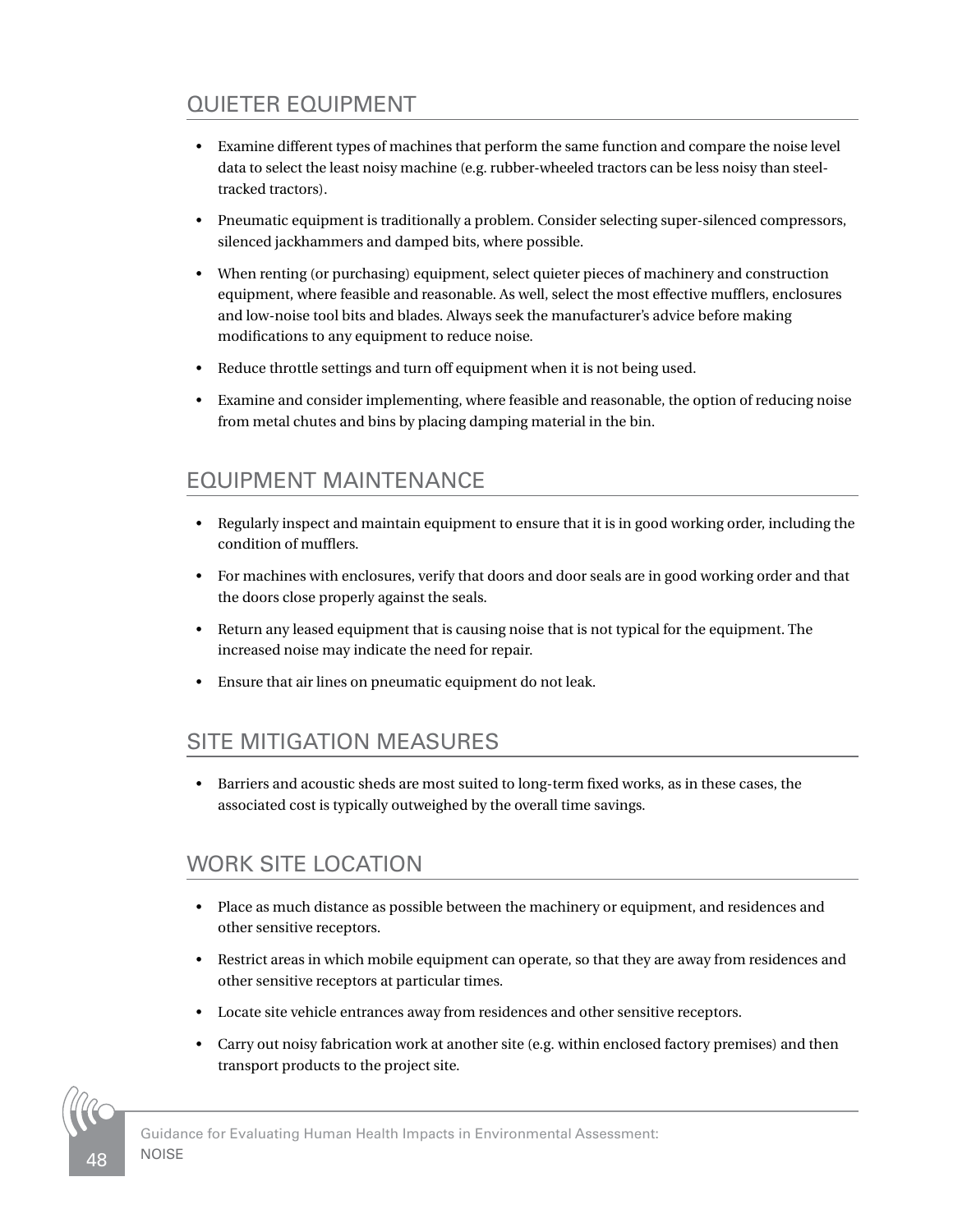# ALTERNATIVES TO REVERSING ALARMS

- Avoid the use of reversing alarms by designing the site layout to avoid reversing, such as by including drive-through for parking and deliveries.
- When applicable legislation permits, consider less annoying alternatives to the typical "beeper" alarms. Examples include smart alarms that are adjustable in volume depending on the ambient level of noise, and multi-frequency alarms that emit noise over a wide range of frequencies.

#### MAXIMIZE SHIELDING

- Re-use existing structures rather than demolishing and reconstructing.
- Use full enclosures, such as large sheds, with good seals fitted to doors to control noise from nighttime work.
- Use temporary site buildings and material stockpiles as noise barriers.
- Schedule the construction of permanent walls so that they can be used as noise barriers as early as possible.
- Use natural landform as a noise barrier. Place fixed equipment in cuttings or behind earth berms.
- Take note of large reflecting surfaces on- and off-site that might increase noise levels, and avoid placing noise-producing equipment in locations where reflected noise will increase noise exposure or reduce the effectiveness of mitigation measures.

#### PROVIDE RESPITE PERIODS

- Consult with schools to ensure that noise-generating construction works in the vicinity are not scheduled to occur during examination periods, unless other acceptable arrangements (such as relocation) can be made.
- When night work near residences cannot be feasibly or reasonably avoided, restrict the number of nights per week and/or per calendar month that the work is undertaken.

#### WORK SCHEDULING

• Schedule noisy work during periods when people are least affected.

#### SCHEDULE ACTIVITIES TO MINIMIZE NOISE IMPACTS

- Organize work to be undertaken during the recommended standard hours, where possible.
- If the construction site is in the vicinity of a sports venue, consider scheduling work to avoid times when there are special events.